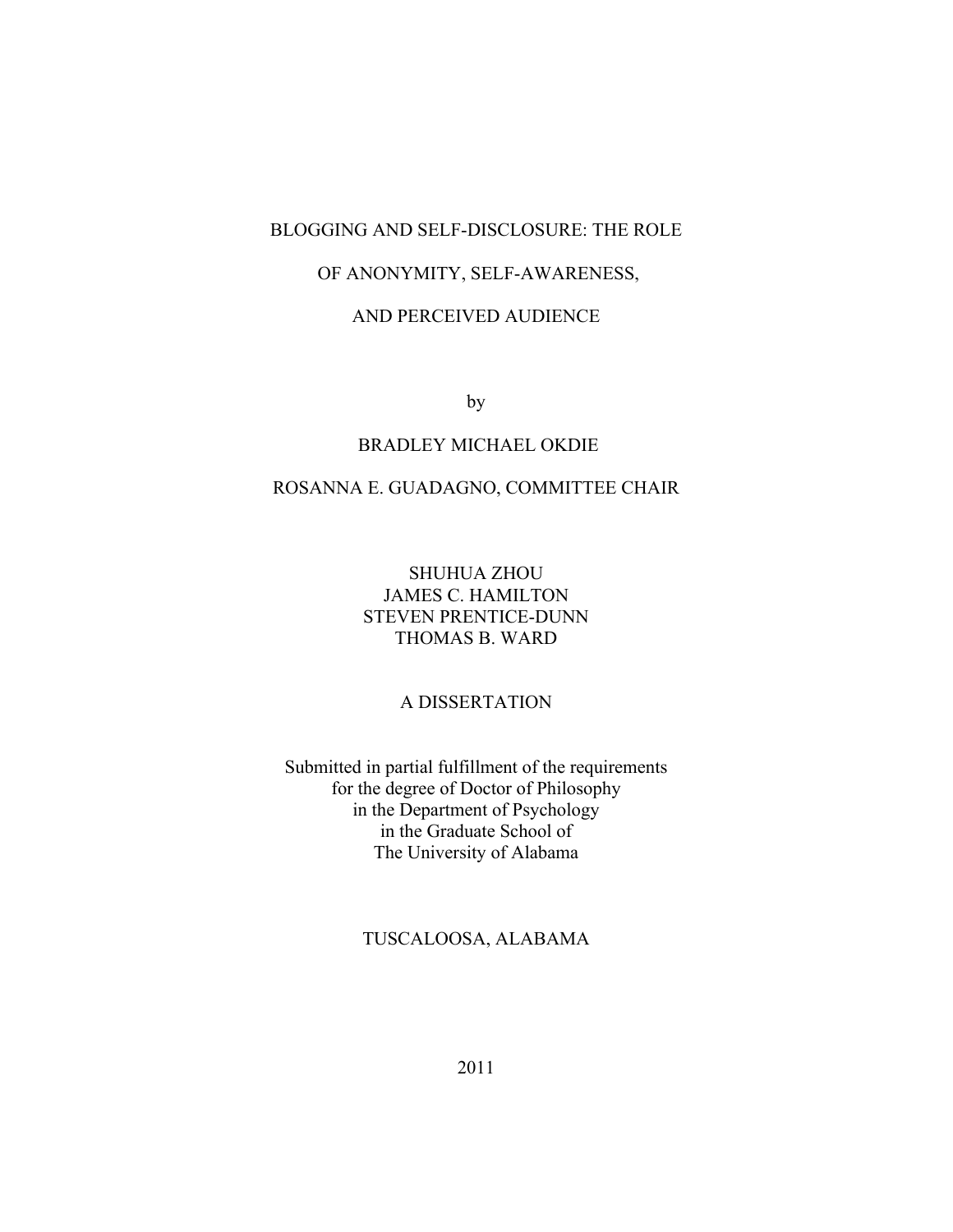Copyright Bradley M. Okdie 2011 ALL RIGHTS RESERVED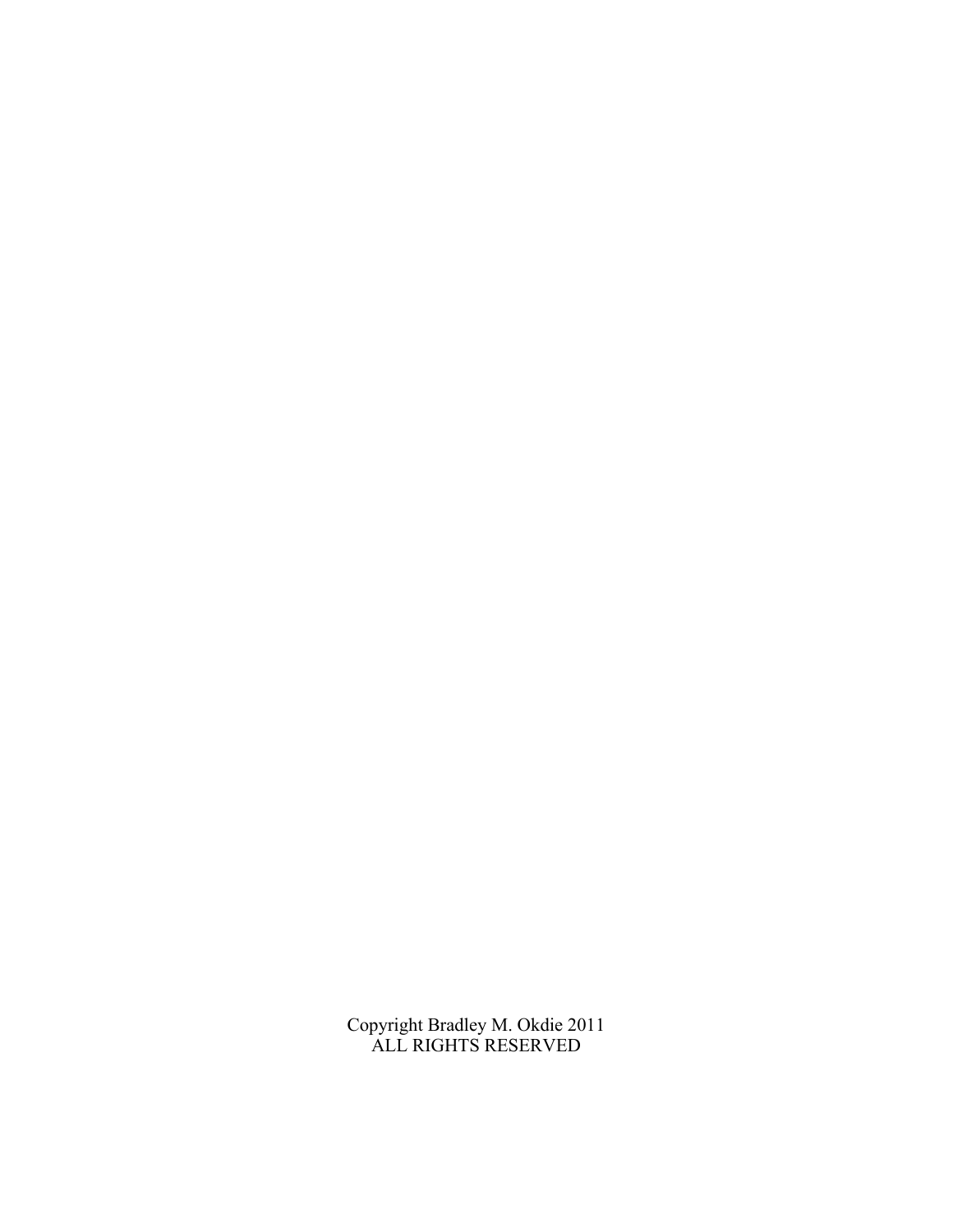#### ABSTRACT

Research indicates that the self-disclosure of personal views may occur more often online but that the repercussions for such disclosure may have severely negative consequences (Bargh & McKenna, 2004;Bray, 2004; Nussbaum, 2004). The current study sought to obtain a better understanding of the effect of anonymity, self-awareness, and perceived audience on selfdisclosure. The experimental design was a 2 (Anonymity: high vs. low) by 3 (Perceived audience: none vs. limited vs. everyone) between subjects design. Self-awareness—assessed using a measure of trait self-consciousness—was investigated as a mediator of the relation between self-disclosure and the independent variables. To examine this, participants visited the lab at two times. At time 1, they filled out individual difference measures. At time 2, participants were told that they were helping test new blogging software and were asked to write about the typical day of a student. Anonymity was manipulated by either asking participants to enter their full name as their userid (low anonymity) or were told their anonymous userid would be "green". Participants were then told that their blog entry would be deleted, visible to all participants in the study, or published to the Internet and visible to all. Results indicated that, while the manipulation check data revealed that the manipulations worked as intended, the analysis of the blog entries indicated that were no significant differences in self-disclosure. Thus, our results suggest that individuals who self-disclose online are not affected by anonymity or audience size.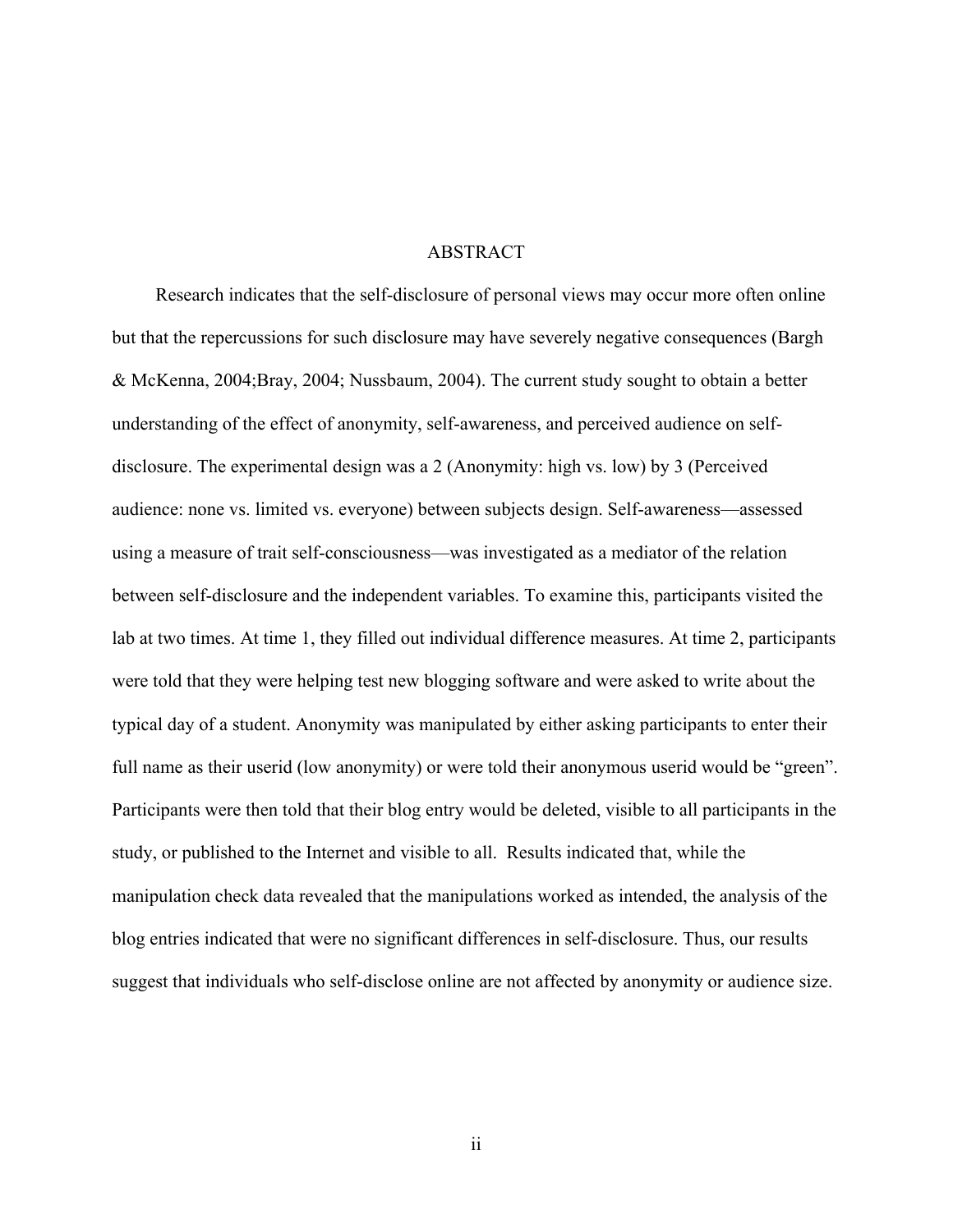# DEDICATION

This dissertation is dedicated to my son Wyatt Michael Okdie and my wife Amanda Stephanie Okdie. They are (and always have been) my motivation to be the best person that I can be.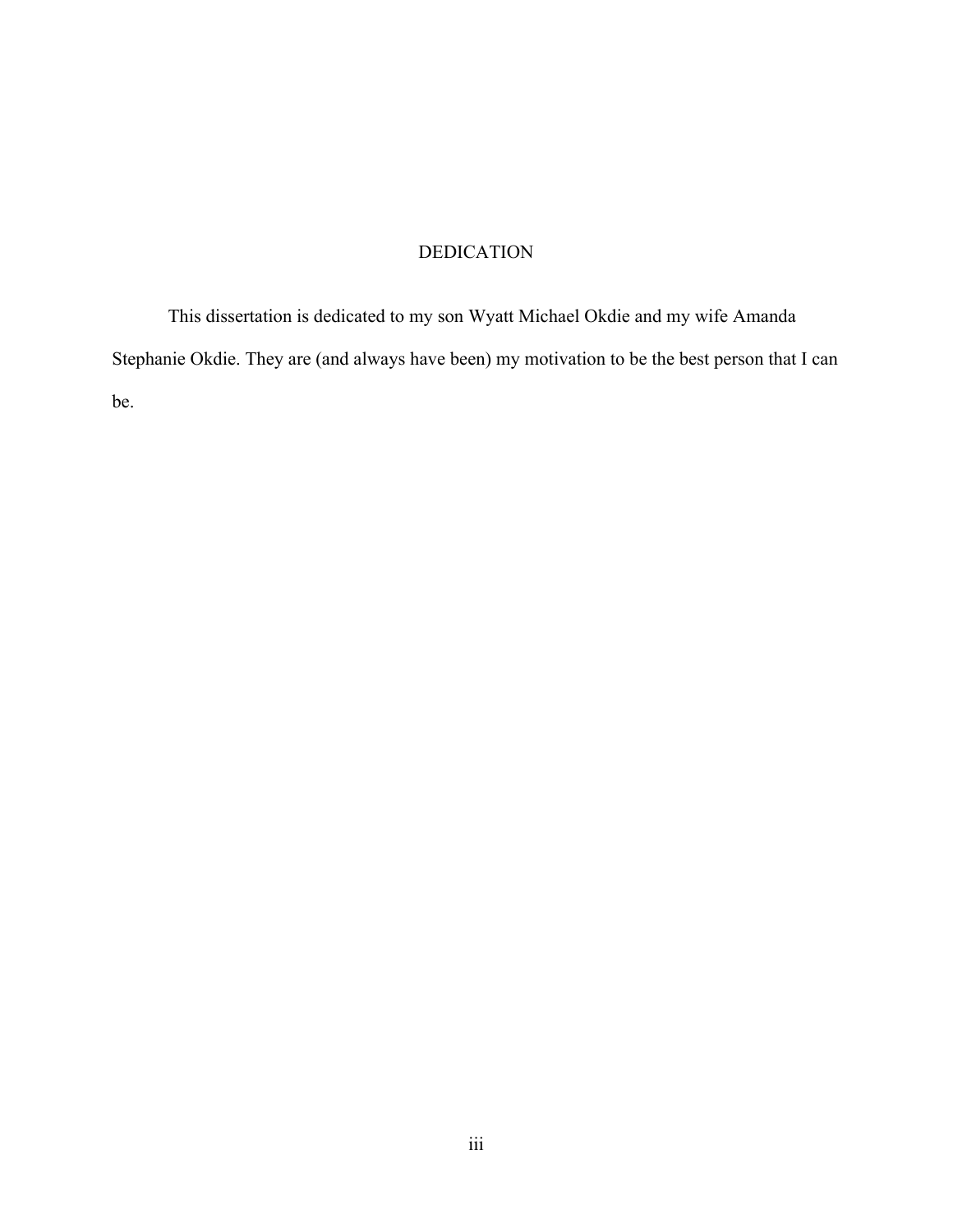# LIST OF ABBREVIATIONS AND SYMBOLS

| e.g.             | Exempli gratia or for example                                                      |  |  |  |
|------------------|------------------------------------------------------------------------------------|--|--|--|
| i.e.             | Id est or that is                                                                  |  |  |  |
| V.S.             | versus                                                                             |  |  |  |
| $\,F$            | Fisher's F ratio                                                                   |  |  |  |
| $\boldsymbol{p}$ | Probability associated with the occurrence under the null hypothesis of a value at |  |  |  |
|                  | least as extreme as the observed value                                             |  |  |  |
| SE <sub>b</sub>  | Standard error of the beta                                                         |  |  |  |
| $=$              | Equal to                                                                           |  |  |  |
| $\boldsymbol{M}$ | Mean                                                                               |  |  |  |
| SD               | Standard deviation                                                                 |  |  |  |
| t                | Computed value of a <i>t</i> -test                                                 |  |  |  |
| $\alpha$         | Cronbach's Alpha reliability coefficient                                           |  |  |  |
| $\eta_{\rm p}^2$ | Partial eta squared effect size measure                                            |  |  |  |
| Wilk's $\lambda$ | Wilk's Lambda multivariate test statistic                                          |  |  |  |
| <b>LIWC</b>      | Linguistic Inquiry Word Count text analysis program                                |  |  |  |
| <b>ANOVA</b>     | Analysis of variance                                                               |  |  |  |
| <b>CMC</b>       | Computer-mediated communication                                                    |  |  |  |
| FtF              | Face-to-face                                                                       |  |  |  |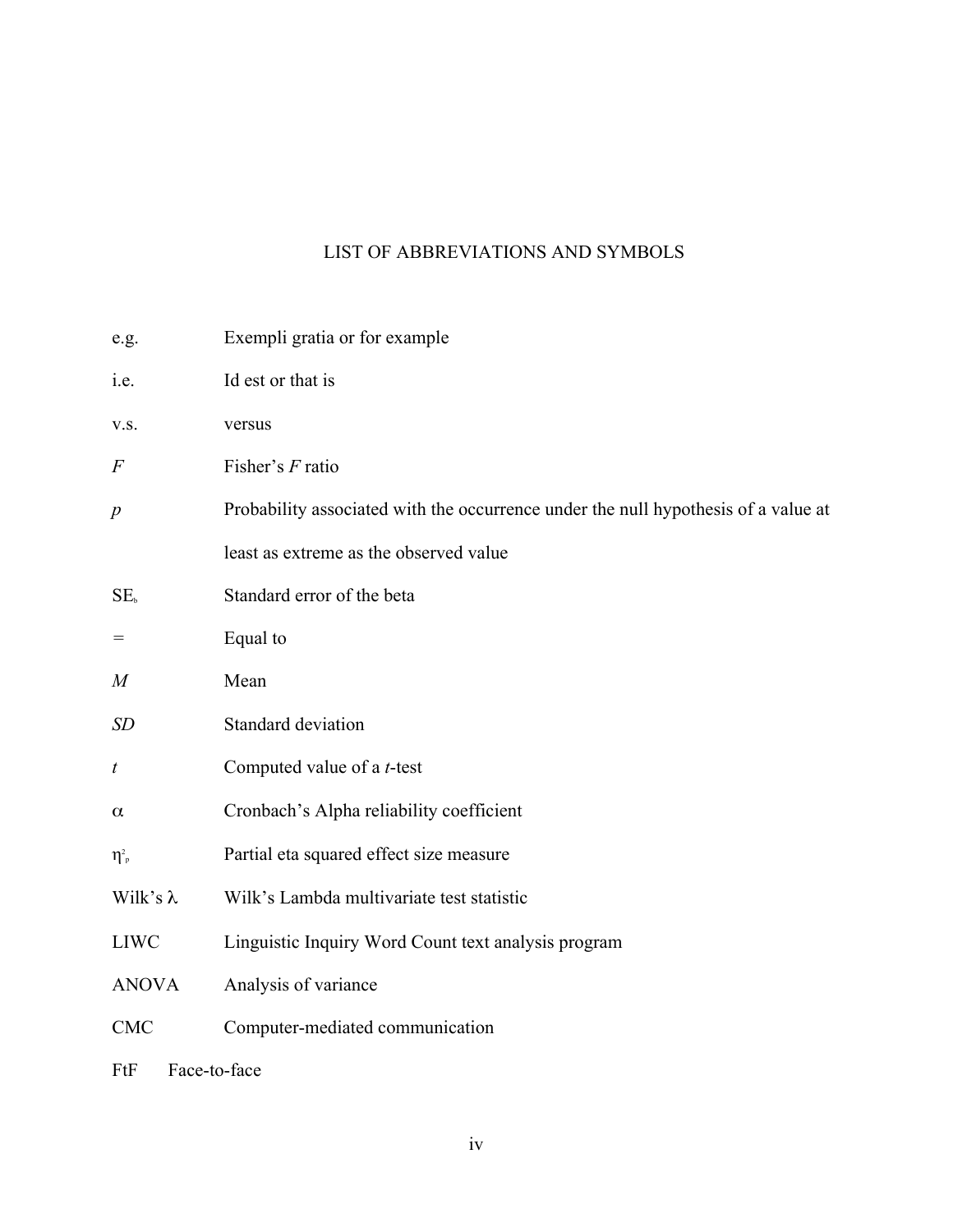## ACKNOWLEDGMENTS

I would like to thank everyone who has provided helpful comments and critical feedback on this project. I owe great gratitude to my advisor Dr. Rosanna E. Guadagno without whom I would not be the psychologist that I am today. I would also like to thank each of my committee members, Dr.s Steven Prentice-Dunn, Jim Hamilton, Thomas Ward, and Shuhua Zho. Each of them provided valuable insight to the project. Additionally, I would like to thank each of the research assistants who helped in collecting data for this project. Finally, I owe endless thanks to my wife, family, and friends who have served to motivate and support me through the completion of this project.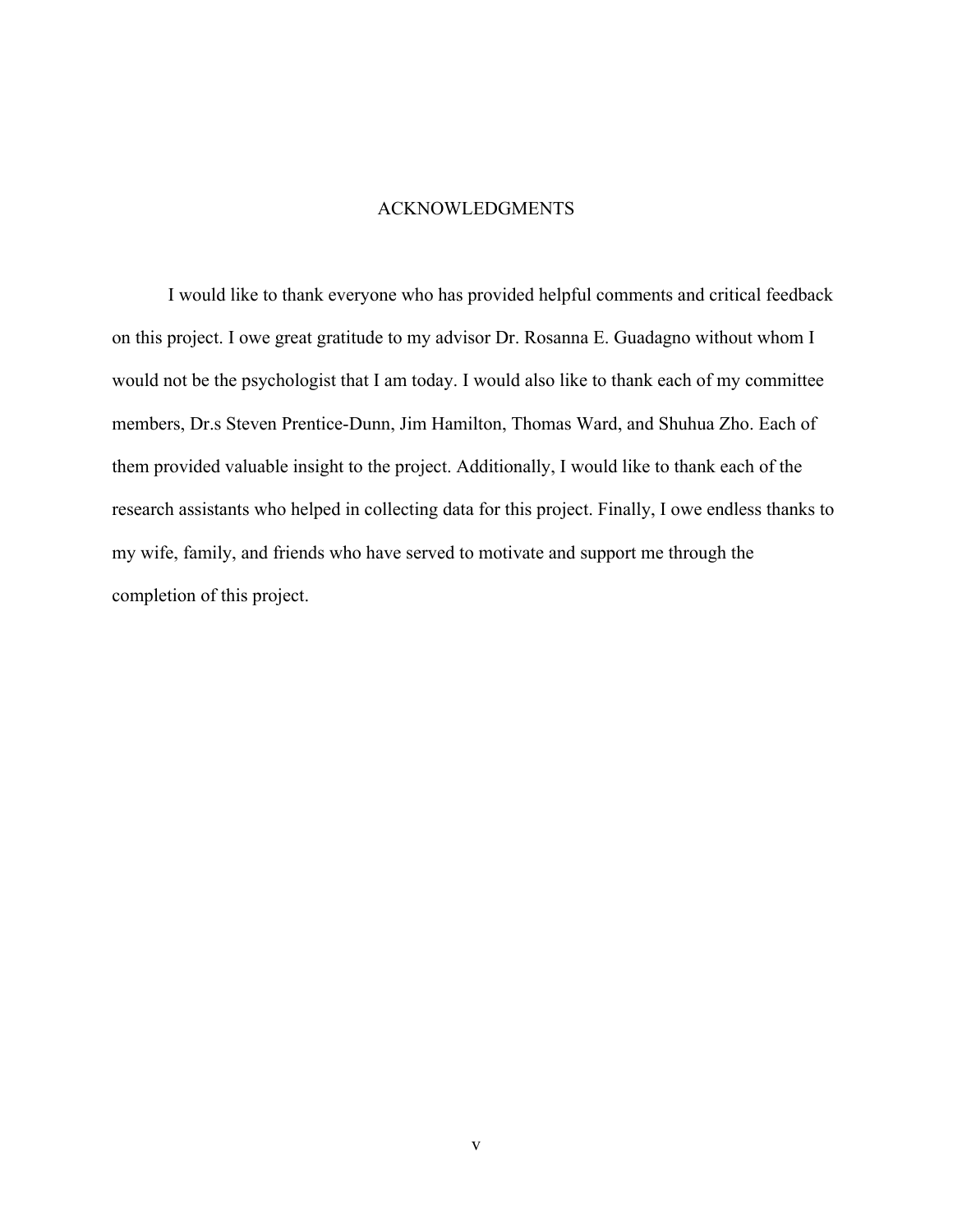# **CONTENTS**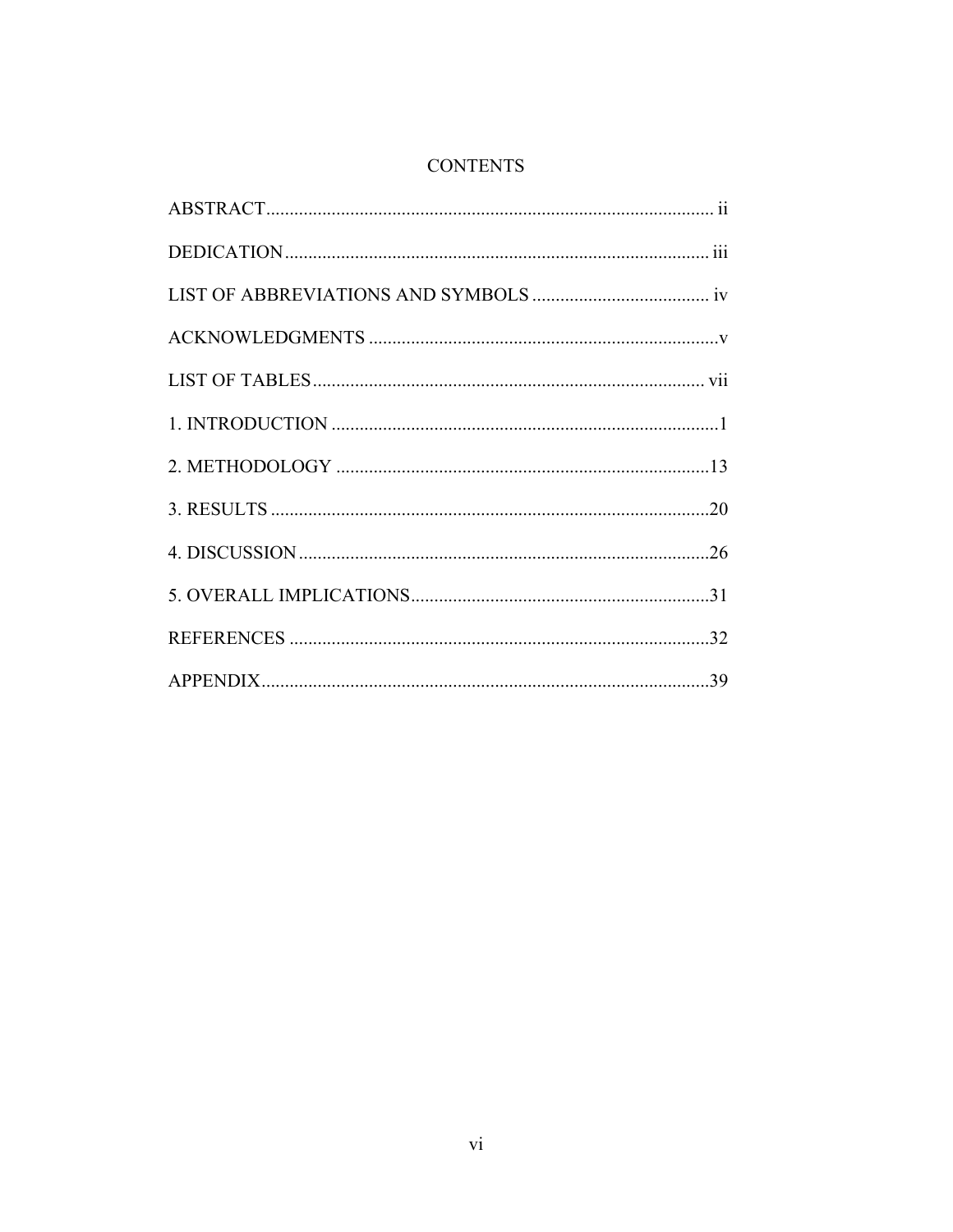# LIST OF TABLES

| 2. Number of Participants Excluded From Analyses by Condition14     |    |
|---------------------------------------------------------------------|----|
| 3. Means by Condition on Number of Personal Pronouns in Participant |    |
| 4. Correlations of Coder and LIWC Measures of Self-disclosure 23    |    |
| 5. All Self-awareness Scale Measures and Standard Deviations by     | 24 |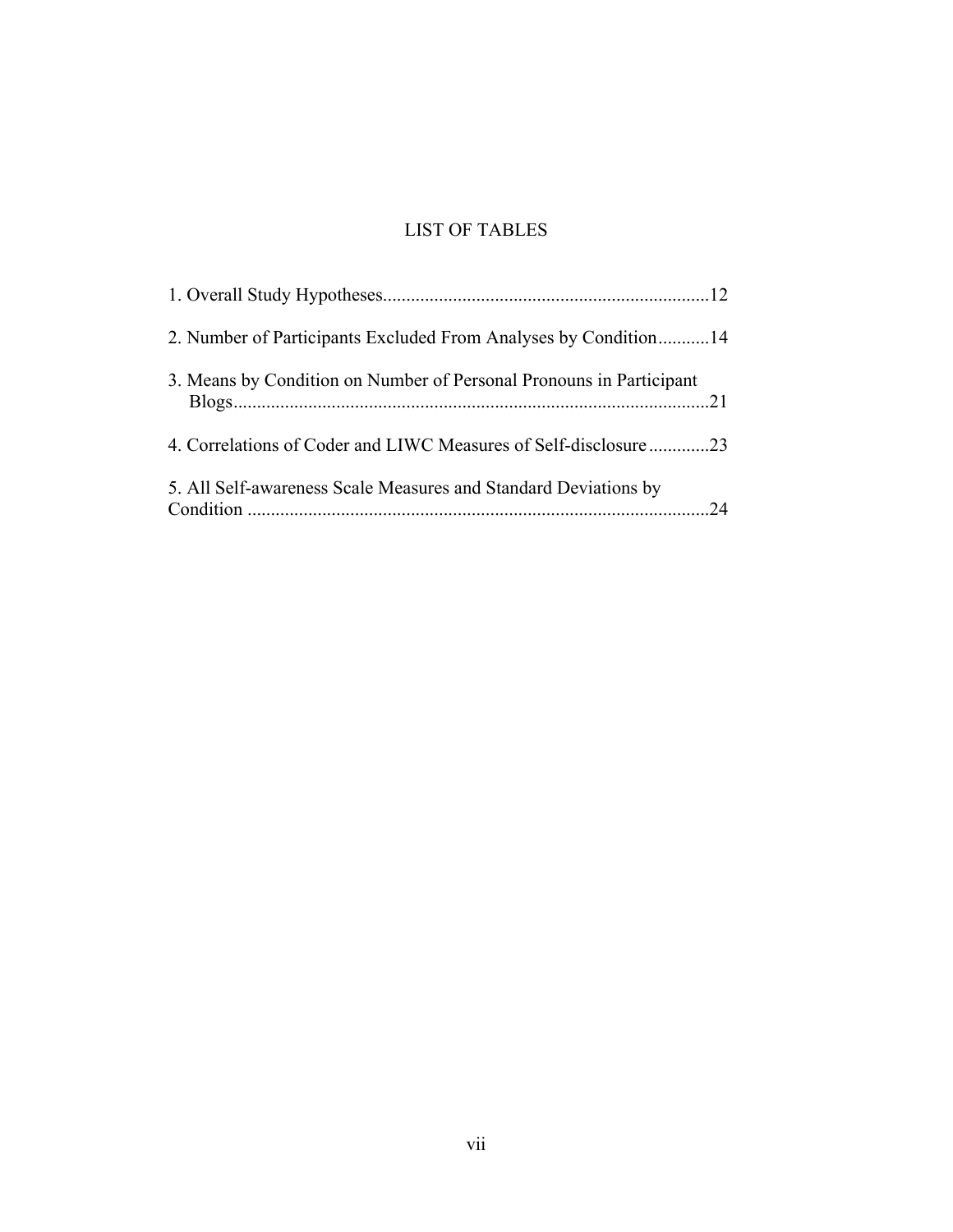## CHAPTER 1

#### **INTRODUCTION**

In 2006, a 21 year old English blogger who calls himself "Stevo" was relocated away from his hometown by the company he worked for. The young café manager was unhappy about being transferred miles from his hometown and expressed his discontent with the relocation in an online diary, noting that his new town was a "s\*\*t hole!!" In addition to writing disparagingly about the town in his online entry, he made reference to his job as the new manager of the local coffee shop. Not long after he published his blog entry on the Internet, residents of the town angrily gathered outside the coffee shop. Following threats of boycotts and bodily harm by the town's residents, police were called, and "Stevo" was promptly escorted out of town. While the events noted above seem extreme, similar shocking incidents of individuals suffering negative life consequences for disclosing personal information online have become increasingly common as new ways of online self-expression such as blogging increase in popularity (Bray, 2004; Nussbaum, 2004; O'Shea, 2003; Pax, 2003). The story noted above raises a question: Why would an individual post personal and potentially damaging information online in a public domain?

The purpose of the current study is to examine social psychological variables that may affect self-disclosure in online environments such as a blog. If variables that increase online selfdisclosure can be identified, then predicting when individuals are likely to self-disclose becomes more likely. Thus, the current study examines how anonymity, self-awareness, and perceived audience size affect self-disclosure within a fictitious blog. While the outcome of each of these variables has been examined independently, little empirical research has examined the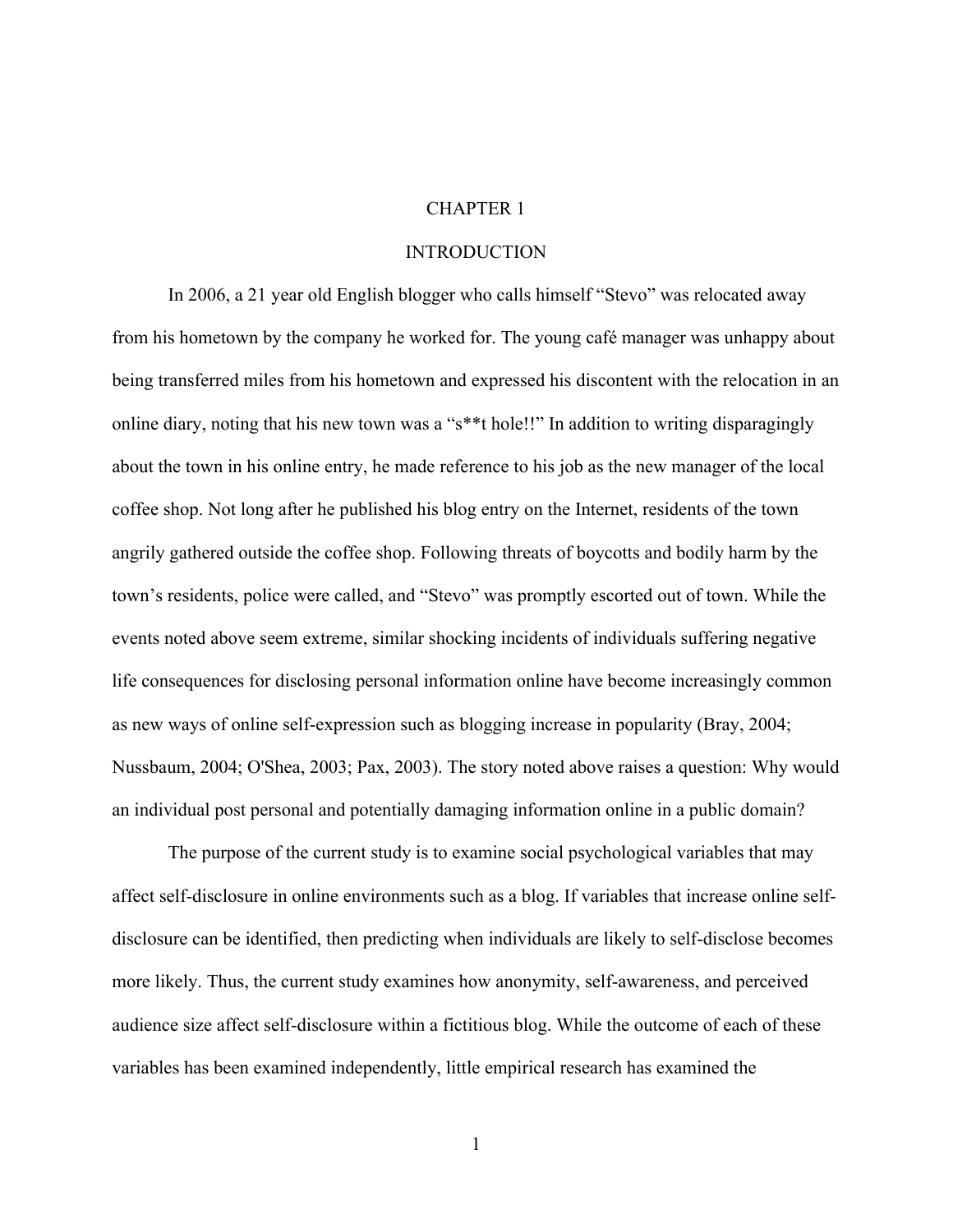interactions and relative effects of each of these variables. The current study examines how relative anonymity, self-awareness, and perceived audience each contribute to self-disclosure in individuals who use new media. By independently manipulating some of the factors that likely affect individuals interaction via computer-mediated communication (CMC), the current study investigates the extent to which each variable contributes to self-disclosure exhibited in online contexts. Thus, the study examines these variables individually and synergistically yielding a more complete understanding of the simultaneous role each variable plays in psychological outcomes such as the self-disclosure of individuals using new technologies.

*Weblogging.* The Internet has increasingly become a medium for interpersonal communication. This increase has manifested in the creation of numerous methods of online selfexpression (e.g., social networking sites, personal webpages) that require little computer knowledge and facilitate the disclosure of personal information. One popular method of online self-expression is a weblog (also known as a blog).

Blogs appear on personal websites and are journal like essays that are typically updated regularly by their creator. The journal-like entries or "posts" appear in reverse chronological order such that the most recent post appears at the top page of the blog (Herring, Scheidt, Wright, & Bonus, 2005). Topics of blog posts can range from personal (e.g., a log of daily activities, information about friendships and relationships) to more non-intimate topics such as celebrity gossip, political opinions, news, and other information. Most blogging platforms are user friendly and afford individuals with little technological experience the opportunity to create and maintain blogs—likely contributing to large numbers of bloggers. In addition to the simplicity of blogging platforms, individual differences such as gender and personality contribute individuals' propensity to keep a blog (Guadagno, Okdie, & Eno, 2008). Specifically, research indicates that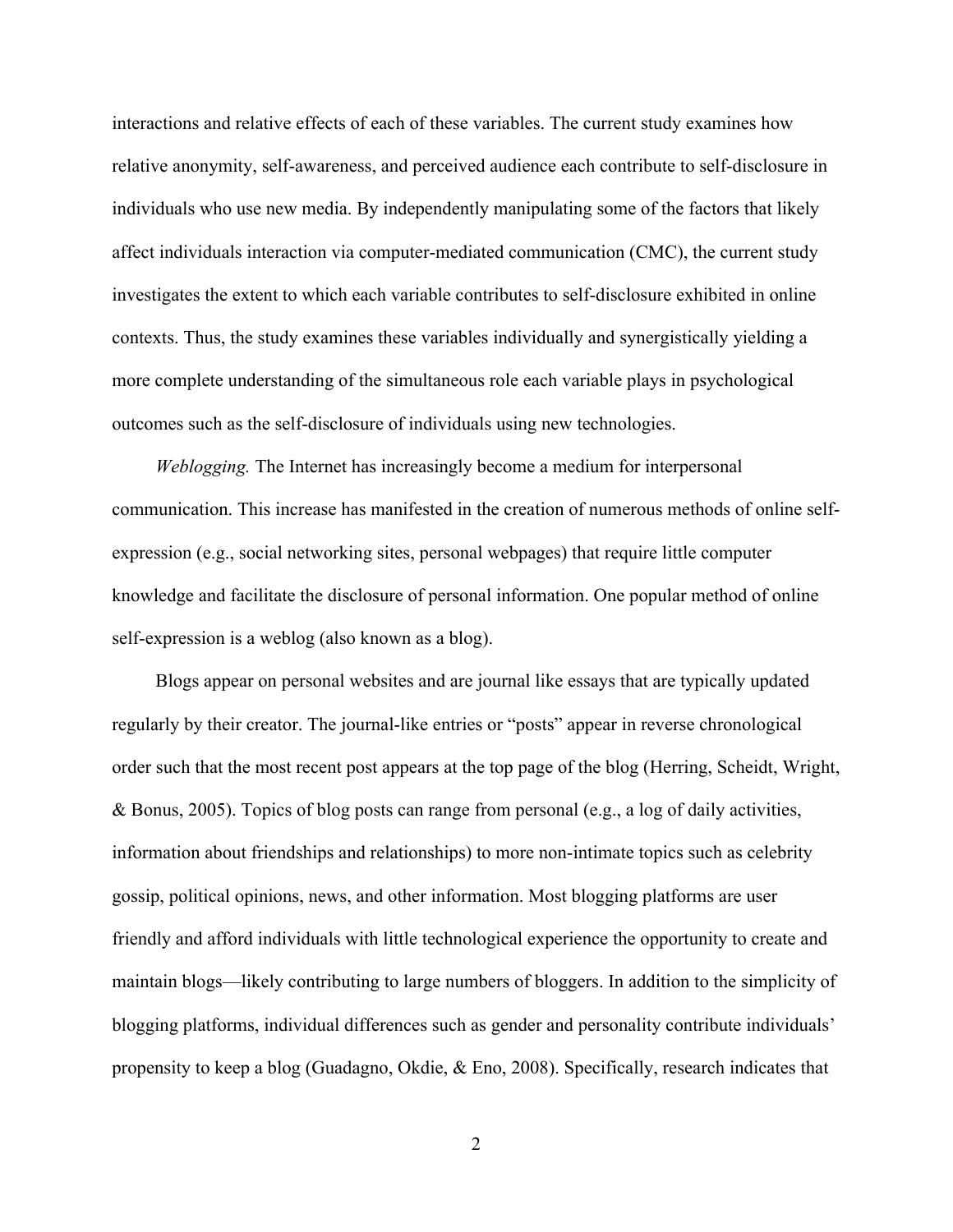women high in openness to new experience and neuroticism (i.e., emotional reactivity) may be more likely to keep a blog. As blogging is a relatively novel form of online self-expression, it is likely that creative individuals who are willing to try new things, such as those high in openness to new experience, would be more likely to blog. Moreover, individuals high in neuroticism may use blogging to decrease feelings of loneliness, increase perceptions of togetherness, and to reach out and form new social connections. To the extent that maintaining a personal blog can be seen as a form of self-disclosure, it may also serve a similar psychological purpose and lead to effects often associated with other more traditional forms of self-disclosure like diaries.

# *Anonymity*

The relative anonymity afforded by the Internet is thought to play a key role in behavior online (McKenna & Bargh, 2000). Experiencing anonymity—a state in which the personal identity of oneself and/or others is unknown—influences human behavior in both positive (Prentice-Dunn & Rogers, 1980; Schwartz & Gottlieb, 1980; Spivey & Prentice-Dunn, 1990) and negative (Zimbardo, 1969; Dion, 1971; Gergen, Gergen, & Barton, 1973) ways. There are a wide variety of contexts in which an individual may be anonymous, such as being a part of a large group or wearing clothing that obstructs ones identity. Contemporary advances in technology have given rise to additional situations in which individuals may perceive themselves to be anonymous (e.g., when communicating via email, instant messaging, or blogging). These situations primarily involve individuals interacting with others through some form of mediated communication via the Internet.

While the literature indicates that anonymity plays a large role in online behavior, it has also been used to explain a variety of offline behaviors. For instance, some research supports the notion that covering ones identity—thereby creating anonymity—results in both more violence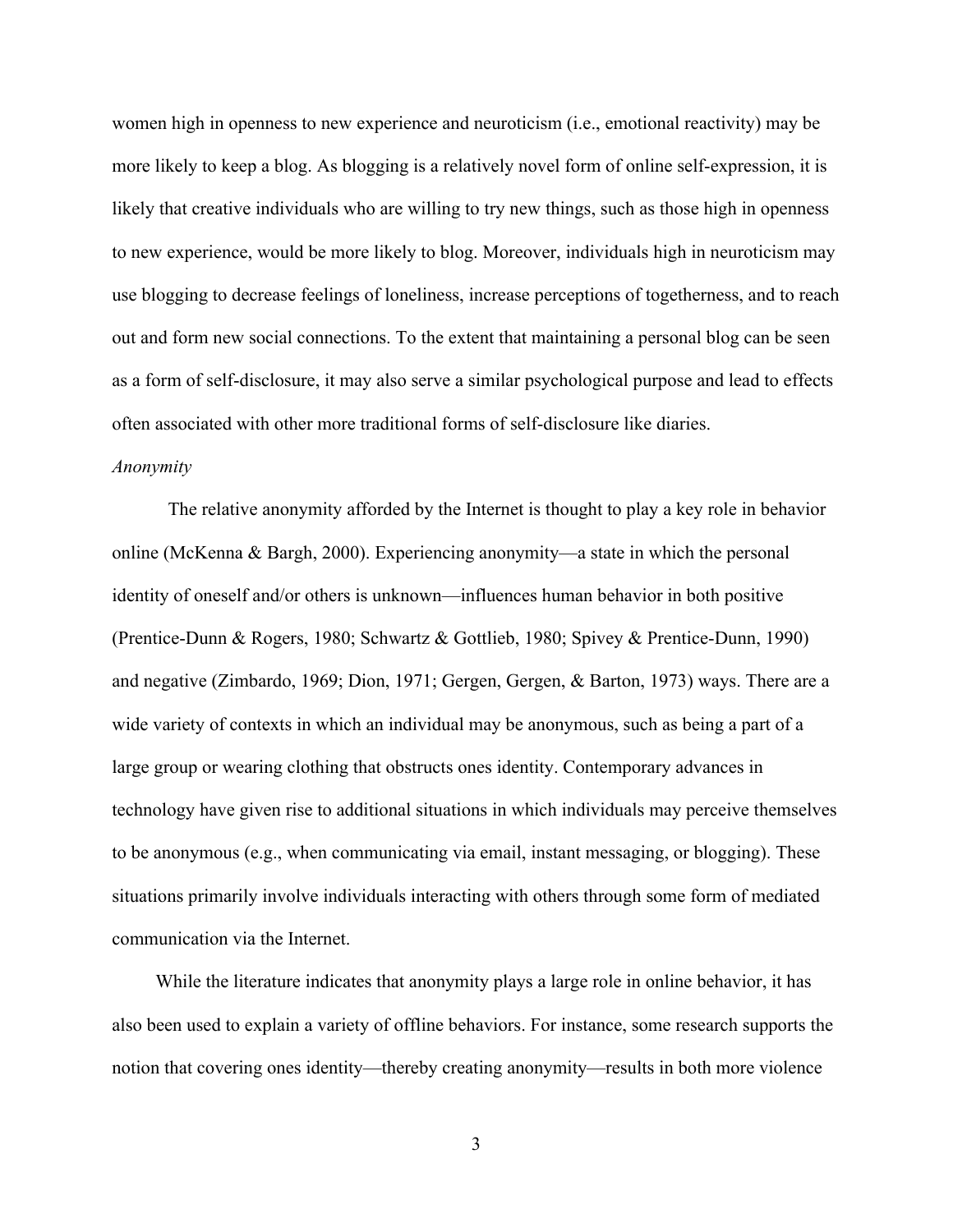(Silke, 2003) and prosocial behavior (Schwartz  $\&$  Gottlieb, 1980). Thus, when individuals are anonymous their behavior is likely to differ from when they are identifiable (LeBon, 1896, 1960; Schwartz & Gottlieb, 1980; Zimbardo, 1969). As a result, one question I seek to address in the present investigation is whether the relative anonymity afforded by online communication modalities translates into similar behavior online?

One of the most salient and researched characteristics of CMC is its ability to provide a relatively anonymous context in which individuals can interact with one another (McKenna & Bargh, 2000; Postmes, Spears, Sakhel, & de Groot, 2001). When interacting in most online environments (e.g., instant messaging chat rooms, message boards, games, and personal websites), individuals may be relatively anonymous, if they so choose. Anonymity has been shown to have significant consequences on interpersonal behavior both in face-to-face (FtF) (LeBon,1896, 1960; Schwartz & Gottlieb, 1980; Zimbardo, 1969) and CMC (Amichai-Hamburger & McKenna, 2006; Bargh, McKenna, & Fitzsimons, 2002; Postmes, et al., 2001).

It is important to note that the level of anonymity experienced online is a function of both the amount of anonymity afforded by the specific communication mode (e.g., email, chat room, message board) and the level the individual chooses (i.e., the user may create an email address or chat ID with complete, partial, or no identifying information). Specific online communication tool-sets constrain the amount of anonymity offered, and the individual subsequently chooses a level within those constraints. For example, email is the most common form of CMC (Thurlow, Lengel, & Tomic, 2004), yet the majority of those using email intend for the recipient to be aware of their identity. Moreover, most individuals have explicit clues to their identity in their email addresses that identify them as the sender of an email. For instance, an email from John.Smith@automobiles.com provides a recipient with information on the name and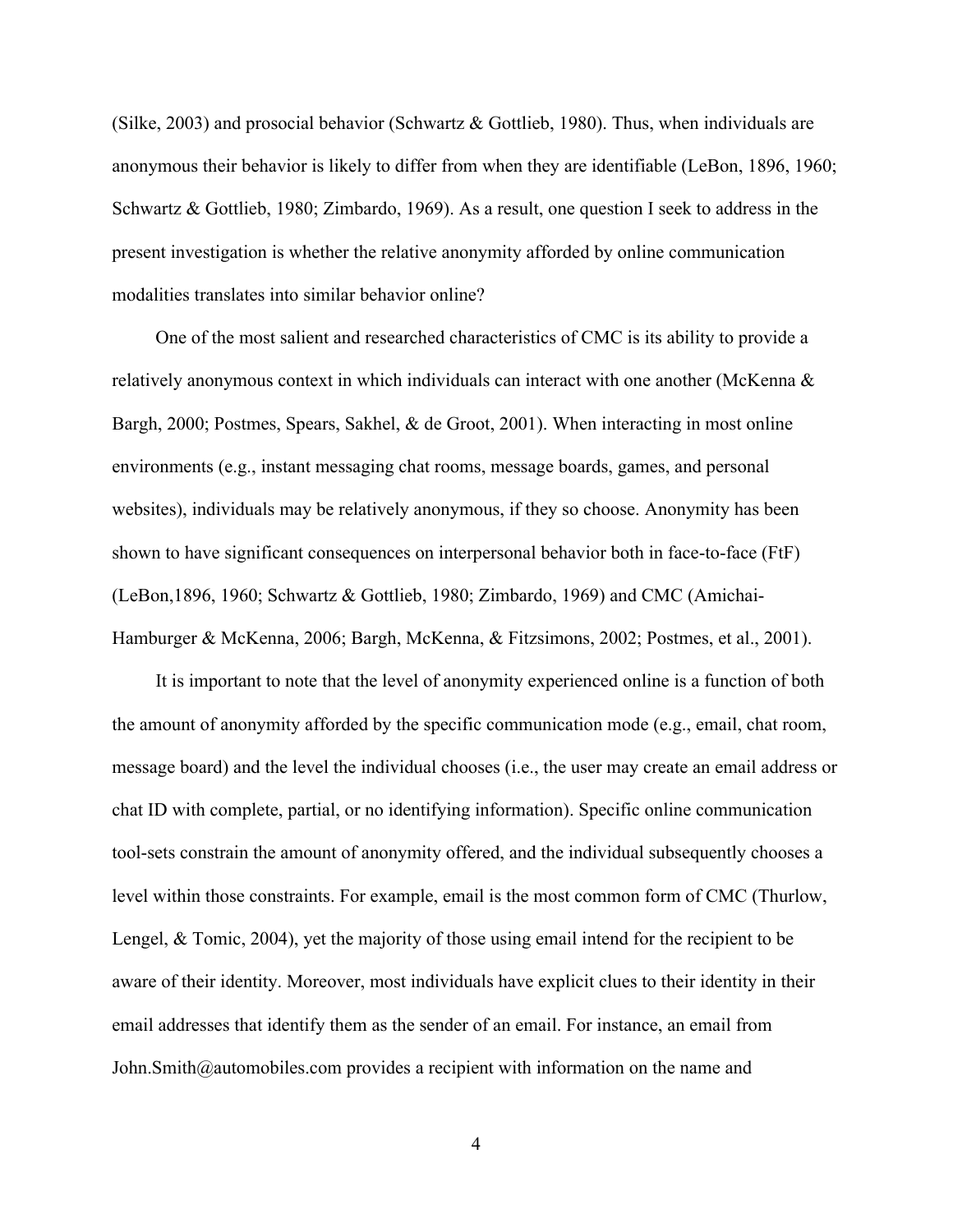corporation of the sender (see discussion in Guadagno & Cialdini, 2005 for expanded details on this issue). Recent research suggests that individuals not only ascribe personality characteristics to individuals email addresses, it supports the notion that those ascribed traits are also fairly accurate (Back, Schmukle, & Egloff, 2008). Therefore, as the level of anonymity one has when interacting on the Internet is malleable, adjusting an individual's screen name may be an empirically valid way to manipulate online anonymity.

#### *Self-awareness and Computer-mediated Communication*

As noted above, there are several behavioral and cognitive implications for experiencing a state of anonymity. Researchers have argued that anonymity causes a reduction in selfawareness, and that this loss of awareness of the self is a primary factor in de-individuation (Deiner, 1980). What might we expect when individuals are solely focused on their own goals and desires as opposed to the groups?

Self-awareness theory (SAT; Duval & Wickland, 1972) originally proposed that individuals could direct attention inward (i.e., towards themselves) or outward (i.e., towards others). Thus, an individual high in self-awareness will focus a greater amount of attention inward compared to an individual low in self-awareness. Research indicates that highly selfaware individuals are better at introspection and have greater attitude-behavior consistency (Pryor, Gibbons, Wicklund, Fazio, & Hood, 1977). In addition, highly self-aware individuals report more intense emotions (Scheier & Carver, 1977), pay more attention to those emotions (Scheier & Carver, 1983), are more likely to think of themselves as targets of a social situation (Fenigstein, 1984), and are more likely to behave in accordance with their internal standards than those who are not self-aware (Carver 1974, 1975; Scheier & Carver, 1980). Outside of a transient state of self-awareness, individuals may also be chronically self-aware. Individuals who are in a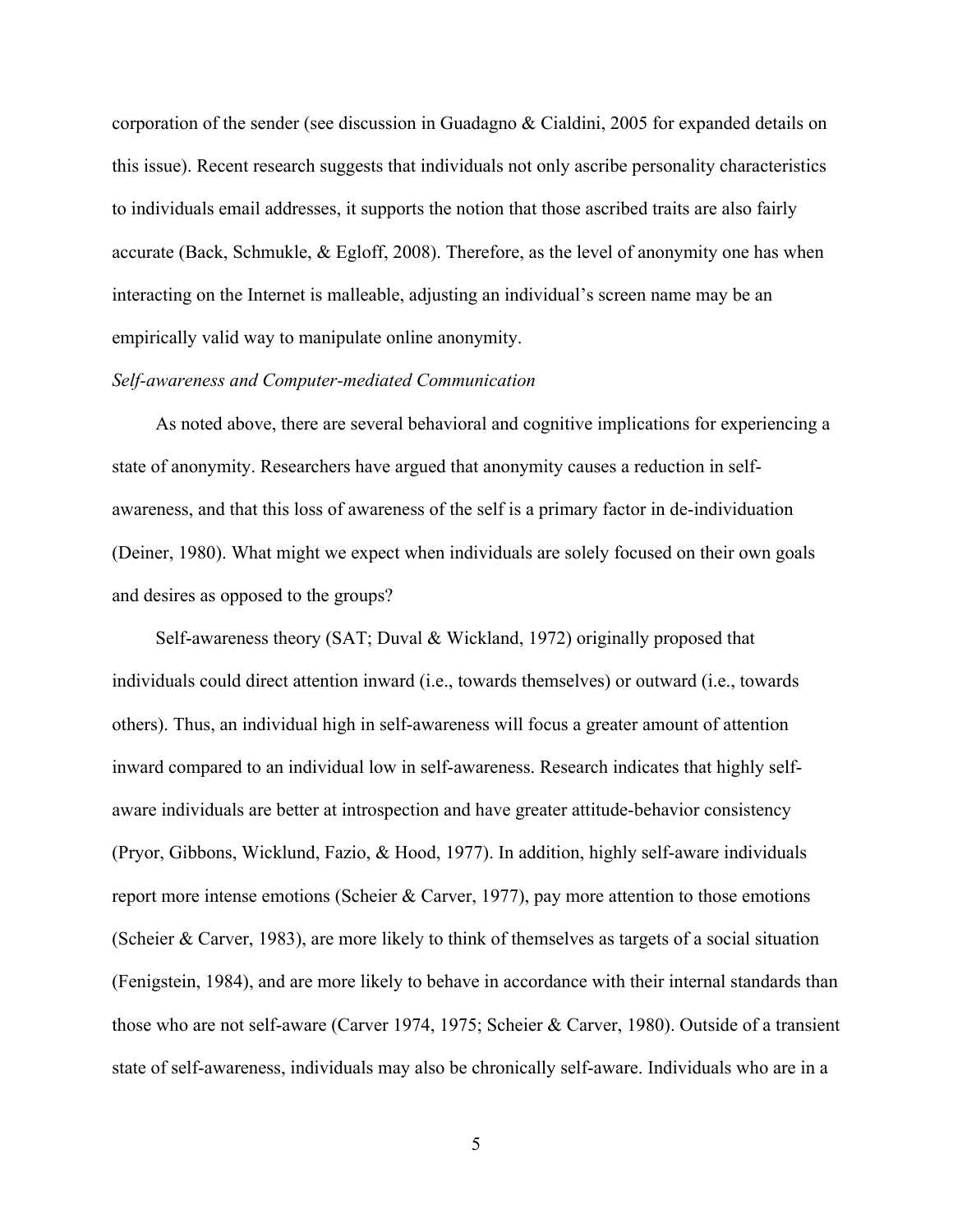state of chronic self-awareness can be characterized as high in the dispositional trait of selfconsciousness. Thus, situational self-focus is termed self-awareness while dispositional selffocus is termed self-consciousness. The dispositional trait of high trait self-awareness (i.e., selfconsciousness), as measured by the self-consciousness scale (Fenigstein, Scheier, & Buss, 1975), has predicted behavior synonymous with individuals experiencing a state of high self-awareness manipulated by a mirror suggesting convergent validity with state measures of self-awareness.

Due to the reduction in social cues, text-based computer-mediated communication can be seen as deficient or less rich when compared to other more rich communication modes such as that of FtF (Daft & Lengel, 1984; Sproull & Kiesler, 1985). The absence of non-verbal and other cues systems in text-based forms of CMC increase individual's perceptions of anonymity (Sproull & Kiesler, 1985) likely discouraging a focus on the self (Kiesler, Siegal, & McGuire, 1984) and encouraging focus on the group (Reicher, Spears, & Postmes, 1995). Specifically, the ability to be relatively anonymous in a social interaction reduces accountability, leading to the de-individuation of interactants (Postmes, Spears, & Lea, 2002). While this conclusion logically follows, empirical research on the topic has been equivocal.

Several studies indicate individuals communicating via CMC experience increased selfawareness (Matheson & Zanna, 1988, 1989) instead of reduced self-awareness. Moreover, individuals often overestimate the clarity of their communication (Kruger, Epley, Parker, & Ng, 2005) and their contributions to discussions (Weisband & Atwater, 1999) when communicating via CMC suggesting a state of heightened self-awareness. Researchers argue that the reduced immediacy of the interaction partner (i.e., having no one physically present) when communicating via CMC reduces distractions and allows individuals to focus more attention internally (Sassenberg, Boos, & Rabung, 2005). This viewpoint is further supported by the fact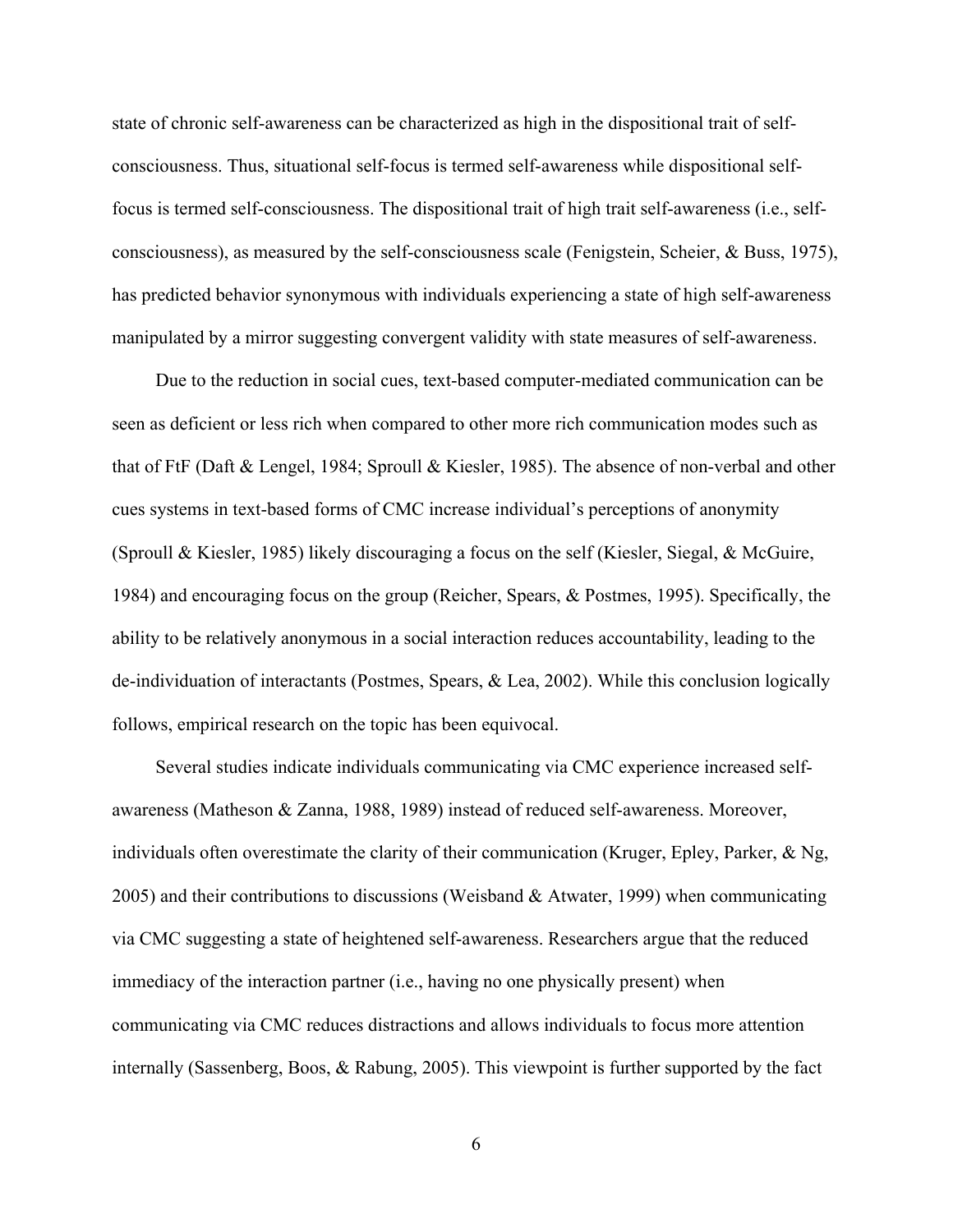that individuals disclose more when communicating via CMC compared to FtF (Joinson, 2001) and when filling out surveys on a computer versus FtF (Greist, Klein, & VanCura, 1973). Moreover, self-disclosure has been correlated with high trait self-consciousness (Franzoi  $\&$ Davis, 1985; Franzoi, Davis, & Young, 1985). This relationship is not surprising as individuals who are in a state of high private self-awareness are more in tune with their internal states (Carver, 1977; Scheier & Carver, 1983). Researchers argue, that the inherent immediacy of the communication partner in a FtF interaction will certainly limit the available cognitive resources one has to devote to the self and force a redistribution resources to allow focus on the interaction partner. Thus, contrary to research indicating that individuals experience a lowered selfawareness, these findings support the hypothesis that individuals may experience an increase in self-awareness when communicating via CMC.

#### *Self-disclosure and Computer-mediated Communication*

Self-disclosure (i.e., making intimate things about oneself known to others) is a central component of creating and maintaining interpersonal relationships (Altman & Taylor, 1973; Laurenceau, Barrett, & Pietromonaco, 1998). Disclosing information about oneself makes an individual more likable (Collins  $\&$  Miller, 1994) and individuals disclose more to people they initially like (Fitzgerald, 1963; Worthy, Gary, & Kahn, 1969). Research indicates that there are differences in the degree to which men and women disclose personal information—women are likely to disclose more than men (Dindia & Allen, 1992). Self-disclosure has also been linked to physical health benefits. For example, individuals who self-disclosed after unexpectedly losing a loved one had superior physical health, compared to those who did not self-disclose, during the year following the death (Pennebaker & O'Heeron, 1984). Moreover, participants who spoke about childhood traumas had fewer physical maladies in their life than those who did not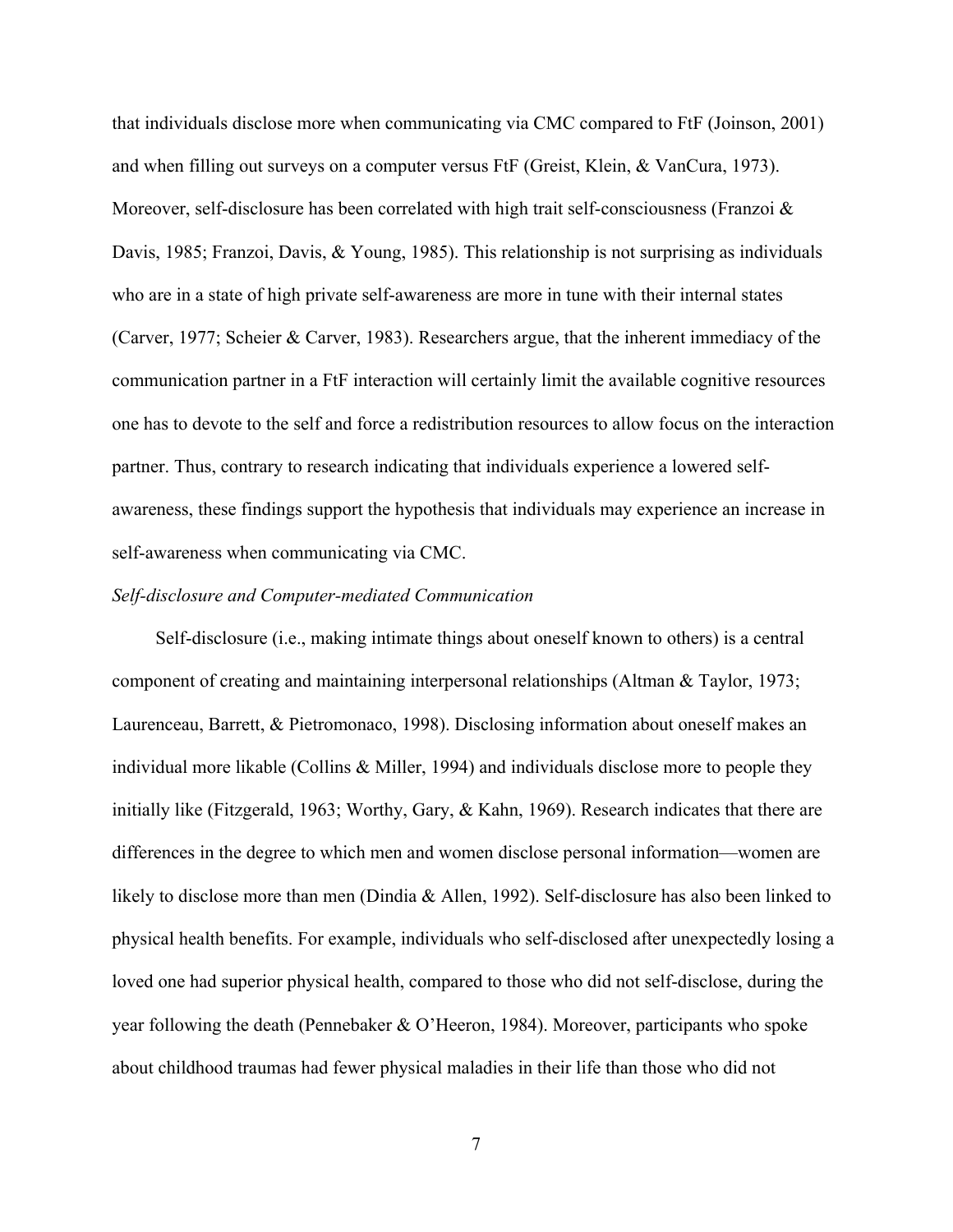(Pennebaker & Sussman, 1988). Additionally, research suggests that individuals who blog may increase their subjective wellbeing through the self-disclosure in their blogs (Ko & Kuo, 2009). Thus, it appears that simply disclosing details about one's life, particularly traumatic events, may have long lasting positive benefits. However, self-disclosure is not always positive. When individuals self-disclose intimate details rapidly at the start of a relationship, they are viewed negatively as the level of self-disclosure is seen as inappropriate for the relationship stage (Wortman, Adesman, & Herman, 1976). Viewing an individual negatively who self-discloses quickly results from the recipient of the disclosure feeling pressure reciprocate with the same level of intimacy when that individual may not feel comfortable disclosing personal information so rapidly (Kleinke, 1979).

How might self-disclosure manifest in an online environment where many features of the environment have changed (e.g., anonymity, undisclosed audience)? Researchers note that there is likely greater self-disclosure via CMC than typically found in FtF as there is less risk associated with disclosing personal information (i.e., personal information is meant to refer to things like personal thoughts as opposed to non-interpersonal details such as credit and bank account numbers) online (Bargh & McKenna, 2004; McKenna & Bargh, 2000). Specifically, research supports the assertion that the anonymity afforded by CMC is likely to increase selfdisclosure (Derlega & Chaikin, 1977). For example, Joinson (2001) found increased selfdisclosure for participants communicating via CMC compared to FtF. Owing to the relative anonymity of most online communication increases in self-disclosure are likely. If increases in self-disclosure are more likely online, to whom do individuals believe they are disclosing?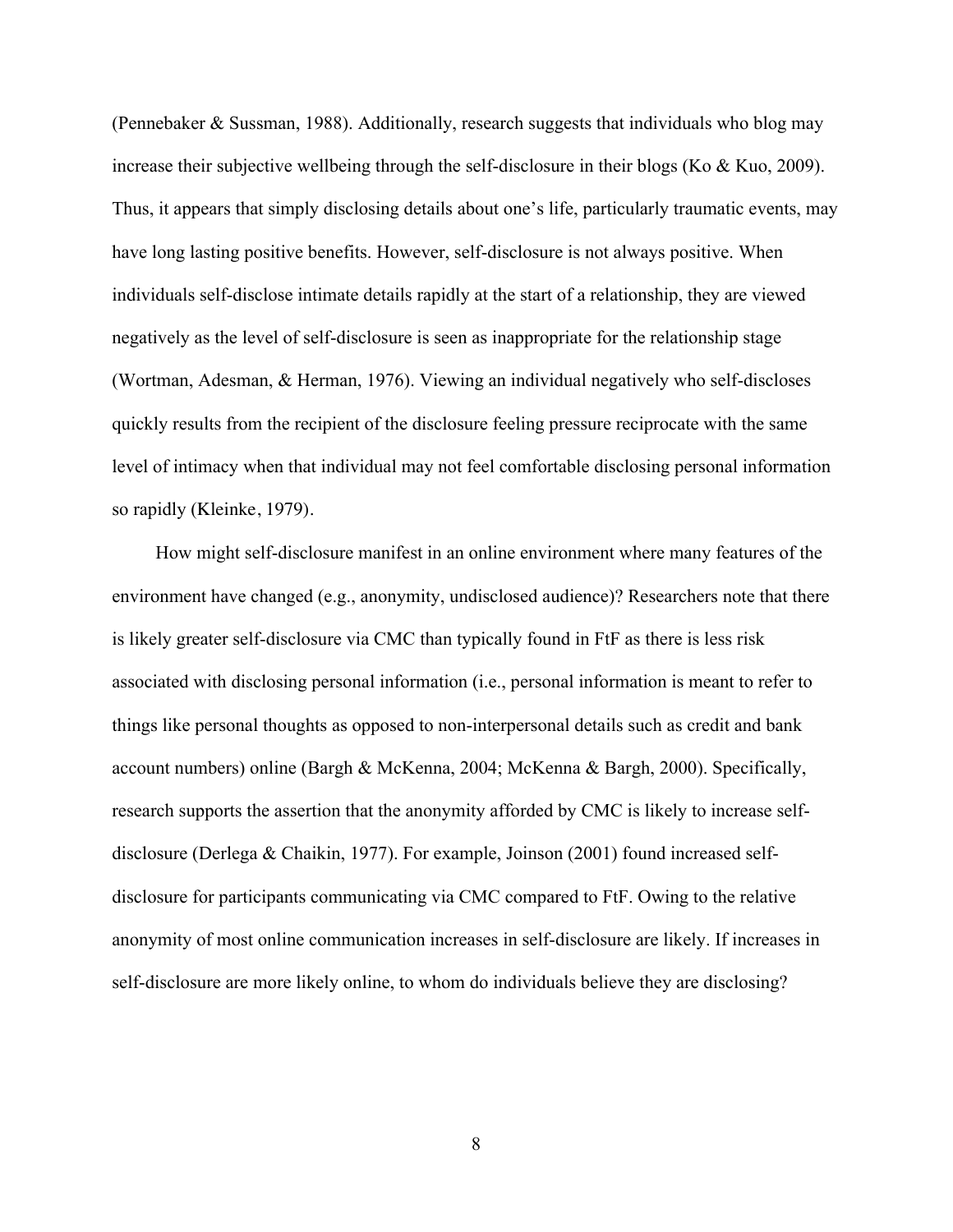### *Perceived Audience*

At the most basic level, the presence (or perceived presence) of others can either enhance or hurt individuals' performance. More specifically, on basic tasks (i.e., learned behavior), perceiving an audience has been shown to facilitate action while on complex tasks (i.e., novel or unlearned), the perception of others can hinder task performance (Triplett, 1898). In addition, knowing or thinking that others are watching can affect how or whether an individual will react in certain situations. For example, having others around has been shown to reduce the likelihood an individual will help (i.e., audience inhibition) in an emergency (Latané & Darley, 1968) and cause mental distress such as a rise in anxiety (Fenigstein & Vanable, 1992).

Beyond the mere presence or perception of others, research has also supported the notion that the quantity of others nearby matters (Latané, 1981). As a result, group size can be a determinant of the intensity of audience effects. Specifically, individuals are more likely to feel nervous and tense when at large parties or speaking in front of large audiences (Knight & Borden, 1979; Latané & Harkins, 1976). Other factors related to group composition such as gender, level of evaluation, and familiarity also play a role (Cohen & Davis, 1973; Sasfy & Okun, 1974). Both actual and perceived audiences can have positive or negative effects on individuals. Thus, examining the impact of perceived audience on the behavior of individuals using new methods of online self-expression such as blogging may prove fruitful; particularly since prior research indicates that blogger's audiences are relatively unknown and likely underestimated. Therefore, online self-disclosure may vary to the extent that individuals are inaccurate in their perception of the size of their audience.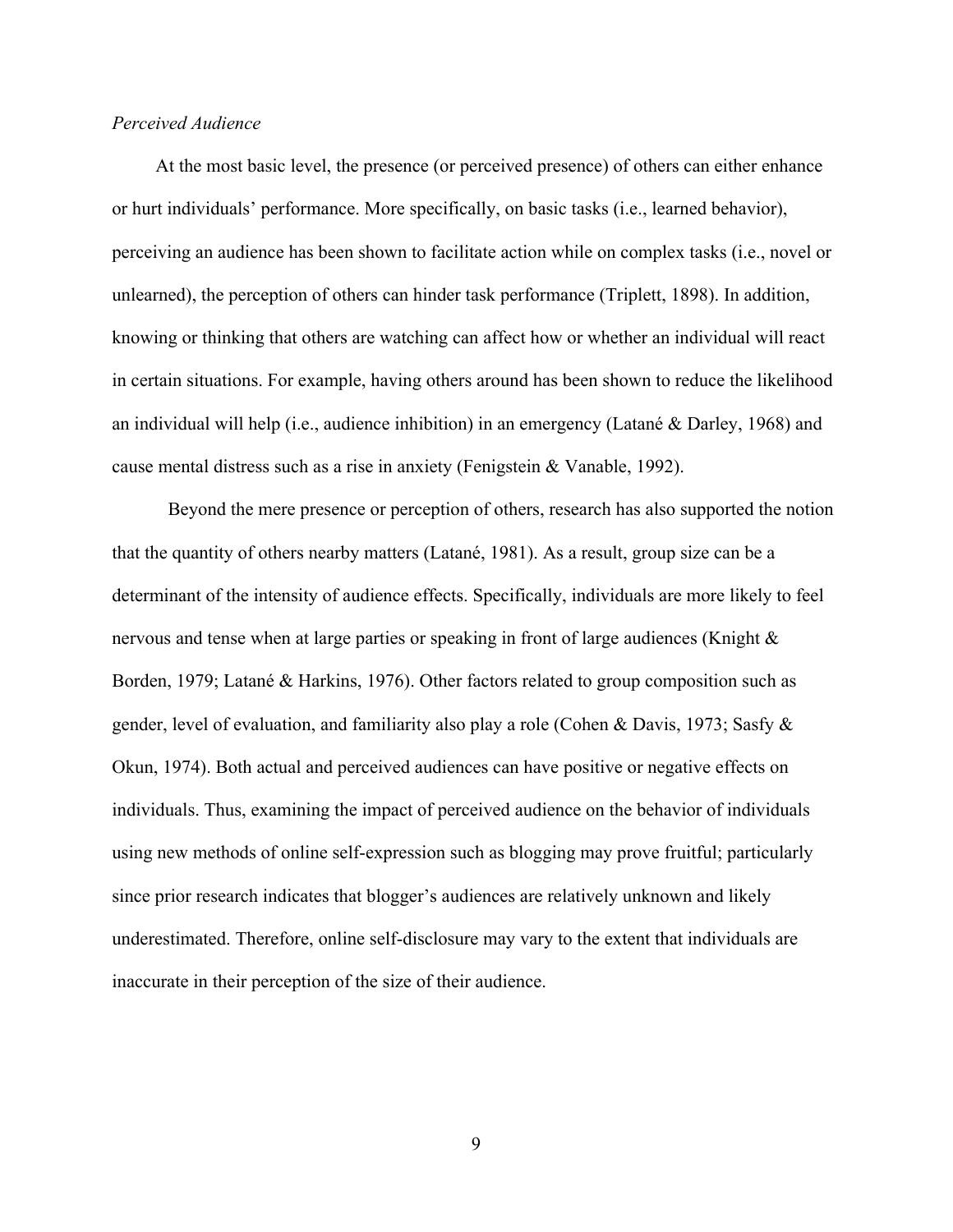## The Present Study

The current study examines how anonymity, self-awareness (as measured by trait selfconsciousness), and perceived audience affect individuals' willingness to disclose self-relevant information. Each of the above variables are present in varying degrees in most types of CMC. However, most research fails to distinguish between each characteristic specifically and, instead, lumps the outcomes as effects of the communication medium in general. The present investigation examined the extent to which these variables are separate (or combined) in their contribution to online behavior. Specifically, the current study examined the impact of selfconsciousness, anonymity, and perceived audience on the level of self-disclosure within the context of creating an online blog. Anonymity and size of perceived audience were manipulated while self-consciousness was measured in the current study. Blogging is one ideal context in which to examine the effects of anonymity, self-awareness, and perceived audience as they relate to online behavior. Individuals who maintain a blog have the ability to make themselves identifiable and can control, to some degree, who reads their posts. That is, individuals have the option to keep their blogs password protected or public and can also decide whether they want their blogs indexed in search engines, thereby allowing anyone to find their blog via a web search. These characteristics, as well as the real life consequences evidenced by "Stevo," the English blogger, and others like him, make blogging an ideal testing ground for examining the extent to which anonymity, self-consciousness, and perceived audience impact the psychological states of those using CMC.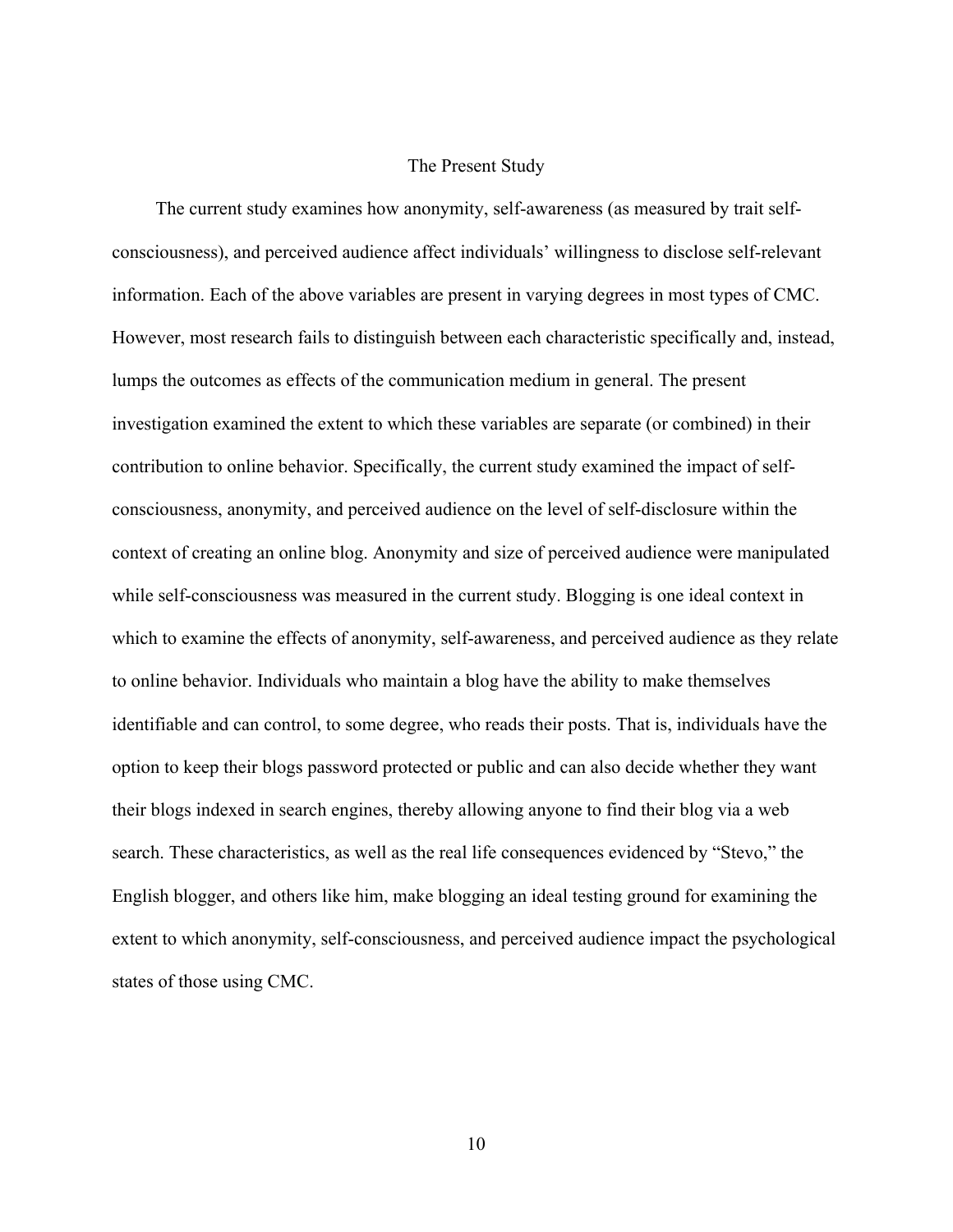### *Hypotheses*

*Self-awareness Hypotheses*. Prior research concerning self-disclosure in CMC suggests that individuals disclose more when they are in a state of high private self-awareness (Joinson, 2001). Thus, I expect participants with high trait self-consciousness to self-disclose more in their fictitious blog relative to those with low self-consciousness who should disclose less.

*Anonymity Hypotheses.* Past research suggests that individuals who are visually anonymous should respond with more self-disclosure when a personal—rather than group identity is salient (Reicher, Spears, & Postmes, 1995). Therefore, I expect that participants in the high anonymity conditions should self-disclose more relative to those in the low anonymity conditions who should disclose less in their blogs.

*Perceived Audience Hypotheses.* Research suggests that individuals who anonymously maintain blogs self-disclose more than individuals who divulge identifying information (Qian & Scott, 2007). Thus, I expect that participants who believe that their blog will be viewed by no one (i.e., destroyed once the experiment is over), will self-disclose more than those who believe that the other individuals in the current study will view their blog and more than those who believe that their blog will be immediately viewable by everyone (i.e., blog will be published on the Internet for everyone to see).

*Predicted Interactions.* Individuals in the high anonymity, no audience condition should self-disclose more than any other condition. Conversely, individuals in the low anonymity, large audience condition should self-disclose less than any other condition.

*Ancillary Predictions.* Based on previous research indicating that personality characteristics are predictive of blogging (Guadagno, Okdie, & Eno, 2008), I expect that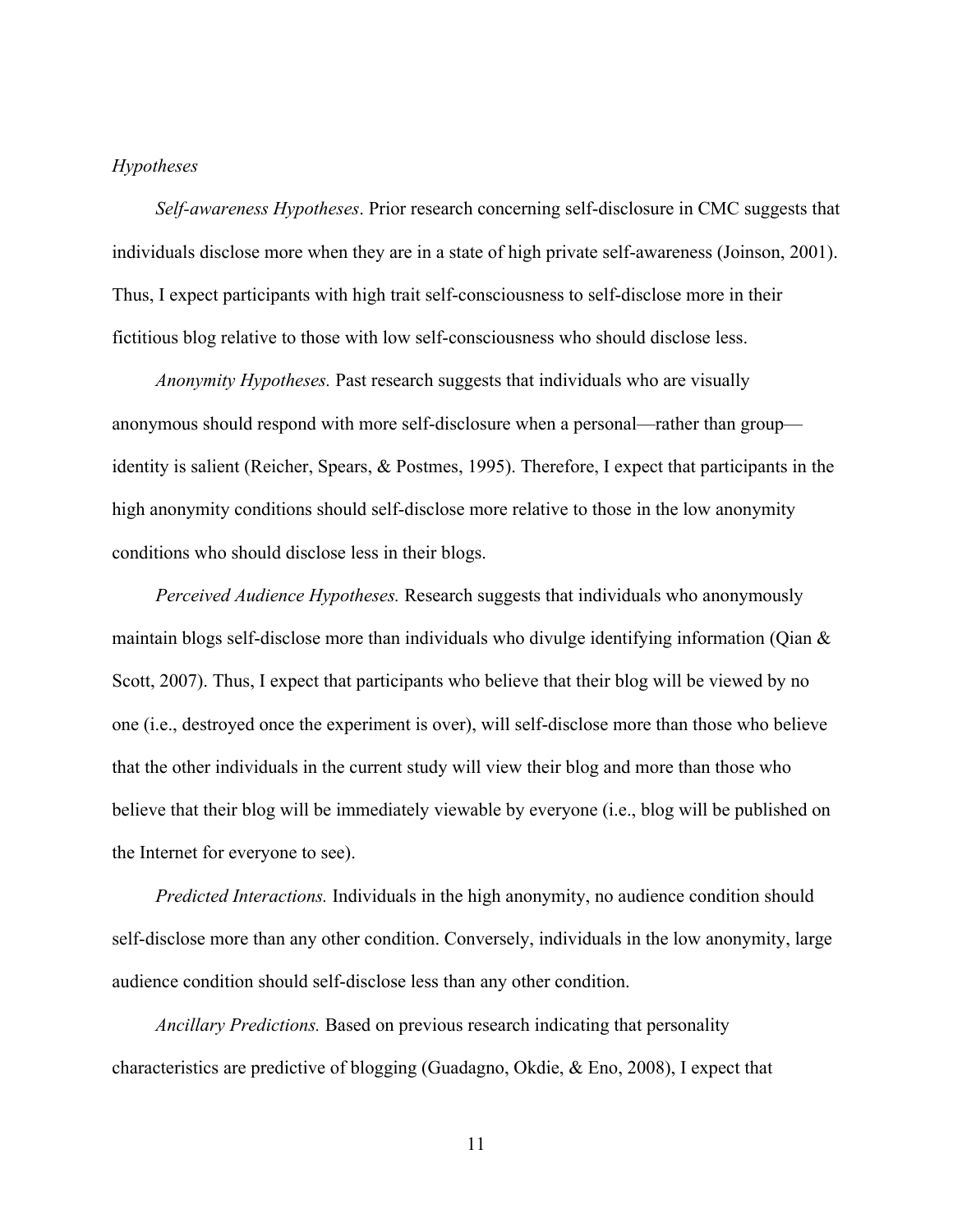personality characteristics (as measured by the Big 5 personality inventory; Benet-Martinez & John, 1998) should differentiate those that keep a blog and from those that do not. Specifically, openness to new experience and neuroticism should predict blogging in women. In addition, it is also likely that overall, women should have longer more personal blogs when compared to men. I will examine differences in self-disclosure from both bloggers and non-bloggers in my sample. These analyses will be exploratory. Therefore, no concrete predictions will be made (see Table 1 for summarized hypotheses).

Table 1.

*Overall Study Hypotheses*

|          | <b>High Anonymity</b> | Low Anonymity |
|----------|-----------------------|---------------|
| Audience |                       |               |
|          | $++$                  |               |
| None     |                       |               |
|          | $\div$                |               |
| Limited  |                       |               |
| Audience |                       |               |
|          |                       |               |
| A 11     |                       |               |

*Note.* (++) indicate most self-disclosure while (--) indicate least self-disclosure.

0 indicates expectation of scale midpoint.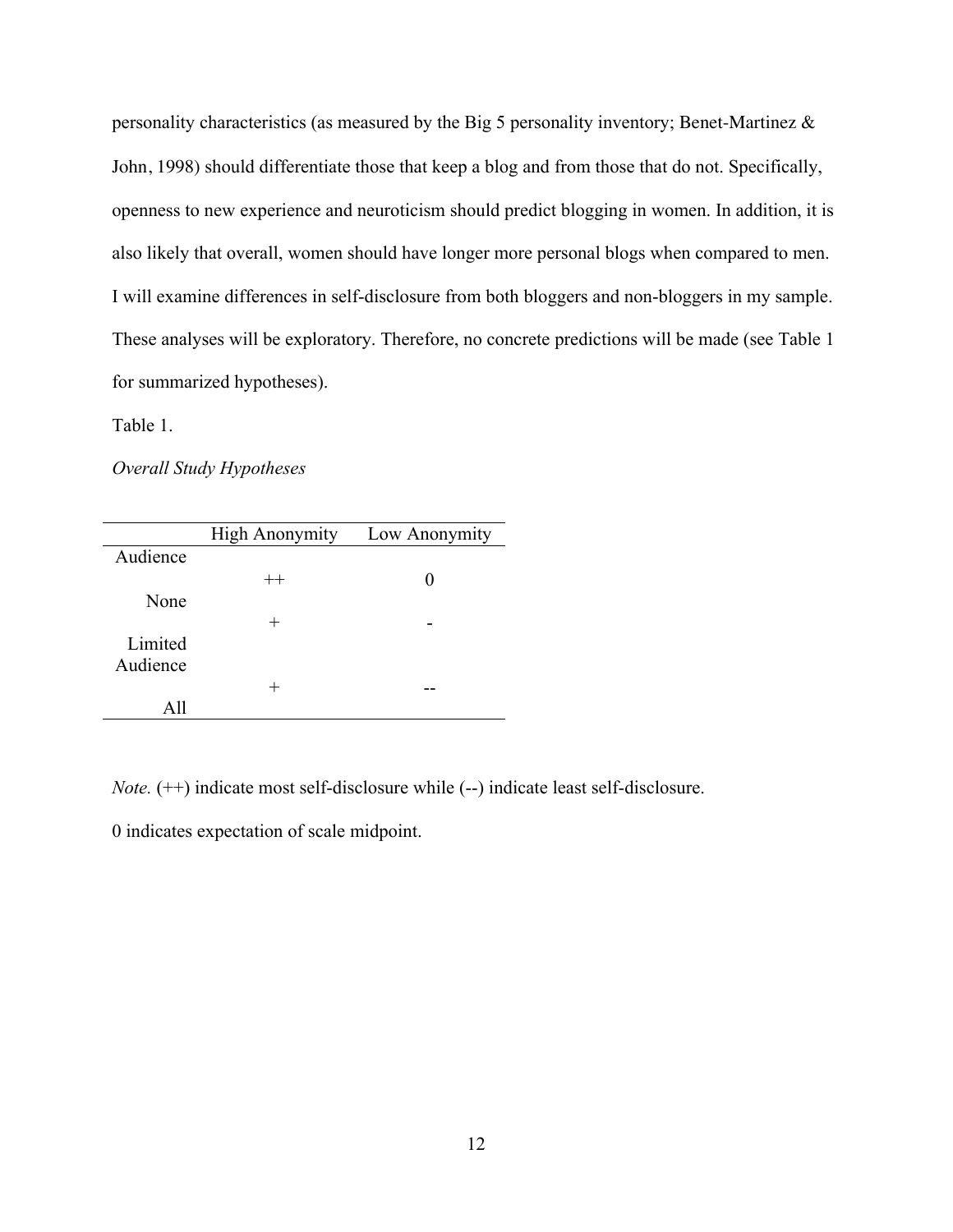#### CHAPTER 2

## METHODOLOGY

### *Design*

A 2 (Anonymity: high vs. low) by 3 (Perceived audience: no one, limited audience, public) factorial between subjects design was employed in the current study.

#### *Participants*

Participants were 289 (189 Females, 100 Males) introductory psychology students from the University of Alabama who received partial course credit for their participation. Participants ranged in age from 18 to 40 years of age ( $M_{\text{age}} = 19.50$ ,  $SD = 2.26$ ). Ethnicity was self-reported: 235 (81%) participants identified as Caucasian, 39 (14%) as African American, 6 (2.1%) as Hispanic, and 9 (3%) as Other. A waiver of consent was requested so that participants under the age of 19 could participate. Participants were given an information sheet informing them of their rights as participants in the study.

An *a priori* power analysis was conducted to determine how many subjects would be needed to have sufficient power to find the desired effect. With power at .80, an alpha of .05, and a medium effect size of *f =* .25, the analysis revealed that 40 participants per condition would be required to have sufficient power detect effects with the *f* test (Cohen, 1988). The number of participants in the current sample per cell ranged from 33-45. Efforts were made to ensure that participants were randomly distributed throughout the design. Data for three hundred and twenty-two participants were collected during phase one and 272 returned for phase two resulting in an attrition rate of 16%. In addition to those not returning for phase two, thirty-one participants were removed from the analyses for failing to appropriately answer the manipulation check questions: seven participants failed the anonymity manipulation check and twenty-four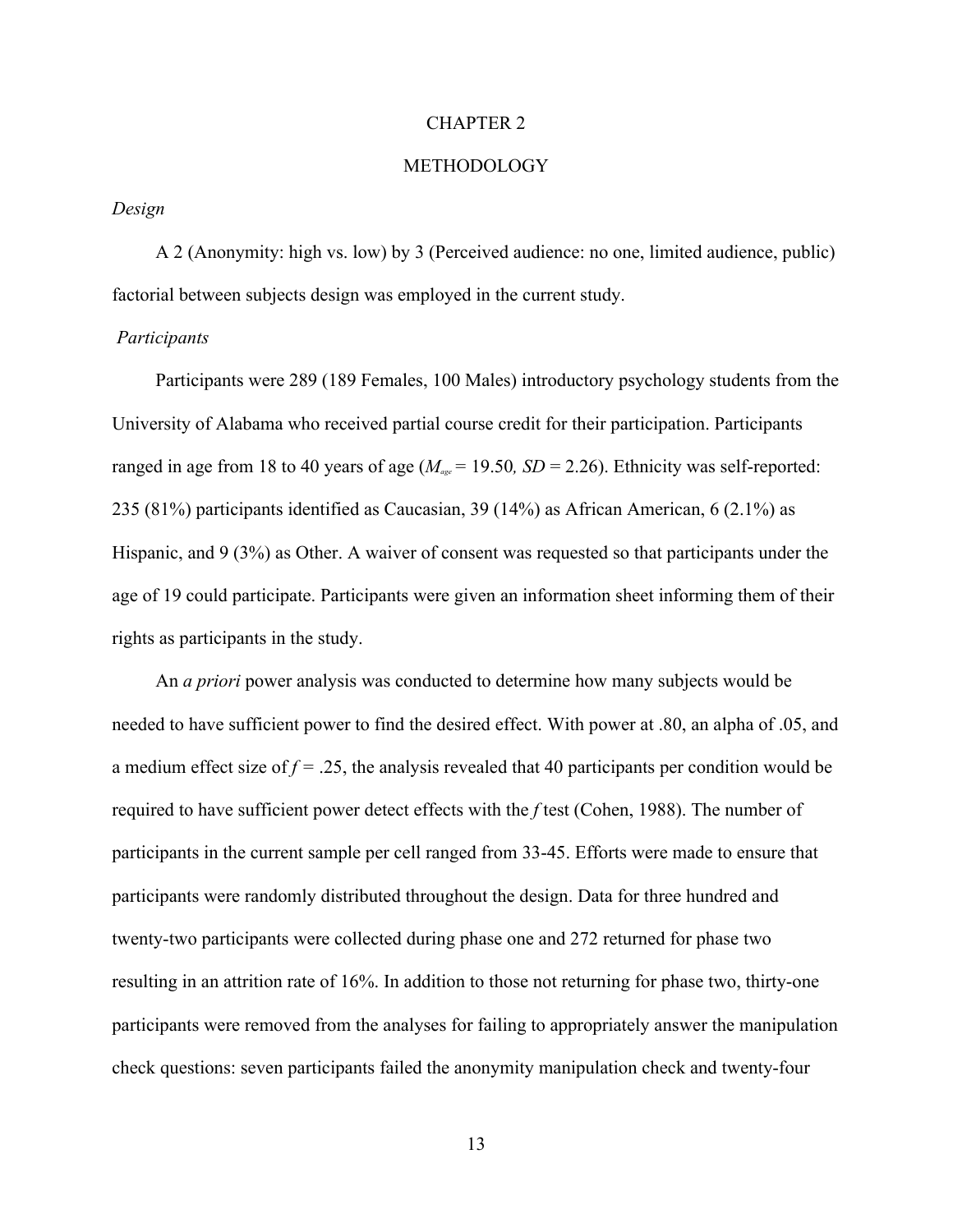participants failed the perceived audience manipulation check. Attrition was relatively equal across experimental conditions (see Table 2 for attrition by condition).

Table 2.

*Number of participants excluded from analyses by condition.*

| Condition    |                      |    |
|--------------|----------------------|----|
| Nonanonymous | No audience          | 15 |
|              | Limited audience     | 11 |
|              | Live on the Internet | 12 |
| Anonymous    | No audience          | 12 |
|              | Limited audience     | 14 |
|              | Live on the Internet |    |

## *Apparatus*

A fictitious blogging program was created for the study. The program resembled currently available prominent blogging software (e.g., MySpace, blogger, Wordpress). To that end, there were several places in which the blogging program accepted and manipulated user input. Researchers were able to enter condition information. Participants were able to compose a blog and entered how their blog would be identified (i.e., participant name or pseudonym). The entered user name was visible to the participant as he or she was composing the text entry. In addition, the text on the submit button varied based on condition information entered by the researcher. For example, in the live audience condition the submit button read "*Make Blog Live on The Internet."*

In addition to the fictitious blogging software, a software program entitled Linguistic Inquiry and Word Count (LIWC; Pennebaker, Francis, & Booth, 2001) was used to assess the amount of participant self-disclosure and other linguistic variations in participants' fictitious blogs. The program is able to analyze text data on a word-by-word basis against a dictionary of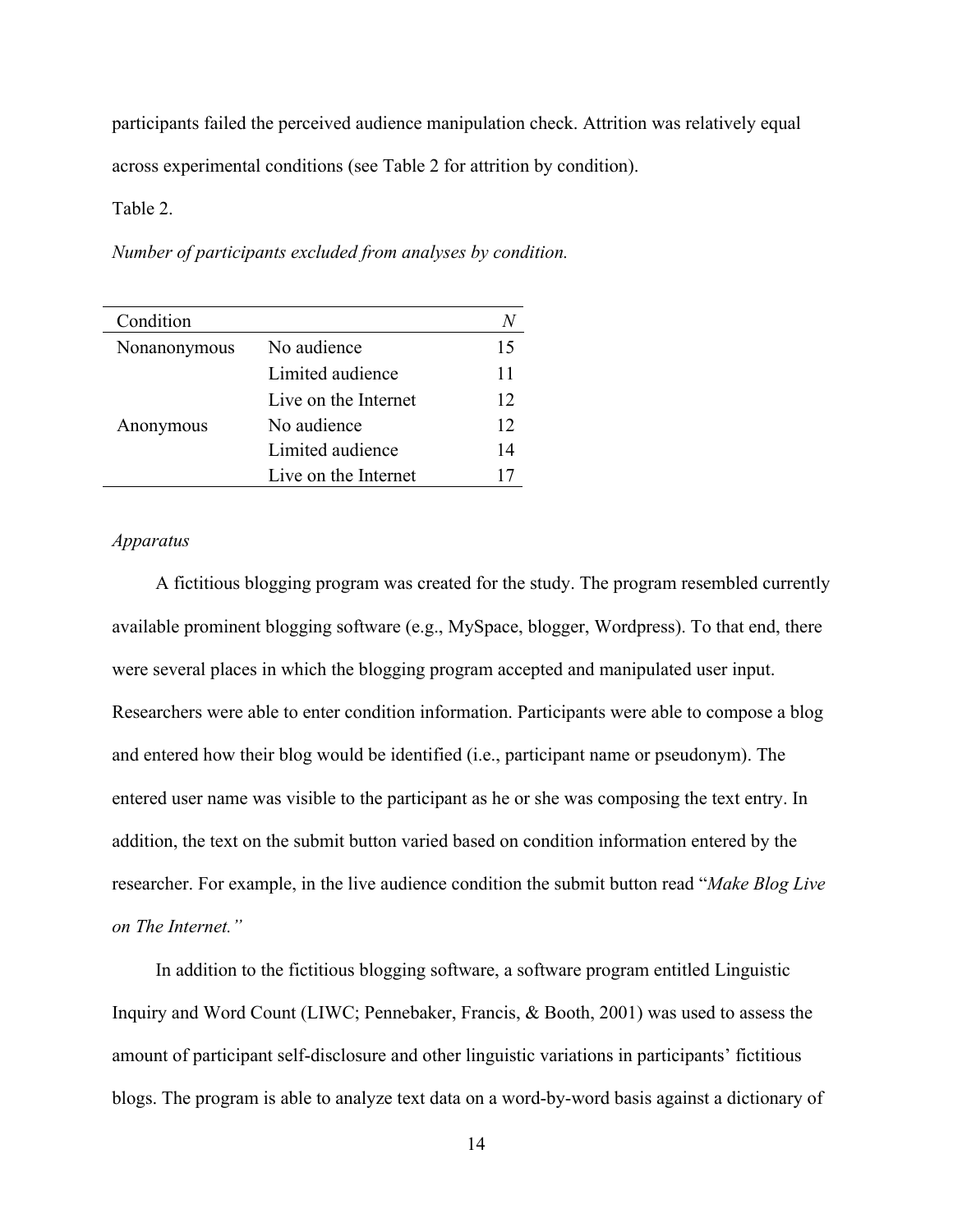over 2,000 words. In addition, the software also affords the user the opportunity to create additional dictionaries or individual words. Each of the 2,000 words is divided into 74 categories, such as articles (e.g., *a, an, the*), emotion words (e.g., *happy, joy*), pronouns (e.g., *I, my, we, us*), and many others. Linguistic Inquiry and Word Count has been used successfully in past research on such topics as relationship initiation (Ireland et al., 2010), language synchrony (Ireland & Pennebaker, 2010), and forgiveness (McCullough, Root, & Cohen, 2006). *Procedure*

The study was conducted in two phases that occurred on different dates. During phase one, participants were told the study was testing personality. They took personality (Benet-Martinez & John, 1998), demographic, and self-consciousness (Fenigstein, Scheier, & Buss, 1975) measures. Participants arrived for phase two at minimum seven days after taking the initial measures during phase one.

Upon arriving in the lab for the second phase of the study, participants were randomly assigned to condition and informed that they would be helping to test a program that a local Internet service provider was thinking about implementing. Participants were further informed that the test was being conducted to ensure that the Internet service provider's servers could handle the bandwidth. They were informed that the software program was for blogging and that they would be asked to create a blog entry. The experimenter informed participants that their blog entry would be displayed in one of three ways: displayed only to the participant and then discarded as soon as the participant left (No Audience), displayed to all participants in the study (Limited Audience), or immediately displayed on the Internet (Public) making it viewable by anyone. Following the description of the blogs' possible audience, participants composed a blog entry using the fictitious blogging software detailing a typical day in the life of a student such as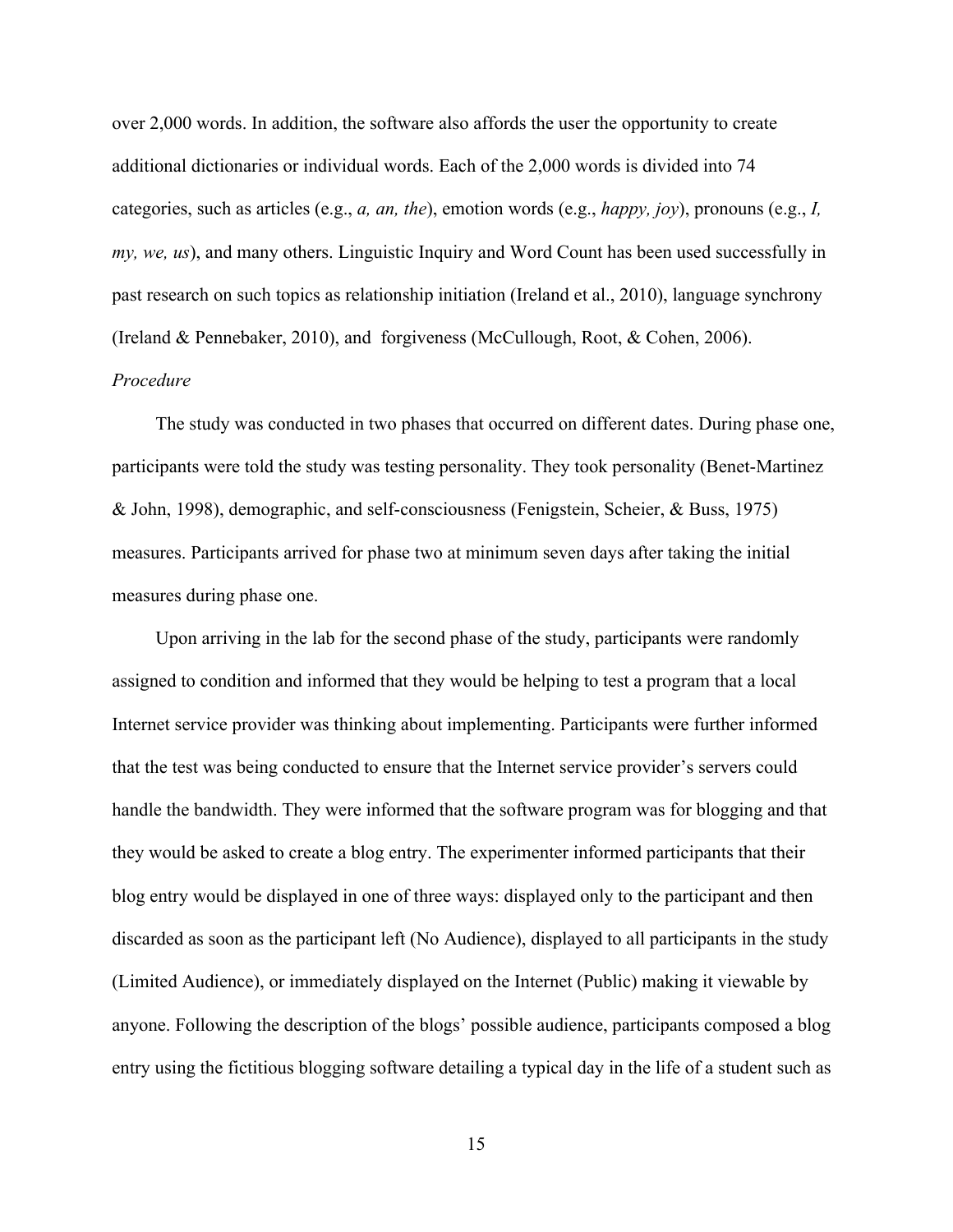themselves. Participants were given a screen name and informed that the name would be associated with their blog entry and would be viewed by their respective audience (e.g., no one, all the participants in the study, complete public availability). In an effort to manipulate the extent to which participants felt they could be identified by their blog entries, the screen name consisted of one of two levels of identifying information. Specifically, the assigned screen names contained the students first and last name separated by a period (e.g., Tom.Smith) or the screen name "green" (i.e., an anonymous name). The screen name for those in the High Anonymity condition was held constant. Finally, participants filled out the remaining measures not assessed during phase 1: several state self-awareness measures (i.e., indirect and direct; Davis & Brock, 1975; Govern & Marsch, 2001) and the positive and negative affect scale (Watson, Clark, & Tellegen, 1988). Participants' self-disclosure was assessed using the LIWC (Pennebaker, Francis, & Booth, 2001) as well as three additional undergraduate coders.

## *Dependent Variables*

*Self-disclosure LIWC.* Participant self-disclosure was assessed via LIWC (Pennebaker, Francis, & Booth, 2001) and three independent coders. The number of personal or self-related disclosing words were assessed via LIWC (Pennebaker, Francis, & Booth, 2001) and operationalized as self-disclosure.

*Self-disclosure Coders.* In addition to the LIWC (Pennebaker, Francis, & Booth, 2001) program, three independent undergraduate coders assessed the level of self-disclosure in the fictitious blog entries. The coders rated each of the fictitious blogs on four items, each of which was intended to indicate the amount of self-disclosure contained in the blogs. Items one and two read, "*Please rate the amount of self-disclosure in the blog"* and "*Please rate the extent to which the entry represents a day in the life of a typical student or the author."* Items three and four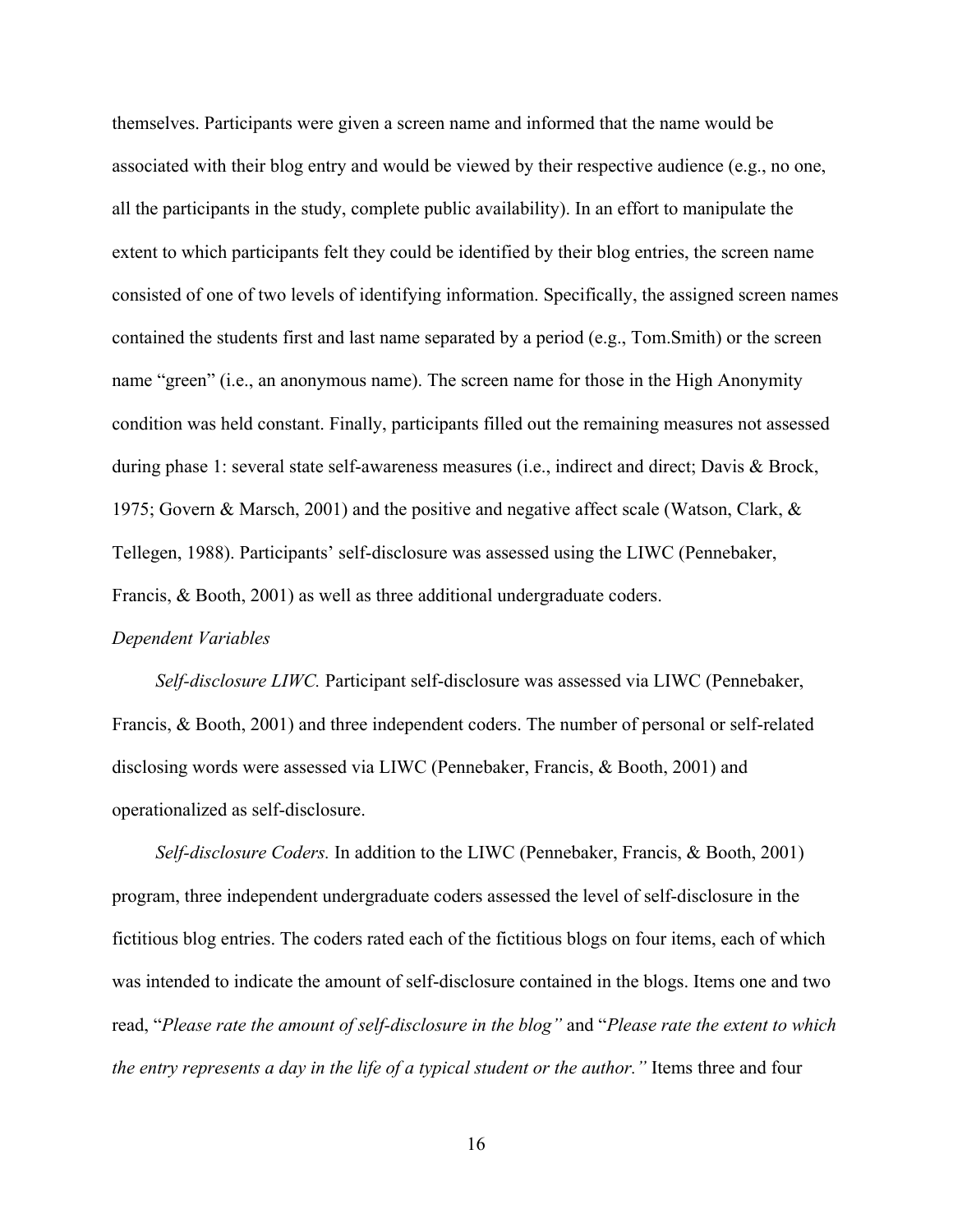read, "*How intimate was the blog?"* and "*How much is the blog entry like a typical diary?"* Each category was rated on a 7-point scale anchored by the following descriptors: *Not at all personal*/*Extremely personal*; *Day of typical student/Day of author; Not at all intimate/Extremely intimate; Not like a typical diary/A lot like a typical diary*. To establish a measure of reliability between the coders, a reliability analysis for each item was performed on coders' ratings on each coded item. For example, the 3 coders' ratings for the item concerning self-disclosure were submitted to a reliability analysis. The analyses revealed that most items had adequate reliability (self-disclosure  $\alpha = .73$ ; typical student  $\alpha = .77$ ; intimacy  $\alpha = .69$ ; typical diary  $\alpha = .58$ ).

*Big 5 Personality Inventory-Short Form* (Benet-Martinez & John, 1998; see Appendix A)*.*  To assess individual differences in personality, participants completed the Big 5 personality inventory short form assessing their personalities on five dimensions: extraversion ( $\alpha$  = .80), openness ( $α = .80$ ), agreeableness ( $α = .75$ ), conscientiousness ( $α = .54$ ), and neuroticism ( $α =$ .70). The scale consists of 44 attribute items on an 9-point scale ranging from 0 (*Strongly disagree*) to 8 (*Strongly agree*). A sample item reads, "*Tends to be quiet."* All scale scores were computed using a mean score of all items in the subscale. With the exception of the conscientiousness subscale, all scales had adequate reliability.

*Self-consciousness Scale* (SCS; see Appendix B)*.* To assess a trait (stable) level of selfawareness participants completed the self-consciousness scale (Fenigstein, Scheier, & Buss, 1975). The scale consists of 23 items rated on a 4-point scale ranging from 0 (*Extremely uncharacteristic*) to 4 (*Extremely characteristic*). The overall scale consists of three subscales: private self-consciousness ( $\alpha$  = .76), public self-consciousness ( $\alpha$  = .79), and social anxiety ( $\alpha$  = .85). A sample item reads, "*I am always trying to figure myself out*." All scale scores were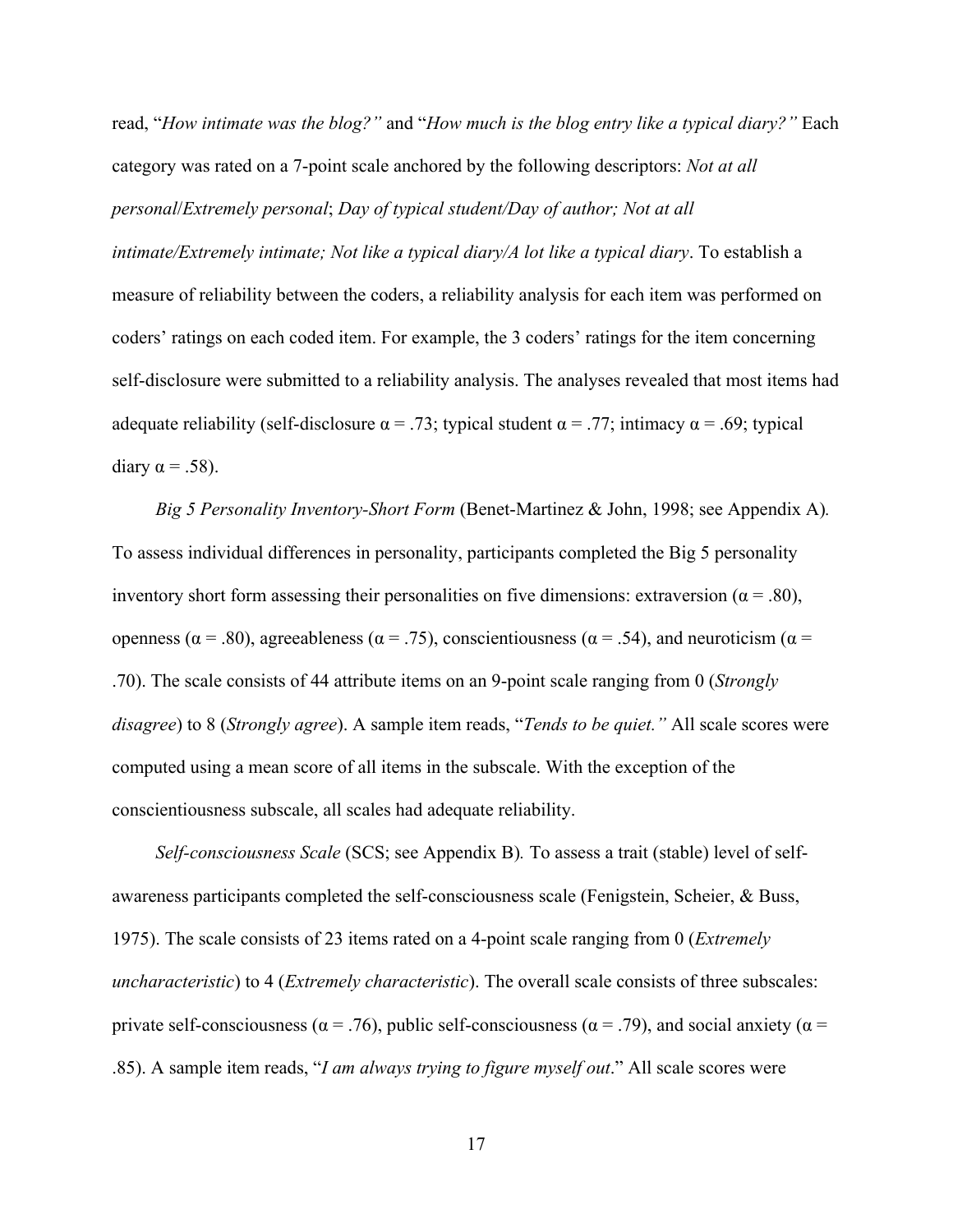computed using a mean score of all items in the subscale and had adequate reliability.

*Perceived-Anonymity Scale* (see Appendix C)*.* To assess perceived anonymity on a variety of both online and offline behaviors, participants completed an author-generated perception of anonymity scale. The scale lists 9 common behaviors that take place offline (e.g., writing in a paper diary) and 9 common behaviors that take place online (e.g., writing a blog). Participants rated the extent to which they would feel anonymous engaging in each behavior on a 7-point scale ranging from 1 (*Not at all anonymous*) to 7 (*Extremely anonymous*).

*Personal Blogging Scale* (see Appendix D)*.* To assess the extent to which participants engage in reading or writing blogs they completed an author-generated personal blogging scale. The 24-item scale assesses the content of blogs read and written by participants. A sample item reads, "On an average day, how many hours do you spend maintaining your blog?"

*Brief Measure of Positive and Negative Affect* (see Appendix E)*.* To assess the emotional state of participants after they complete the fictitious blog entry, participants completed the brief measure of the positive and negative affect scale (Watson, Clark, & Tellegen, 1988). The overall scale contains one subscale assessing positive affect ( $\alpha$  = .92) and another assessing negative affect ( $\alpha$  = .89). The scale consists of 20 items that ask participants to indicate how they feel emotionally at the current moment by rating emotion adjectives (e.g., cheerful) on a 5-point scale ranging from 1 (*Very slightly to not at all*) to 5 (*Extremely*). All scale scores were computed using a sum score of all items in the subscale and had adequate reliability.

*Real Me Scale* (see Appendix F)*.* To assess the extent to which participants felt that they were better able express their true selves on the Internet or in face-to-face, they completed an adapted version of the real me scale (Bargh, McKenna, & Fitzsimons, 2002). The measure consists of four items inquiring about the extent to which individuals express their true selves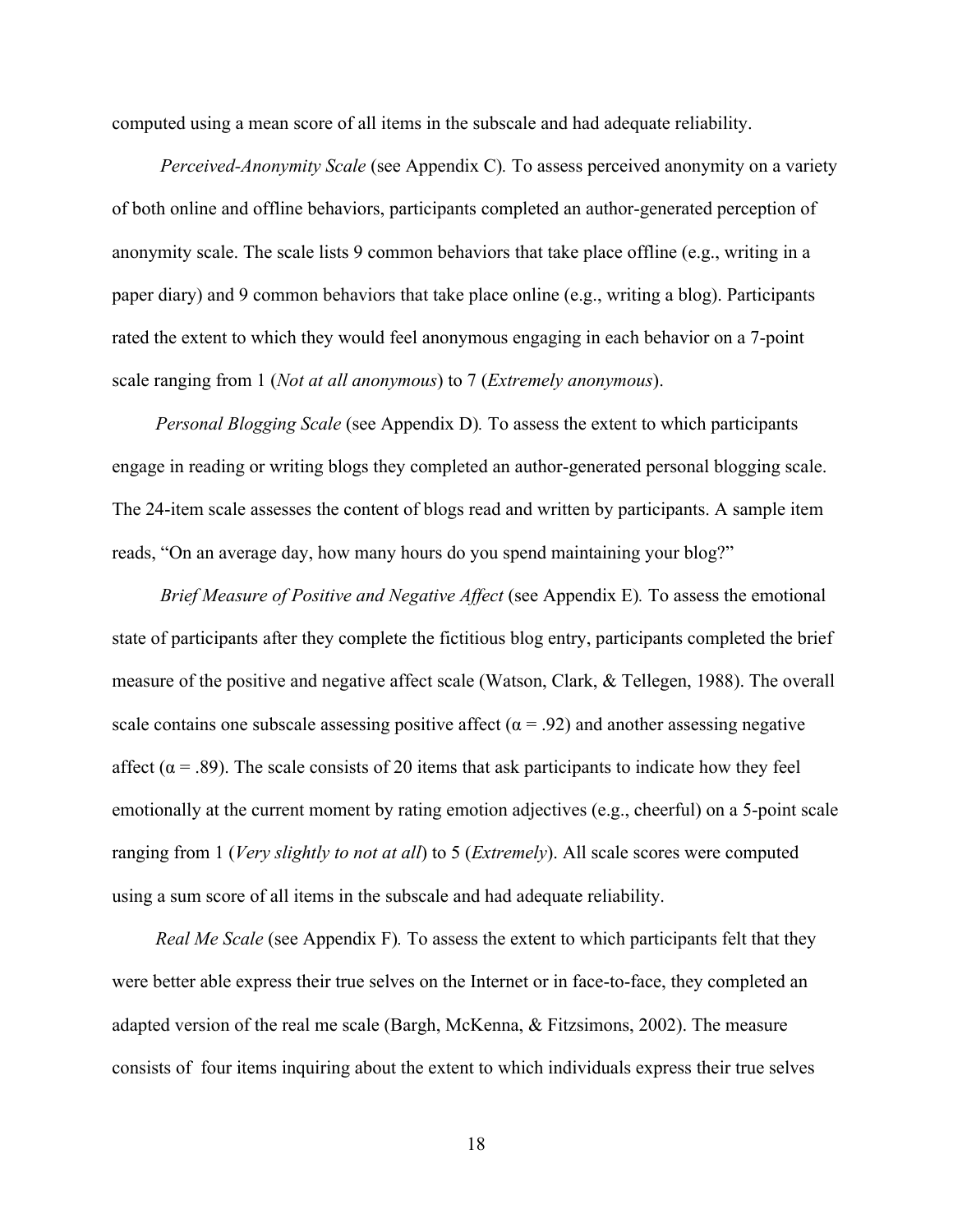online or FtF on a 7-point scale ranging from 1 (*A lot less*) to 7 (*A lot more*). A sample item reads, "*How many people do you know solely from the internet as compared to real life friends?*"

*Situational Self-awareness Scale* (SSAS; See Appendix G)*.* Participants completed the situational self-awareness scale (Govern & Marsch, 2001) to assess level of self-awareness during the experiment. The scale consists of a private ( $\alpha = .76$ ) and public self-awareness ( $\alpha =$ .82) subscale each on a 7-point scale ranging from 1 (*Strongly agree*) to 7 (*Strongly disagree*). A sample item from the private self-awareness subscale reads, "*Right now, I am conscious of my inner feelings*." A sample item from the public self-awareness subscale reads, *"Right now, I am self-conscious about the way I look."* All scale scores were computed using a mean score of all items in the subscale and had adequate reliability.

*Indirect Self-awareness Measure* (see Appendix H)*.* To indirectly assess participants' current state of self-awareness, a pronoun completion task was employed (Davis & Brock, 1975). Participants were presented with 17 sentences written in a foreign language containing a total of 49 pronouns. Participants were told that the pronouns in each sentence were underlined and that they should use their best judgment to choose whether the underlined pronoun is either a first (e.g., I, my, mine, myself, us, ours, we) or third (she, he, him, her, them, theirs, they) person pronoun. Participants choose a first or third person pronoun for each underlined pronoun in the foreign language sentences. To the extent that an individual is other focused, they are likely to choose more third person pronouns while those who have a heightened self-awareness are likely to choose more first person pronouns.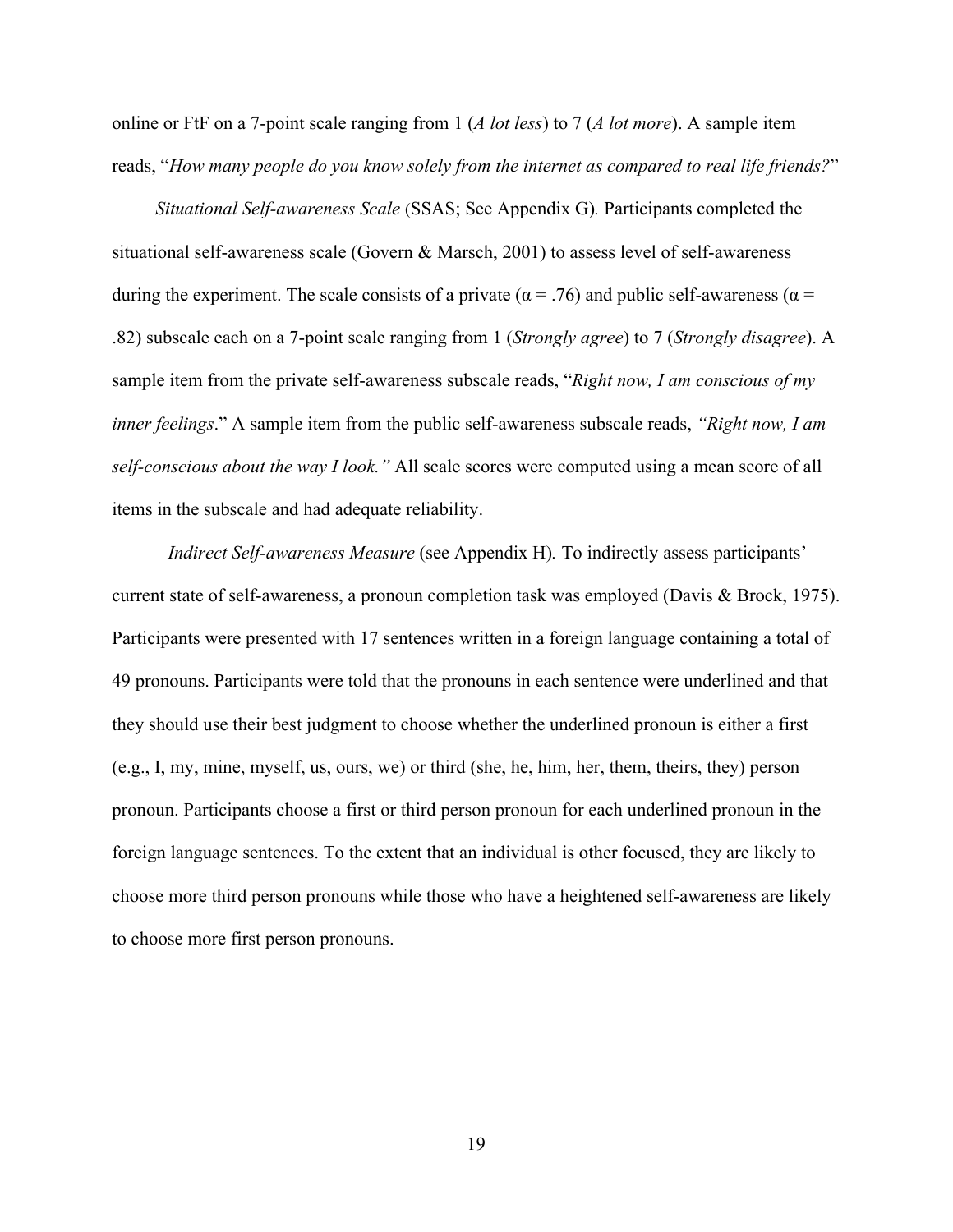# CHAPTER 3

# RESULTS

#### *Manipulation Check*

*Perceived Audience.* In order to determine if the manipulations of perceived audience were effective, a one-way analysis of variance (ANOVA) was conducted on the extent to which participants reported that others would be able to view their blog. The analysis revealed a significant main effect of Audience condition,  $F(2,238) = 150.20$ ,  $p < .001$ ,  $\eta_i = .55$ . Fisher least significant difference (LSD) tests indicated that all conditions were significantly different from one another, *p*'s < .001. Specifically, participants in the No Audience condition (*M =*1.26, *SD = .*06) felt fewer people would see their blog than those in the Limited Audience condition (*M =*  5.44, *SD =* 2.25), and those in the Limited Audience condition felt less people would see their blogs than those in the Live on the Internet condition (*M =* 6.46, *SD =* 2.59). Those in the Live on the Internet condition were the most likely to feel that many others would view their blogs.

*Anonymity.* To investigate whether the anonymity manipulation had the desired effect an independent samples *t*-test was conducted on participants reported anonymity while writing the fictitious blog. The analysis revealed that participants in the anonymous ( $M = 6.57$ ,  $SD = 2.32$ ) condition felt significantly more anonymous than participants in the nonanonymous condition (*M*   $= 2.49, SD = 1.94$ ,  $t(239) = -14.76, p < .001$ .

### *Hypothesized Results*

To examine the effect of the anonymity and perceived audience manipulations on selfdisclosure the data were submitted to a series of 2 (Anonymity: high vs. low) by 3 (Perceived audience: none vs. limited audience vs. all) between-subjects ANOVAs using various measures of self-disclosure as the dependent variable. Self-disclosure was operationalized as an increase in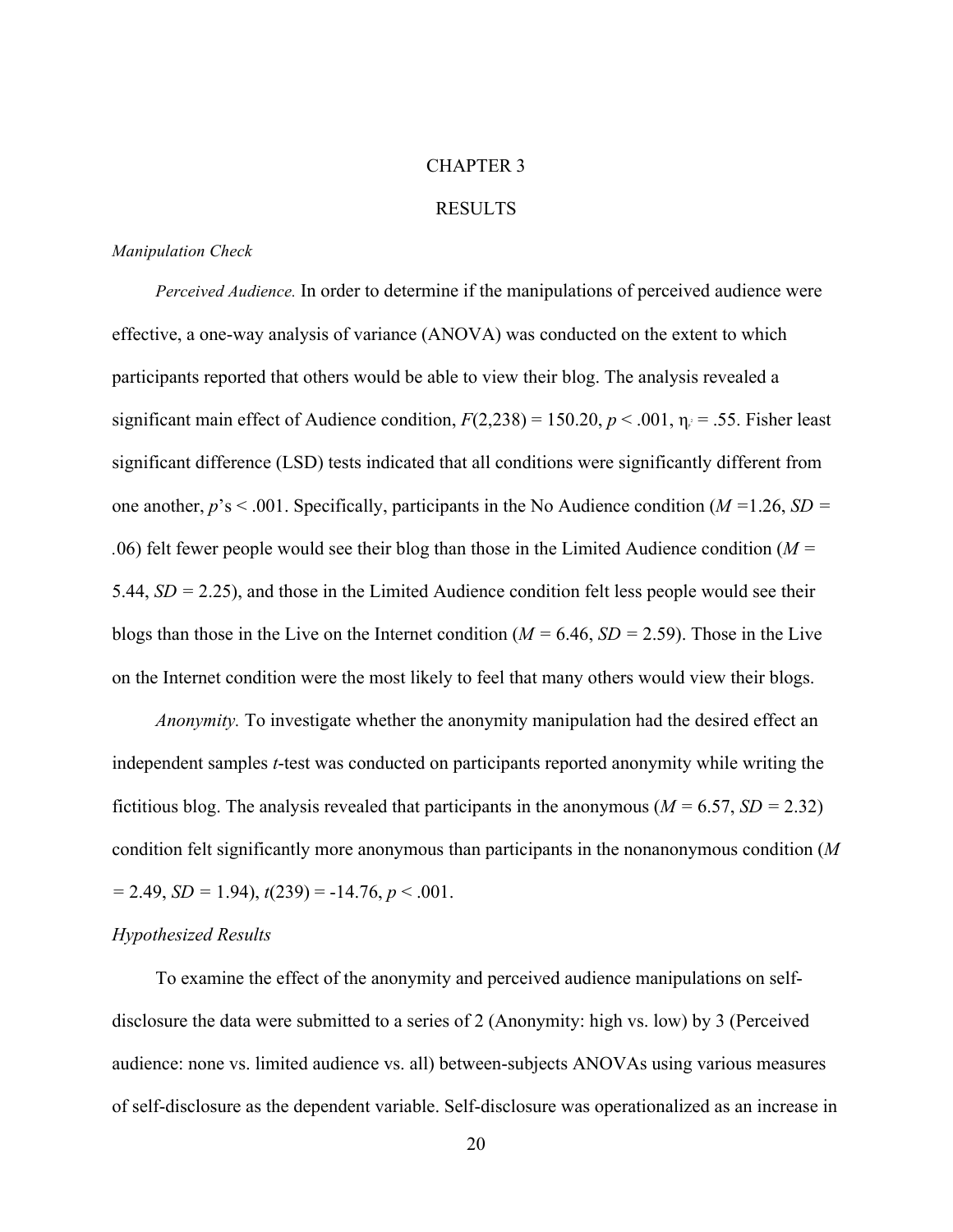the amount of personal pro-nouns such as "I," "Me," and "Mine" as measured by LIWC (Pennebaker et al., 2001) and the three coders' ratings of the amount of self-disclosure in each participant's blog. See Appendix I for example representative blog entries.

 *LIWC Rating of Self-disclosure.* To examine how participant anonymity and perceived audience affected the extent to which participants used personal pronouns in the blogs an ANOVA was performed on the number of personal pronouns—as measured by LIWC (Pennebaker et al., 2001)—found in participants blogs as the dependent measure. The results revealed that the hypothesized anonymity by perceived audience interaction was not significant,  $F(2,235) = .03$ ,  $p = .96$ ,  $\eta_i = .00$  (see Table 3 for all means by condition). That is, participants in all conditions did not significantly differ in the number of personal pronouns used in their blogs. The ANOVA yielded no other significant effects,  $p > .05$ . To further examine the extent to which anonymity and perceived audience affected participant self-disclosure, the number of personal pronouns in each blog was divided by the total number of words contained in the blog and the resulting number was used as the dependent variable in an ANOVA. No significant main effects or interactions were found in this anaysis, *p'*s > .05.

Table 3.

| Condition    |                      | M    | SD    |
|--------------|----------------------|------|-------|
| Nonanonymous | No audience          | 9.80 | 3.02  |
|              | Limited audience     | 9.88 | 3.70  |
|              | Live on the Internet | 10 0 | 2.65  |
|              |                      |      |       |
| Anonymous    | No audience          | 9.66 | 3 2 1 |
|              | Limited audience     | 991  | 3.17  |
|              | Live on the Internet | 10 1 | 2.97  |
|              |                      | 3    |       |

*Means by condition on number of personal pronouns in participant blogs.*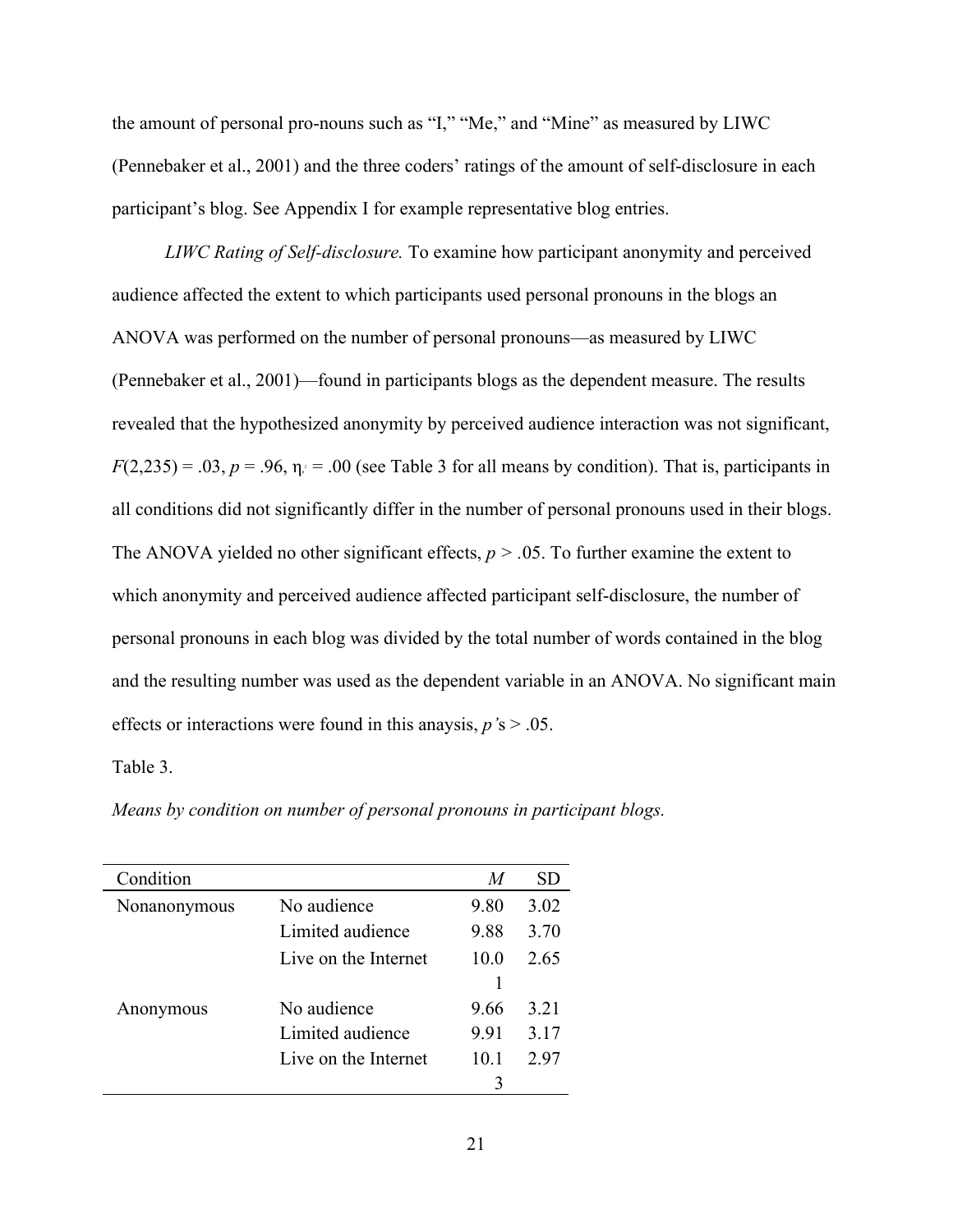*Coders Ratings of Self-disclosure.* To examine the how participant anonymity and perceived audience affected the extent to which participants self-disclosed information as measured by our 3 coders, the above analysis was conducted using several measures of coders' ratings of self-disclosure in the blogs as the dependent measure. Results revealed a significant main effect of anonymity on coders' ratings of how similar to a traditional paper personal diary the blog was,  $F(1,234) = 6.79$ ,  $p = .01$ ,  $\eta = .03$ . Specifically, non-anonymous participants ( $M =$ 3.86, SD = 1.26) wrote blogs that were perceived more like a typical paper personal diary entry (i.e., contained more personal self-disclosure) than anonymous participants ( $M = 3.43$ , SD = 1.27). The analyses revealed no effects of anonymity  $(F[1,234] = .78, p = .37, \eta = .03)$ , audience  $(F[2,234] = 1.28, p = .28, \eta = .01)$ , or an anonymity by audience interaction  $(F[1,234] = .01, p = .01)$ .99,  $\eta \ll 0.001$ ) on how much the blog resembled that of the participant versus a typical student. Additionally, the analyses revealed no effects of anonymity  $(F[1,234] = .02, p = .86, \eta \le .001)$ , audience  $(F[2,234] = 1.12, p = .32, \eta = .009)$ , or anonymity by audience interaction  $(F[2,234] =$ .20,  $p = .81$ ,  $\eta = .002$ ) on coders' ratings of the amount of self-disclosing statements within the blog. The analyses also revealed no effects of anonymity  $(F[1,234] = .02, p = .29, \eta = .001)$ , audience  $(F[2,234] = 1.57, p = .20, \eta = .01)$ , or anonymity by audience interaction  $(F[2,234] =$ .29,  $p = .74$ ,  $\eta = .003$ ) on coders' ratings of how intimate the blog was (see Table 4 for correlations between use of personal pronouns and coders ratings of self-disclosure in participant blogs).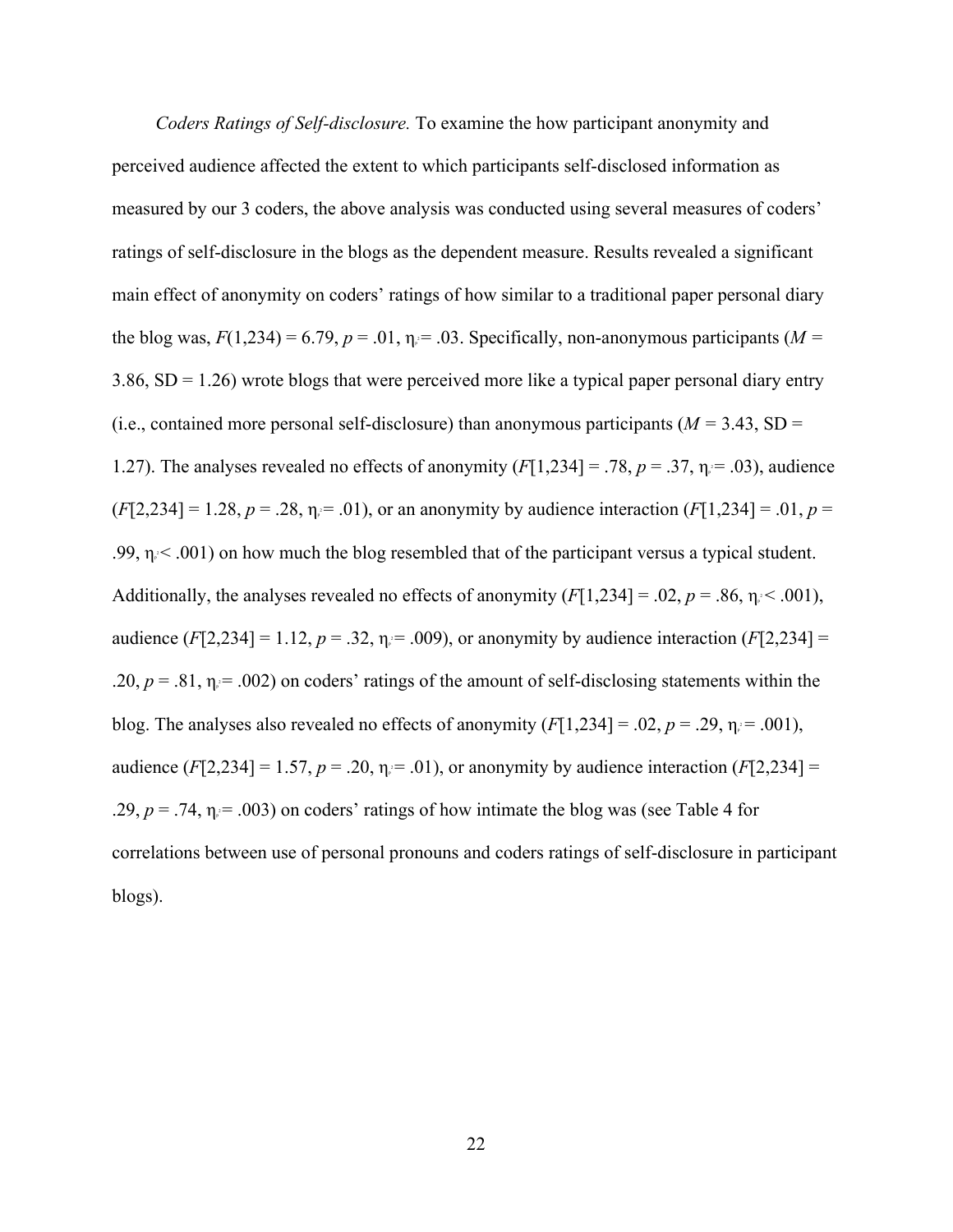# Table 4.

Correlations of coder and LIWC measures of self-disclosure.

| <b>Coders Ratings of Self-disclosure</b> |                         |                       |                       |                           |  |
|------------------------------------------|-------------------------|-----------------------|-----------------------|---------------------------|--|
| <b>LIWC Rating of Self-disclosure</b>    | Typical vs.<br>Specific | Intimacy              | Diary                 | Total Self-<br>disclosure |  |
| Personal Pronouns                        | $0.53**$<br>$(n=240)$   | $0.34**$<br>$(n=240)$ | $0.36**$<br>$(n=240)$ | $0.35**$<br>$(n=240)$     |  |

 $*** = p < .001$ 

*Self-consciousness and Self-disclosure.* It was hypothesized that individuals high in measured (not manipulated) trait self-consciousness would self-disclose more than individuals low in trait consciousness. To this end, three linear regressions were conducted using trait selfconsciousness—as measured by each of the self-consciousness subscales—to predict amount of self-disclosure in participant's blogs. The analyses revealed that neither the private selfconscious subscale  $[R^2 = -0.004, F(1,239) = 0.004, p = 0.98]$  or the anxious subscale  $[R^2 = 0.005, p = 0.004]$  $F(1,239) = 1.18$ ,  $p = .27$  accounted for a significant proportion of variance in the amount of selfdisclosure in participants blogs as measured by the LIWC (Pennebaker et al., 2001). However, the public subscale reached marginal significance,  $R^2 = .009$ ,  $F(1,239) = 3.22$ ,  $p = .07$  (see Table 5 for means and standard deviations for all self-awareness measures). Additionally, three linear regressions were conducted using trait self-consciousness—as measured by each of the selfconsciousness subscales—to predict the amount of self-disclosure in participant's blogs as measured by the data from the 3 independent coders. The private  $[R^2 = .003, F(1,239) = .61, p =$ .43], anxious  $[R^2 = .003, F(1,239) = .60, p = .43]$ , and public  $[R^2 = .003, F(1,239) = .67, p = .41]$ subscales did not account for a significant proportion of the variance participant self-disclosure.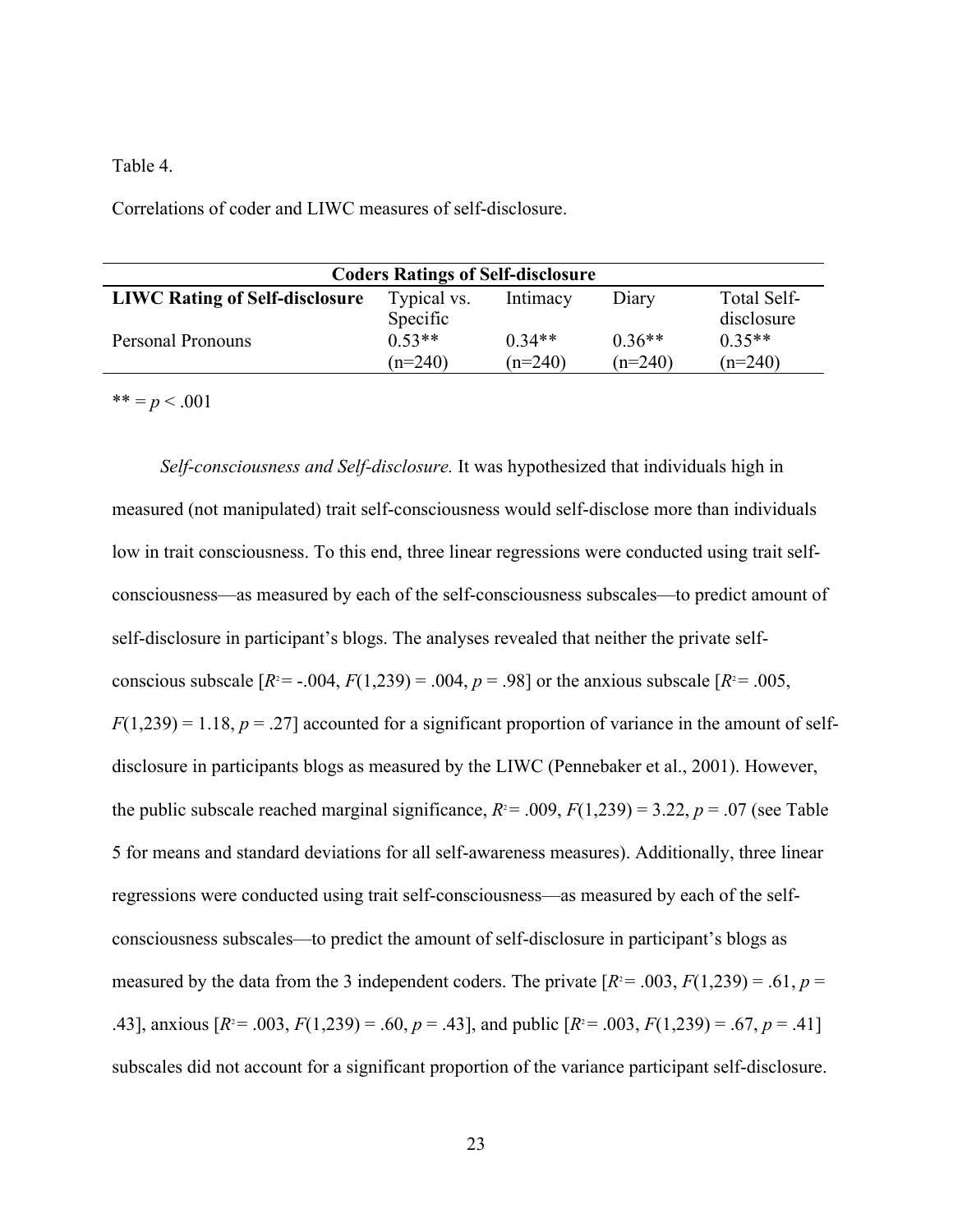# Table 5.

All self-awareness scale means and standard deviations by condition.

|                                                     | <b>Condition</b> |           |          |                |           |          |
|-----------------------------------------------------|------------------|-----------|----------|----------------|-----------|----------|
|                                                     |                  | Anonymous |          |                | Non       |          |
|                                                     |                  |           |          |                | Anonymous |          |
| <b>Measure</b>                                      | N <sub>0</sub>   | Limited   | Internet | N <sub>0</sub> | Limited   | Internet |
|                                                     | Audien           |           |          | Audien         |           |          |
|                                                     | ce               |           |          | ce             |           |          |
| <b>Situational Self-awareness Measure Subscales</b> |                  |           |          |                |           |          |
| Surroundings                                        | 16.81            | 15.93     | 15.95    | 15.40          | 15.92     | 15.59    |
|                                                     | (5.49)           | (4.40)    | (4.51)   | (5.01)         | (4.36)    | (5.00)   |
| Public                                              | 11.72            | 12.52     | 12.93    | 10.54          | 11.02     | 11.23    |
|                                                     | (5.20)           | (5.30)    | (4.52)   | (5.97)         | (5.83)    | (5.44)   |
| Private                                             | 14.77            | 14.31     | 13.93    | 13.27          | 13.00     | 14.14    |
|                                                     | (5.42)           | (4.85)    | (4.02)   | (5.33)         | (5.03)    | (5.48)   |
| Self-consciousness Scale Subscales                  |                  |           |          |                |           |          |
| Anxiety                                             | 9.18             | 8.45      | 9.56     | 8.24           | 7.73      | 8.73     |
|                                                     | (4.51)           | (4.56)    | (4.20)   | (4.51)         | (3.92)    | (4.27)   |
| Public                                              | 14.15            | 12.91     | 12.21    | 13.05          | 12.61     | 13.90    |
|                                                     | (4.05)           | (3.69)    | (3.80)   | (4.04)         | (4.07)    | (3.97)   |
| Private                                             | 16.77            | 15.50     | 14.81    | 15.02          | 14.54     | 17.40    |
|                                                     | (4.65)           | (5.07)    | (4.47)   | (4.04)         | (4.18)    | (4.04)   |
| <b>Indirect Measures of Self-awareness</b>          |                  |           |          |                |           |          |
| Number of First                                     | 19.32            | 18.63     | 12.93    | 21.02          | 17.65     | 19.10    |
| Person Pronouns                                     | (9.56)           | (10.80)   | (12.20)  | (10.74)        | (10.39)   | (10.30)  |
| Number of Third                                     | 16.30            | 14.68     | 11.65    | 17.50          | 14.71     | 16.10    |
| Person Pronouns                                     | (8.42)           | (9.46)    | (11.65)  | (9.29)         | (9.66)    | (9.68)   |

*Self-consciousness Mediation.* To investigate whether or not self-consciousness mediated the relationship between anonymity and self-disclosure, a series of regression analyses were undertaken. Using Barron and Kenny's (1986) stepwise procedure for testing mediational effects, the procedure revealed that self-consciousness did not mediate the relationship between anonymity and self-disclosure. Specifically, participant's reported level of anonymity did not significantly predict the magnitude of personal pronouns used in the blogs,  $R^2$  = -.002,  $F(1,236)$  = .44,  $p = 0.50$ . Moreover, participant's level of anonymity did not significantly predict the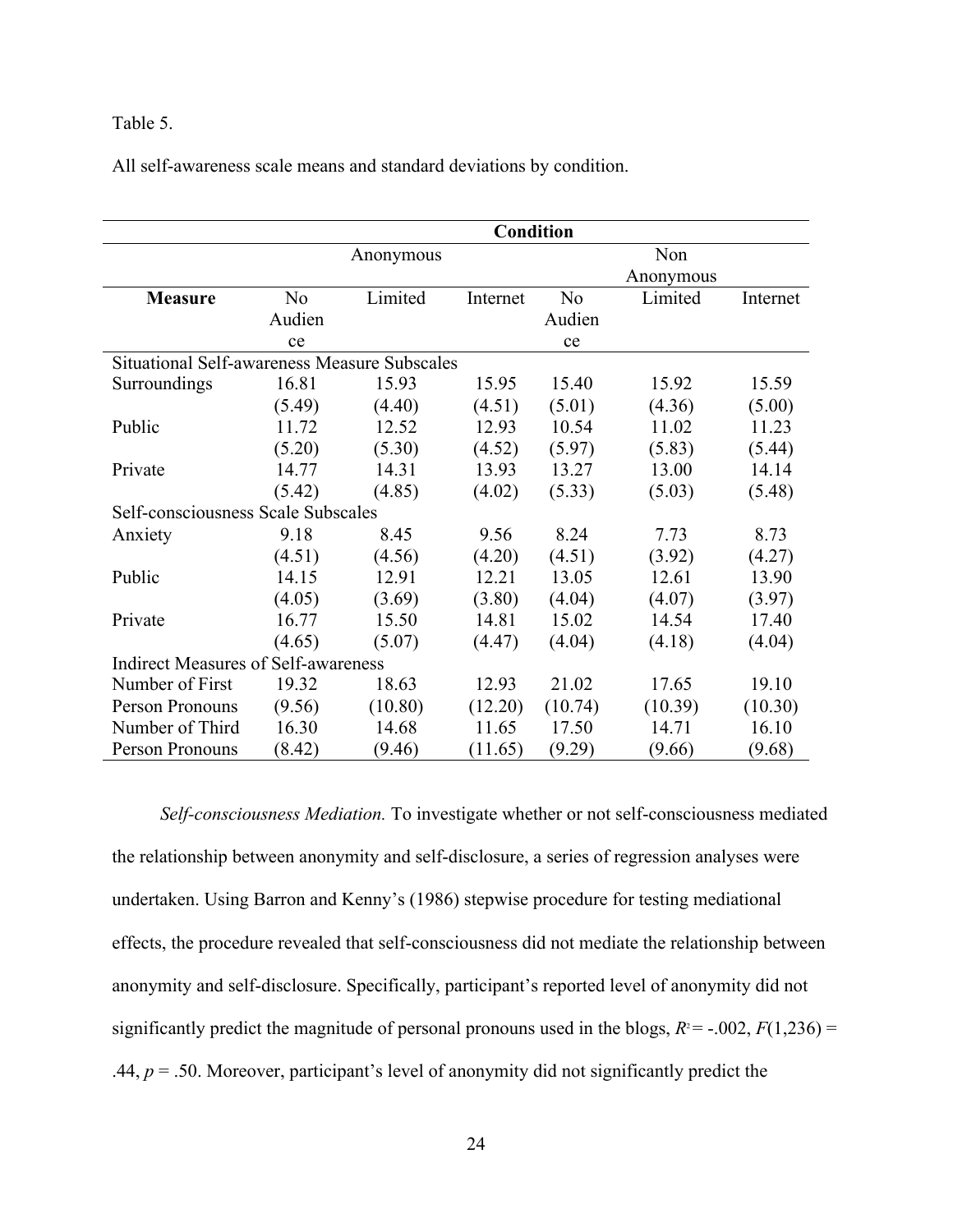magnitude of self-disclosure in the blogs as judged by the three independent coders,  $R^2$  < .001,  $F(1,239) = 0.01$ ,  $p = 0.90$ . The failure of this step (i.e., step one in Barron and Kenny's (1986) procedure for testing mediational effects) indicates there is no relationship between anonymity and self-disclosure (i.e., using both personal pronouns and coders' ratings of self-disclosure). Therefore, there was no relationship for self-consciousness to mediate and as such no further regression analyses were undertaken.

*Personality and Blogging.* To examine the relationship between personality and blogging, the data were subjected to a logistic regression in which each of the Big-5 personality traits were entered simultaneously into the model as predictors while whether or not the participant keeps a blog was entered as a dichotomous dependent variable. In partial support of the prediction, results of the logistic regression revealed that openness to new experience significantly predicted blog use,  $b = .45$ ,  $SE_b = .21$ , Wald (1, df) = 4.49,  $p = .03$ . Past research indicates gender may moderate the above effect (Guadagno, Okdie, & Eno, 2008). However, when gender was entered as a predictor in the current model, it failed to predict participants likelihood to blog,  $b = .74$ , SE<sub>b</sub>  $= .54$ , Wald  $(1, df) = 1.90$ ,  $p = .16$ . Additionally, each of the Big-5 personality subscales were centered, crossed with gender, and regressed on likelihood to keep a blog. Results revealed that gender did not interact with any of the Big-5 personality traits to predict likelihood to keep a blog, *p*'s > .08. The lack of replication may be due to the small proportion of bloggers (23) relative to non-bloggers (266) in the current sample.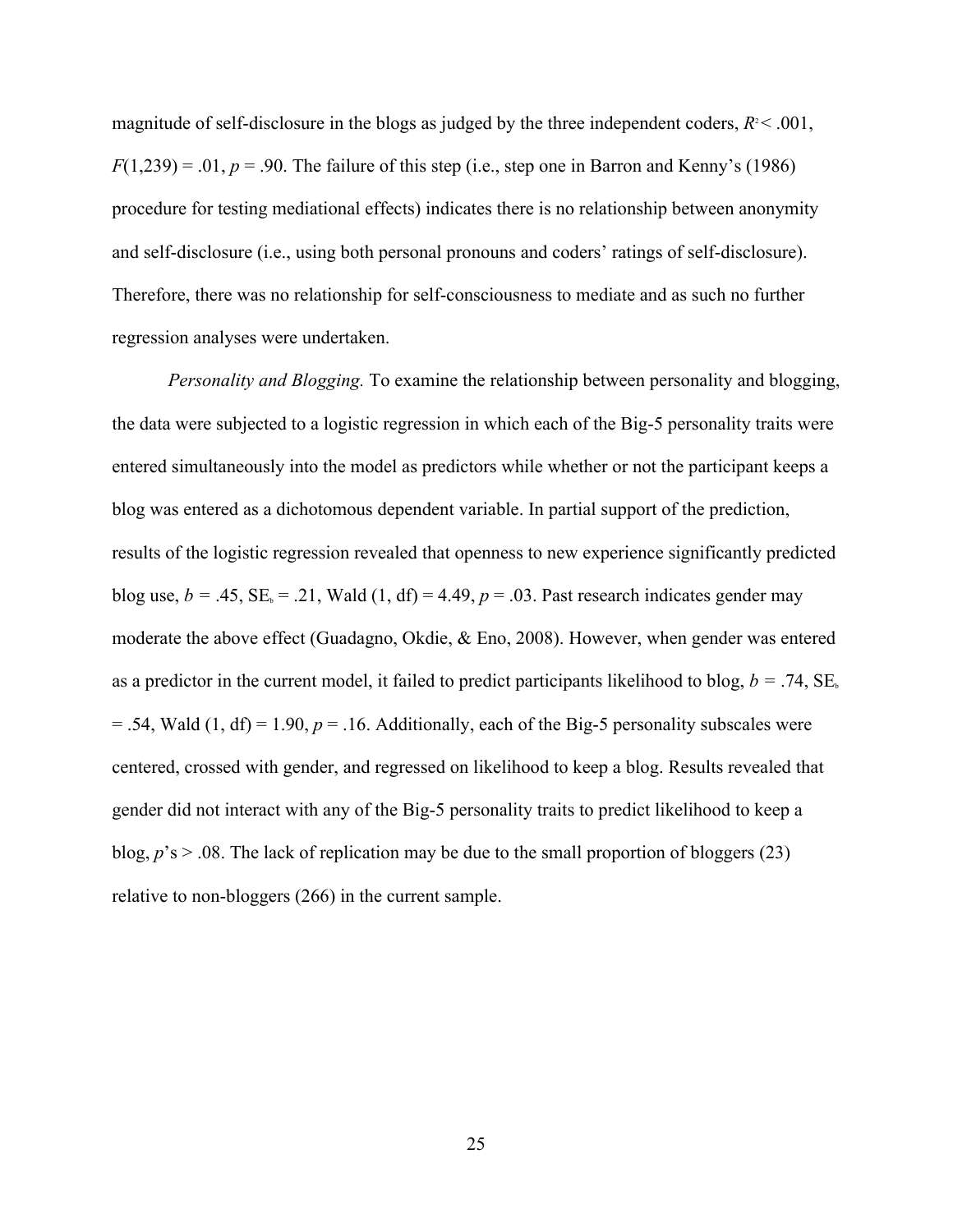#### CHAPTER 4

#### **DISCUSSION**

This paper opened with a factual account of online behavior illustrating the potential negative effects of expressing oneself online. The current study was designed to examine why individuals may self-disclose personal information online that may result in negative life consequences by examining variables thought to affect online behavior. Specifically, participant anonymity and perceived audience were manipulated, and their resulting effects on selfdisclosure were measured in the form of a fictitious online blog. It was predicted that participants who were anonymous and believed that their blog would not be seen would self-disclose more than participants in any other condition. Contrary to the hypotheses, results revealed that participants did not differ in the amount of self-disclosure expressed in their blogs when they reported feeling anonymous or when they believed that few or several others would view their blog.

In addition to anonymity and perceived audience, self-awareness has also been shown in the past to play a role in online self-disclosure (Joinson, 2001). Particularly, research suggests those high in self-awareness will disclose more personal information than those in a state of low self-awareness. Therefore, it was predicted that trait self-consciousness would mediate the relationship between anonymity and self-disclosure. Thus, self-consciousness was hypothesized to be the psychological mechanism leading to increased self-disclosure. However, results revealed that self-consciousness did not mediate the relationship between anonymity and selfdisclosure as no relationship between anonymity and self-disclosure was found in the current sample. Perhaps participants did not feel completely anonymous as the researcher conducting the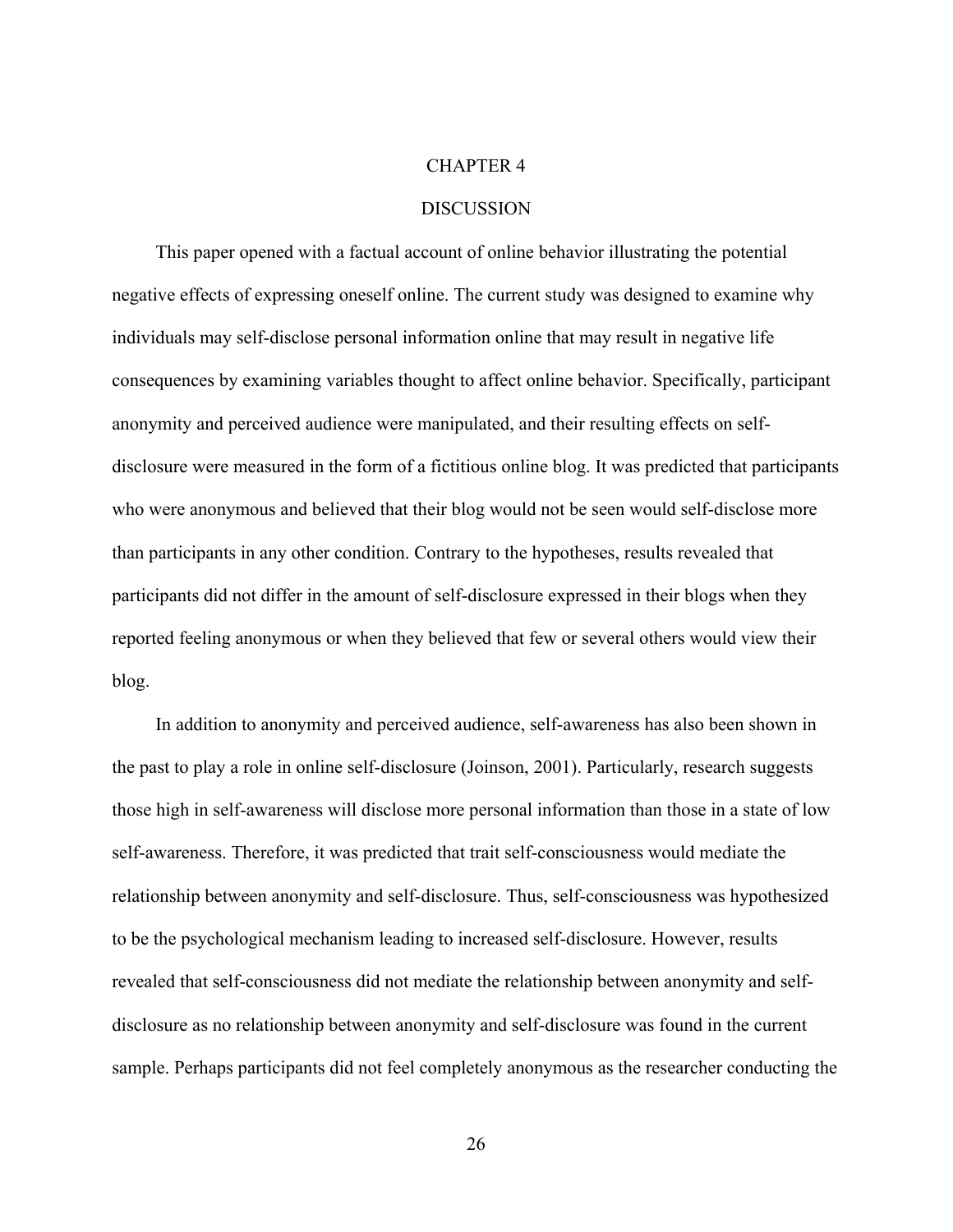experiment was aware of their name and the participant could be physically identified. Therefore, even though participants felt anonymous to those who might read their blog they may not have felt anonymous to the researcher conducting the study. When individuals compose messages alone online outside of the laboratory—in a blog or otherwise—it is likely that they may feel more anonymous and that this extreme level of anonymity (to both those in their immediate surrounding and those who may read their messages) may lead to increased disclosure of personal information.

Finally, based on prior research (Guadagno, Okdie, & Eno, 2008) it was expected that females high in openness to experience and neuroticism would be more likely to blog than individuals low in those traits. In partial support of this prediction, participants in the current study who were high in openness to new experience were significantly more likely to blog. However, gender and neuroticism failed to predict likelihood of keeping a blog. The lack of full replication of prior research in the current sample may be, in part, due to the small sample size of bloggers examined in the current study.

One possible argument for why the predicted relationships between anonymity, perceived audience, and self-disclosure did not emerge is that participants did not feel sufficiently anonymous and did not believe that few or several others would view their blog entries. While these are logical plausible arguments, it is unlikely that either caused the null results. Support for the argument that participants felt sufficiently anonymous and believed that various numbers of people would view their blog can be found in participants self-reports of anonymity and perceptions of audience size. Participants reported both anonymity and perceptions of audience size soon after composing their fictitious blog. When asked at the end of the study, participants reported feeling more anonymous in the anonymous condition than those in the non-anonymous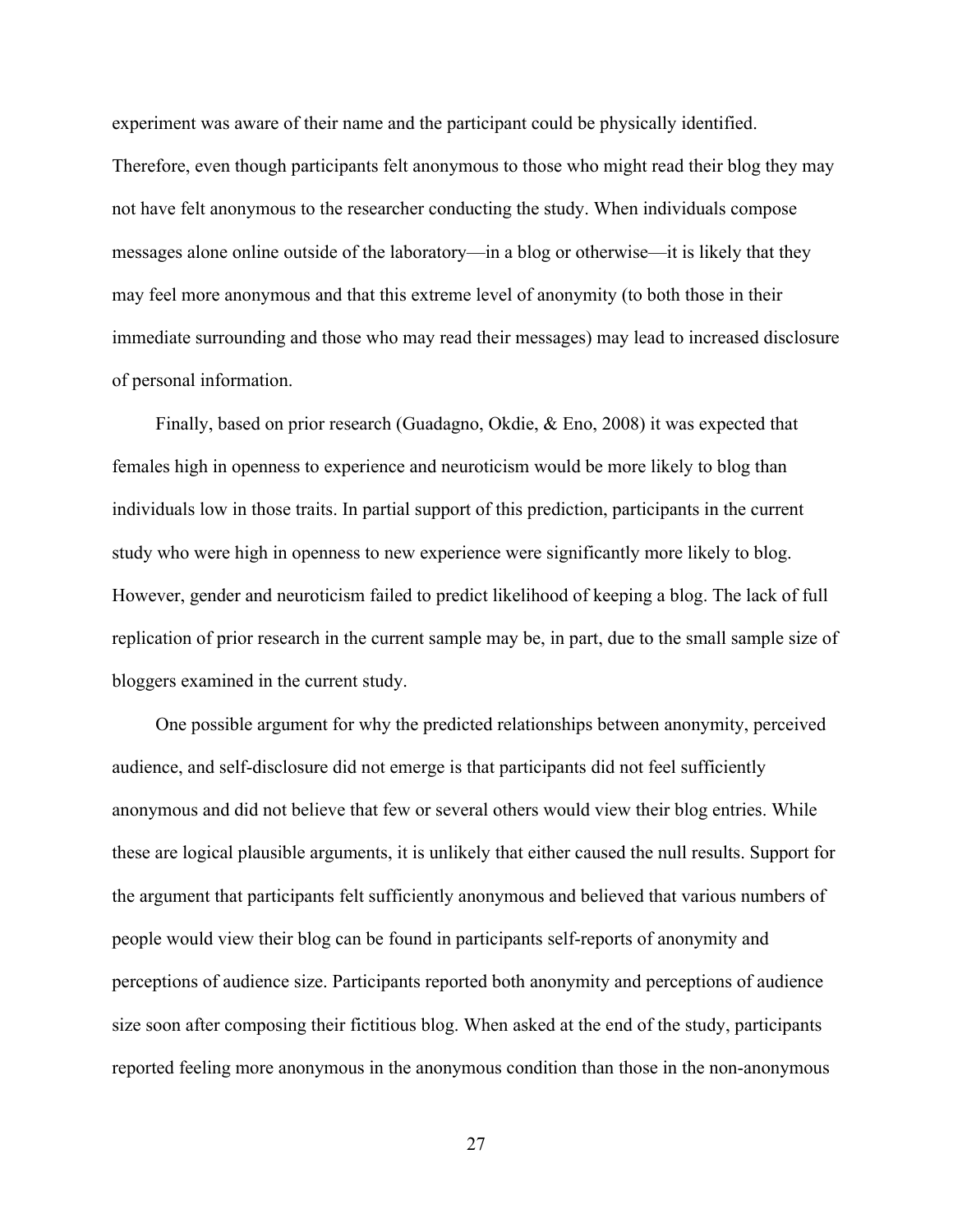condition. Moreover, participants reported that more individuals were likely to view their blogs when they were in the Internet condition rather than those in the Limited condition who were more likely to report that more people were likely to see their blog than those in the No Audience condition. Additionally, the responses on the 9-point perceived audience scale ranged from 1.26 (No Audience) to 6.46 (Internet) and those on the anonymity scale ranged from 2.49 (Nonanonymous) to 6.57 (Anonymous) suggesting that the lack of confirming results was also not due to a restriction in the range of participant responses. Thus, the results suggest that participants in the current sample felt sufficiently anonymous and believed that few or many others were likely to view their blogs. Therefore, it appears as though failed or weak manipulations or a restriction in participant responses to the manipulations are unlikely to have contributed to the null effects.

If the null results were not caused by failed manipulations, why might the cover of anonymity and the allure of a limited or zero audience not lead to an increase in the willingness of individuals to self-disclose more information? Perhaps, individuals in the current study felt anonymous and understood that their blog would be read by a large or small audience but those cognitions did not affect their willingness to disclose personal information. It is important to note that the majority of participants in the current sample were not bloggers. That is, the majority of the sample was comprised of individuals that do not regularly engage in the specific avenue of online disclosure that was asked of them in the study. Individuals who engage in blogging may react differently to varying levels of anonymity and audience size. This assertion is supported in the current sample. When only those who kept a blog  $(n = 18)$  were analyzed in the current sample, the results revealed that those in the Nonanonymous Limited audience condition selfdisclosed significantly more than those individuals in the Nonanonymous Live on the Internet condition as measured by the LIWC. Owing to the small number of bloggers in the current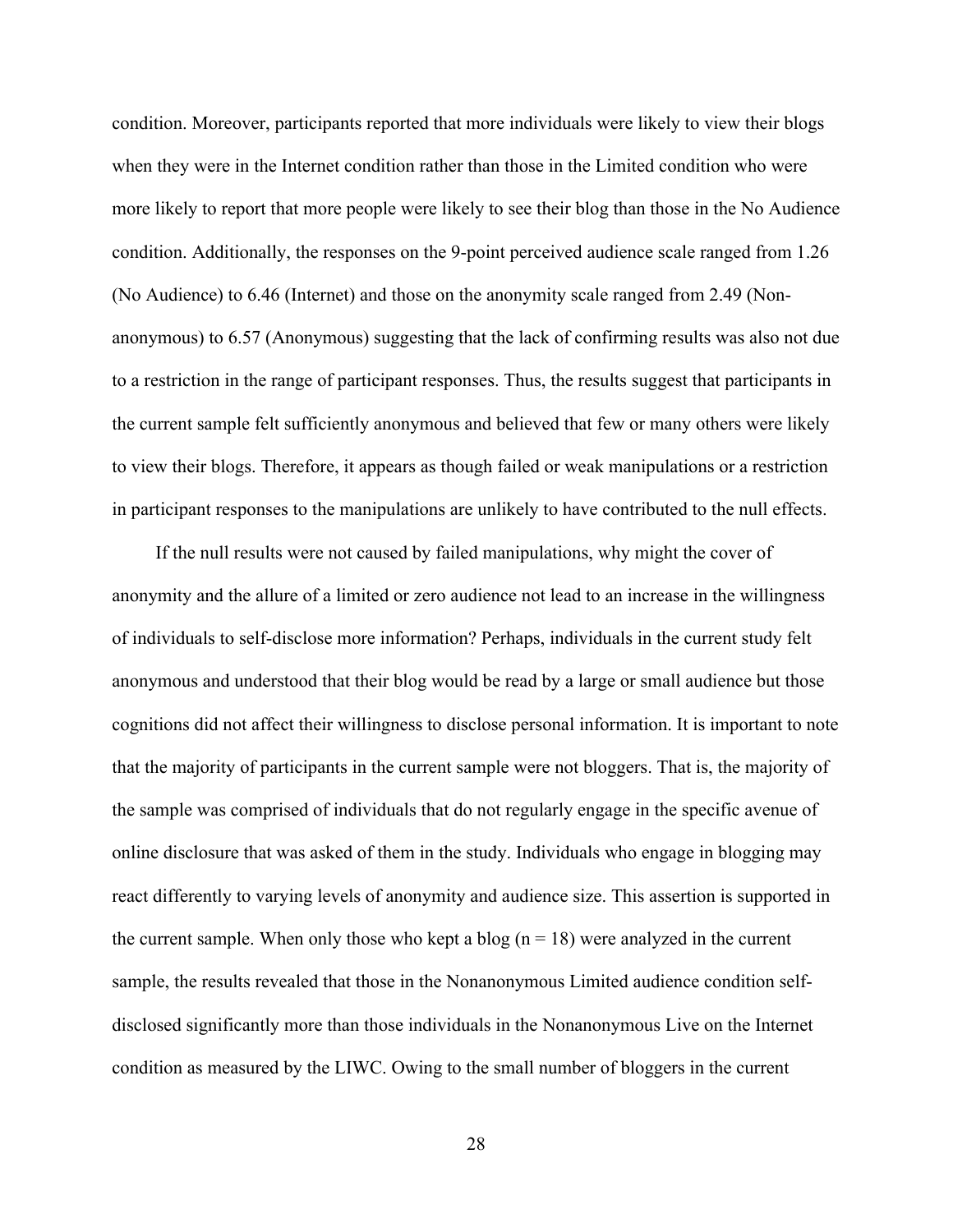sample, caution should be taken when interpreting these findings. However, the result does suggests that in a sample composed entirely of bloggers, feelings of anonymity and size of audience may differentially affect the extent to which individuals self-disclose personal information. Future research should exam the extent to which feelings of anonymity and perceived audience affect bloggers willingness to engage in online self-disclosure as their familiarity with online self-disclosure likely differs markedly from those who do not blog.

Another possible reason for the null findings in the current sample may be that the wrong audience dimension was manipulated. Perhaps the size of an individual's audience matters less than the composition of the audience. That is, disclosing that you are a homosexual may matter less when the audience is a group of strangers compared to when the audience is comprises members of your family and close friends unaware of your sexual orientation (McKenna & Bargh, 1998). The idea that the make-up of an audience matters is supported by past research. For example, past research notes differential self-presentation when individuals who are speaking publicly are told that the audience contains members of their ingroup (versus members of their outgroup; Baumeister, 1982; Schlenker, 1980). Moreover, individuals appear to consider the composition of the audience before expressing prejudicial opinions (Crandall, Eshelman,  $\&$ O'Brien, 2002). Other research supports the notion that audience composition is not only important but that it may have a greater impact on individuals that group size. Recent research indicates that receiving criticism in front of an audience is seen more positively when the audience is composed of ingroup members rather than outgroup members. Additionally, this positiveness persists irrespective of group size suggesting that group composition matters more than group size (Elder, Sutton,  $\&$  Douglas, 2011). Thus, the null findings in the current study pertaining to perceived audience may be due to a failure to manipulate the correct aspect of the

29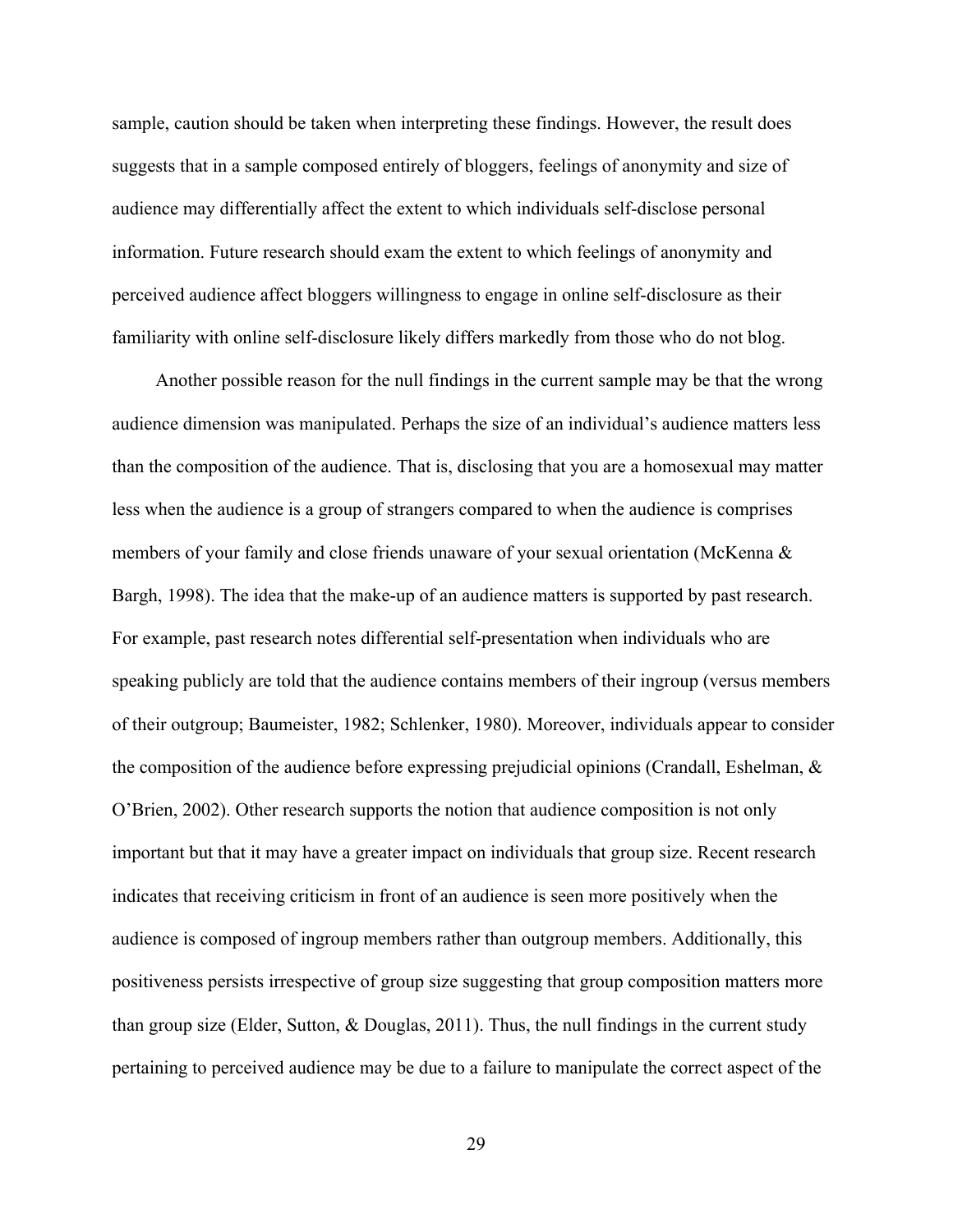audience of individuals' self-disclosure.

Outside of the examination of the composition of an individuals audience, future research should further investigate the relationship of anonymity and self-disclosure taking care to ensure that individuals feel completely anonymous (i.e., even from the experimenter) before being presented with a self-disclosure opportunity. Additionally, future research should investigate contemporary venues for individual self-disclosure such as Twitter.com that constrain the number of characters that individuals are able to use to self-disclose information online as well as considering what role gender plays in the disclosure of personal information online. As noted earlier, women tend to disclosure more information than men when communicating FtF. Contemporary research also highlights the notion that although men and women women spend a comparable amount of time online, the activities that they are engaging in while online vary greatly (Guadagno, Eno, Okdie, 2009). Thus, an examination of gender differences in online self-disclosure is warranted.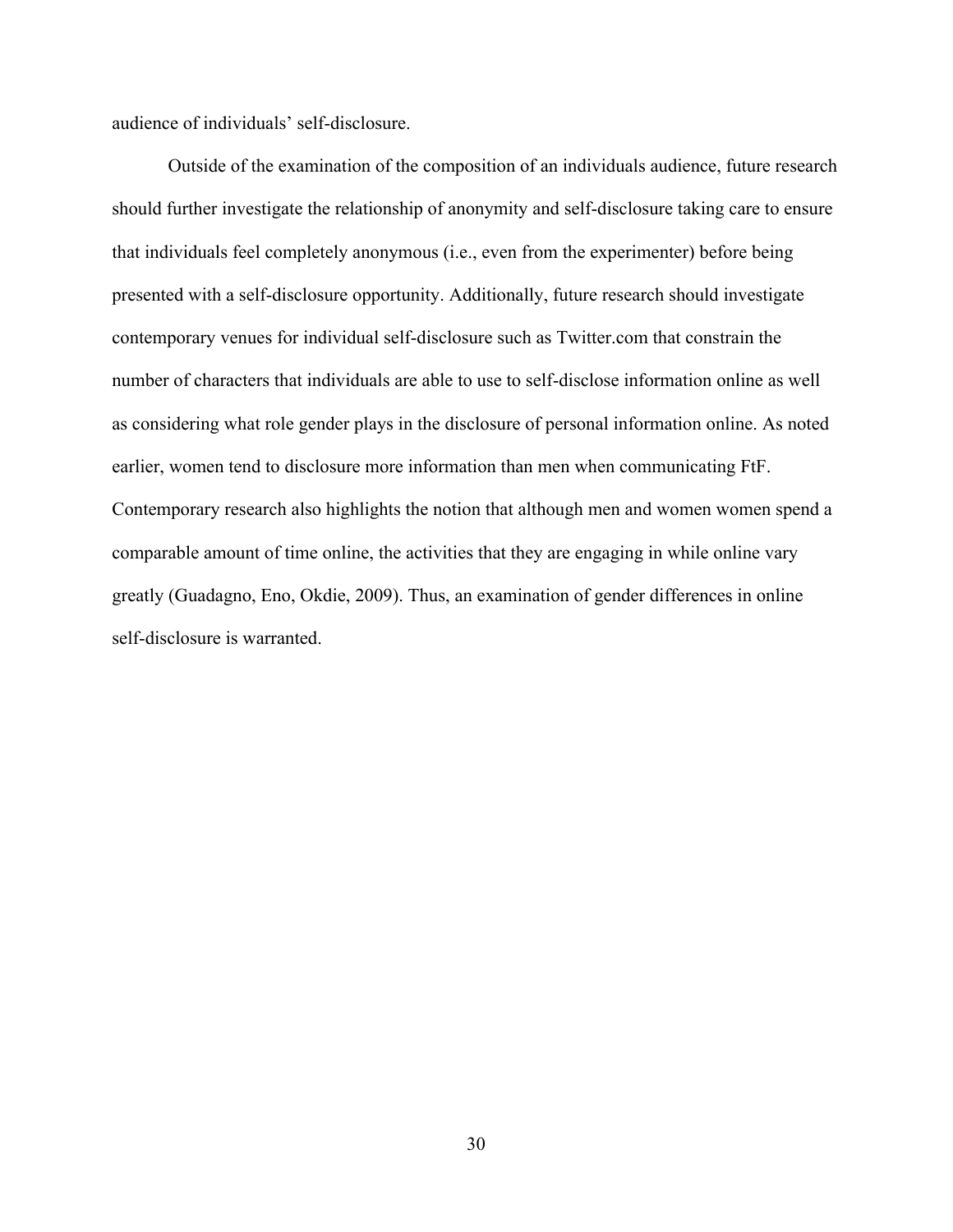#### CHAPTER 5

### OVERALL IMPLICATIONS

The lack of bloggers in the current sample is indicative that the methods of online selfexpression and the demographics of those using new technology for self-expression may be changing. This change in demographics and method is corroborated by recent research suggesting that the number of individuals using blogging for online self-expression has been declining in recent years while new self-expression outlets such as Facebook and Twitter.com are steadily growing (Lenhart, Purcell, Smith, & Zickuhr, 2010). A fine-grained analysis of the decline in the use of blogging for online self-expression reveals that while blog use among young adults (18-29 years of age) is steadily declining its use among older populations (30 years of age and higher) is rising. The decline in young adults' use of blogging as a form of self-expression is likely due to the expanding tool-sets of more contemporary online expression platforms such as Facebook. For example, Facebook now allows individuals increased freedom to express themselves online without character limitations using the "notes" tool—a feature that can easily serve the same purpose as classic blogging platforms. This argument is corroborated by recent research citing a decline in the number of bloggers found in college age populations (Guadagno, Eno, & Okdie, 2009; Okdie, Guadagno, Rempala, & Eno, in press). The shift in blogging demographics and avenues for online self-expression require a shift in research focus. That is, future research should consider age, avenue for self-expression, and the platform used for selfexpression as possible variables that may affect individuals' responses to variables such as anonymity, audience size, and self-awareness.

31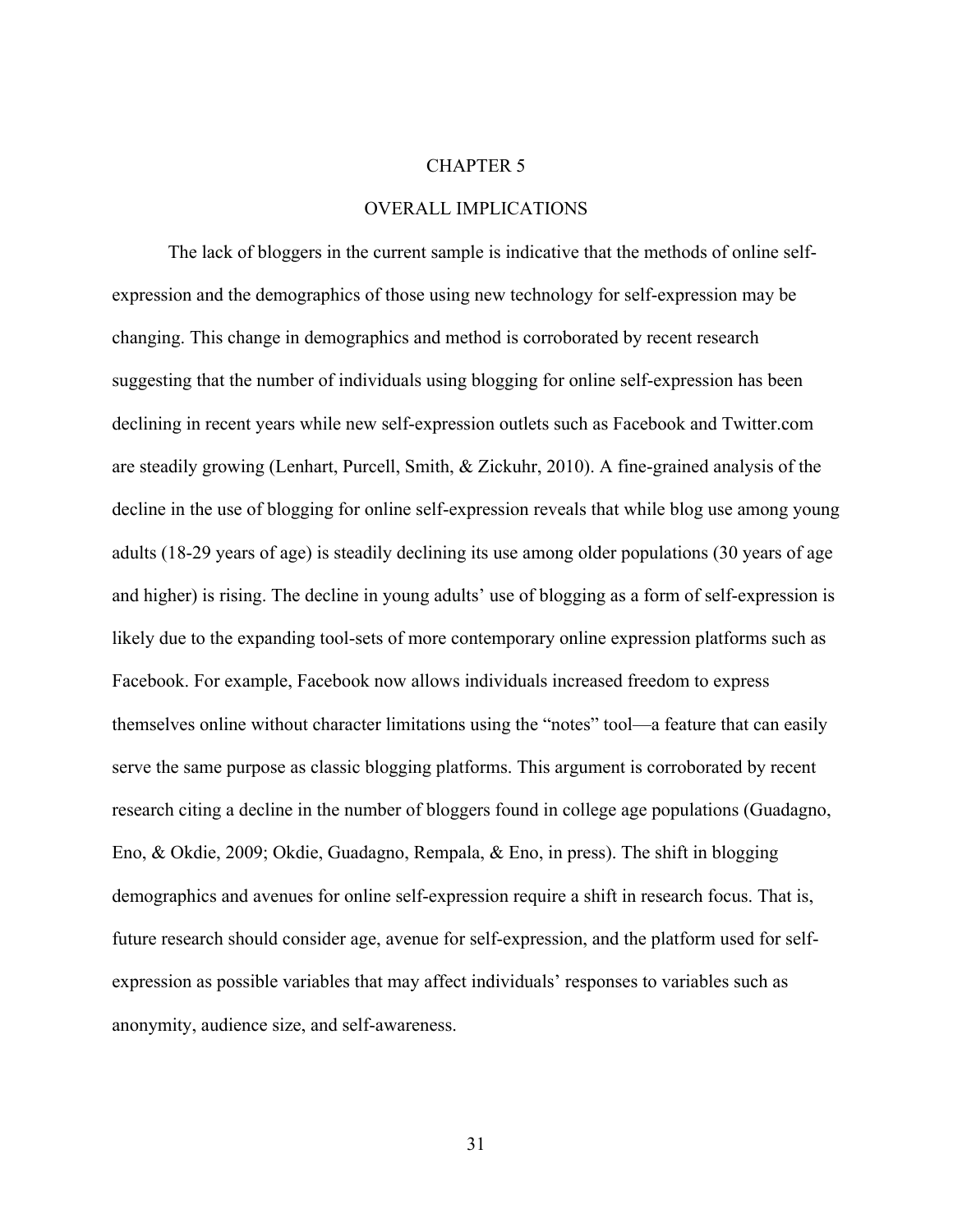### REFERENCES

- Altman, I., & Taylor, D. (1973). Social penetration: *The development of interpersonal relationships*. New York: Holt, Rinehart, & Winston.
- Amichai-Hamburger, Y., & McKenna, K. Y. A. (2006). The contact hypothesis reconsidered: Interacting via the Internet. *Journal of Computer-Mediated Communication*, *3*, 825-843.
- Back, M. D., Schmuckle, S. C., & Egloff, B. (2008). How extraverted is honey.bunny77@hotmail.de? Inferring personality from e-mail addresses. *Journal of Research in Personality*, *42,* 1116-1122.
- Bargh, J. A., & McKenna, K. Y. A. (2004). The Internet and Social Life. *Annual Review of Psychology*, *55*, 573-590.
- Bargh, J. A., McKenna, K. Y. A., & Fitzsimons, G. M. (2002). Can you see the real me? activation and expression of the "true self" on the internet. *The Journal of Social Issues*, *58*, 33-48.
- Barron, R. M. & Kenny, D. A. (1986). The moderator-mediator variable distinction in social psychological research: Conceptual, strategic, and statistical considerations. *Journal of Personality and Social Psychology, 51,* 1173-1182.
- Benet-Martinez, V., & John, O. P. (1998). Los Cinco Grandes across cultures and ethnic groups: Multitrait multimethod analyses of the Big Five in Spanish and English. *Journal of Personality and Social Psychology*, *75,* 729-750.
- Bray, H. (2004, January 4). Job blogs hold perils, opportunities. *The Boston Globe*, p.G1.
- Baumeister, R. F. (1982). A self-presentational view of social phenomena. *Psychological Bulletin, 91,* 3–26.
- Carver, C. S. (1977). Self-awareness, perception of threat, and the expression of reactance through attitude change. *Journal of Personality*, *45*, 501-512.
- Carver, C. S. (1974). Facilitation of physical aggression through objective self-awareness. *Journal of Experimental Social Psychology,* 10, 365-370.
- Carver, C. S. (1975). Physical aggression as a function of objective self-awareness and attitudes toward punishment. *Journal of Experimental Social Psychology, 11,* 510-519.
- Cohen, J. (1988). Statistical power analysis for the behavioral sciences, 2nd ed. *Hillsdale, NJ: Lawrence Earlbaum Associates.*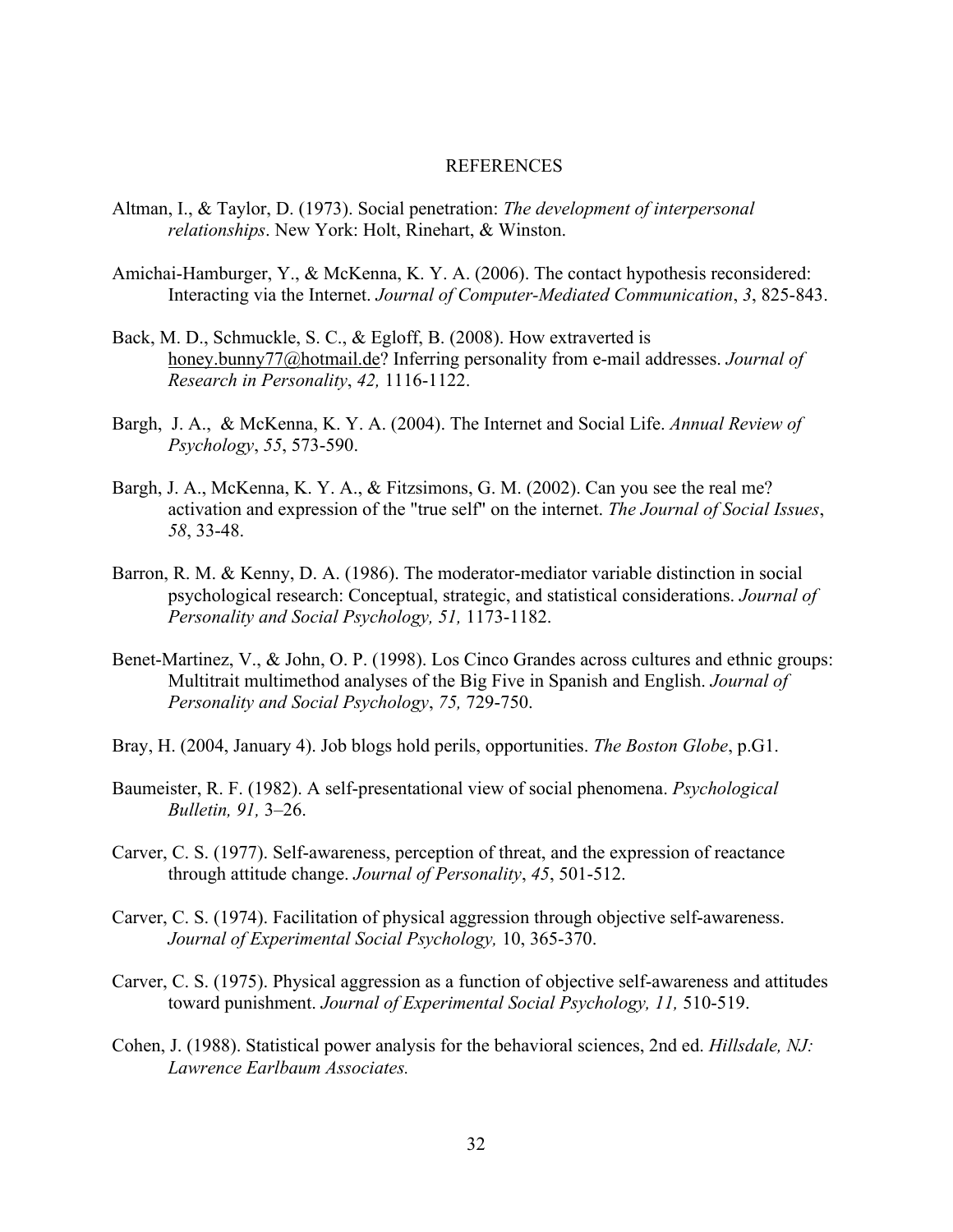- Cohen, J. L., & Davis, J. H. (1973). Effects of audience status, evaluation, and time of action on performance with hidden word puzzles. *Journal of Personality and Social Psychology*, *27*, 74-85.
- Collins, N. L., & Miller, C. L. (1994). Self-disclosure and liking: A meta-analytic review. *Psychological Bulletin, 3,* 357-475.
- Crandall, C. S., Eshelman, A., & O'Brien, L. (2002). Social norms and the expression and suppression of prejudice: The struggle for internalization. *Journal of Personality and Social Psychology, 82*, 359–378.
- Daft, R. L., & Lengel, R. H. (1984). Information richness: A new approach to managerial behavior an organizational design. *Research in Organizational Behavior*, *6*, 191-233.
- Davis, D., & Brock, T. C. (1975). Use of first person pronouns as a function of increased objective self-awareness and prior feedback. *Journal of Experimental Social Psychology, 11*, 381-388.
- Derlega, V. J., & Chaikin, A. L. (1977). Privacy and self-disclosure in social relationships. *Journal of Social Issues, 33,* 102-115.
- Dindia, K., & Allen, M. (1992). Sex differences in self-disclosure: A meta-analysis. *Psychological Bulletin*, *112*, 106-124.
- Diener, E. (1980). De-individuation: The absence of self-awareness and self-regulation in group members. In P. Paulus (Ed.), *The psychology of group influence* (pp 1160–1171). Hillsdale, NJ: Lawrence Erlbaum Associates, Inc.
- Dion, K. L. (1971). Determinants of unprovoked aggression. *Doctoral dissertation, University of Minnesota.*
- Duval, T. S. & Lalwani, N. (1999). Objective self-awareness and causal attributions for selfstandard discrepancies: Changing self or changing standards of correctness. *Personality and Social Psychology Bulletin, 25*, 1220-1229.
- Duval, T. S., & Wicklund, R. A. (1972). A theory of objective self-awareness. *New York: Academic Press.*
- Elder, T. J., R. M. Sutton, Douglas, K. M. (2011). Keeping it to ourselves: Effects of audience size and composition on reactions to criticisms of the ingroup. *Group Processes and Intergroup relations, 8,* 231-244.
- Fenigstein, A. (1984). Self-consciousness and the over perception of self as a target. *Journal of Personality and Social Psychology, 47,* 860-870.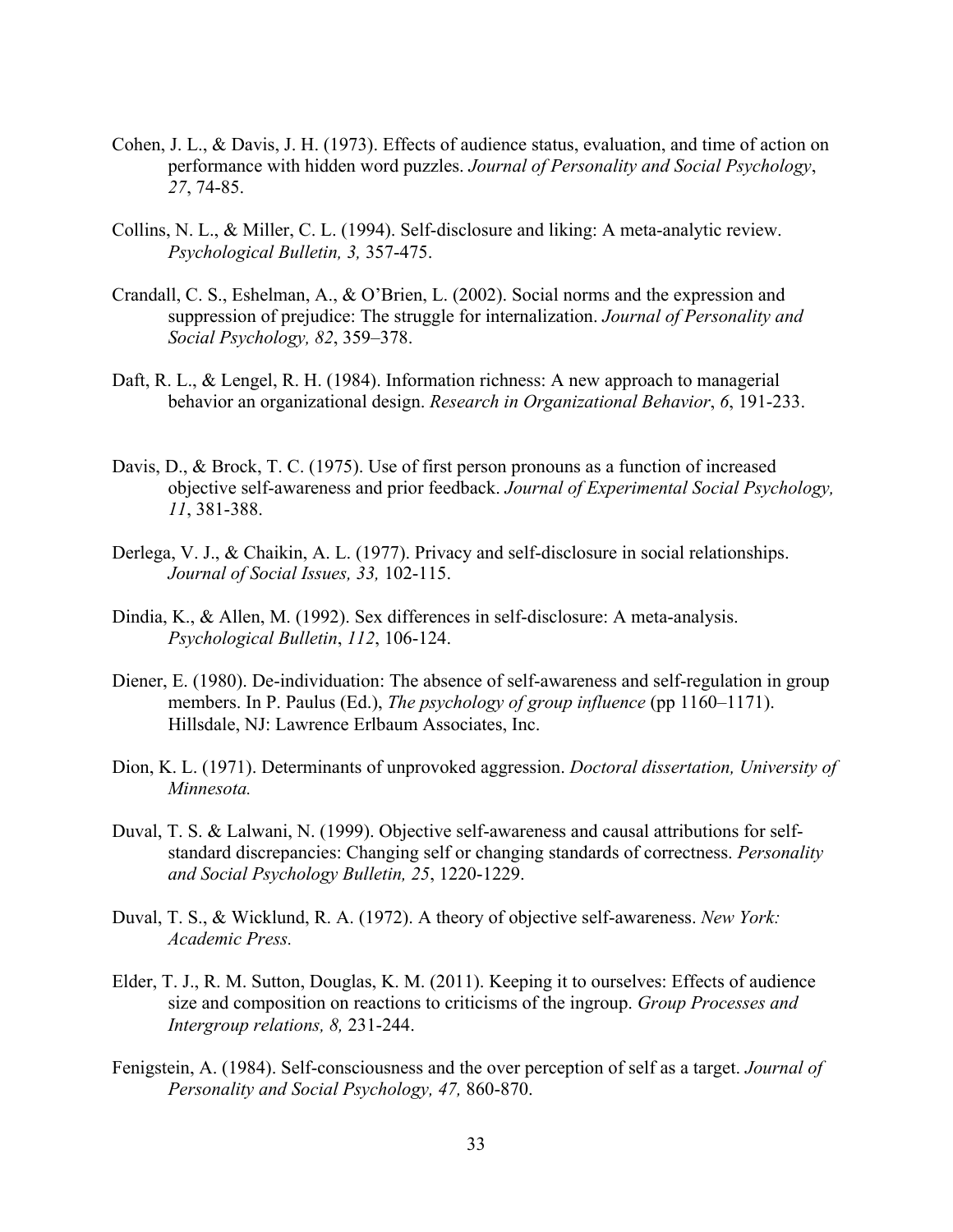- Fenigstein, A., & Vanable, P. A. (1992). Paranoia and self-consciousness. *Journal of Personality and Social Psychology, 62*, 129–138.
- Fenigstein, A., Scheier, M. F., & Buss, A. H. (1975). Public and private self-consciousness: Assessment and theory. *Journal of Consulting and Clinical Psychology, 43,* 522-527.
- Fitzgerald, M. P. (1963). Self-disclosure and expressed self-esteem, social distance, and areas of the self revealed. *The Journal of Psychology, 56*, 405-412.
- Franzoi, S. L., & Davis, M. H. (1985). Adolescent self-disclosure and loneliness: Private selfconsciousness and parental influences. *Journal of Personality and Social Psychology, 48,* 768-780.
- Franzoi, S. L., Davis, M. H., & Young, R. D. (1985). The effects of private self-consciousness and perspective-taking on satisfaction in close relationships. *Journal of Personality and Social Psychology, 48*, 1584-1594.
- Gergen, K .J., Gergen, M. M., & Barton, W. H. (1973). Deviance in the dark. *Psychology Today*, *7*, 129–130.
- Govern, J. M., & Marsch, L. A. (2001). Development and validation of the situational selfawareness scale. *Consciousness and Cognition, 10,* 366-378.
- Greist J. H., Klein M. H., & VanCura L. J. (1973). A computer interview by psychiatric patient target symptoms. *Archives of General Psychiatry*, 247-253.
- Guadagno, R. E., Eno, C. A., & Okdie, B. M. (2009). Personal blogs: An individual difference approach. In T. Dumova & R. Fiordo (Eds.), *The handbook of research on social interaction technologies and collaboration software: Concepts and trends.* Hershey, PA: IGI Global.
- Guadagno, R. E., & Cialdini, R. B. (2005). Online persuasion and compliance: Social influence on the Internet and beyond. In Y. Amichai-Hamburger (Ed.), *The social net: The social psychology of the Internet*, pp 91-113. New York: Oxford University Press.
- Guadagno, R. E., Okdie, B. M., & Eno, C. A. (2008). Why do people blog? Personality predictors of blogging. *Computers in Human Behavior*, *24*, 1993-2004.
- Herring, S. C., Scheidt, L. A., Wright, E., & Bonus, S. (2005). Weblogs as bridging genre. *Information Technology & People*, *18*, 142-171.
- Ireland, M. E., & Pennebaker, J. W. (2010). Language style matching in writing: Synchrony in essays, correspondence, and poetry. *Journal of Personality and Social Psychology, 99,*  549-571.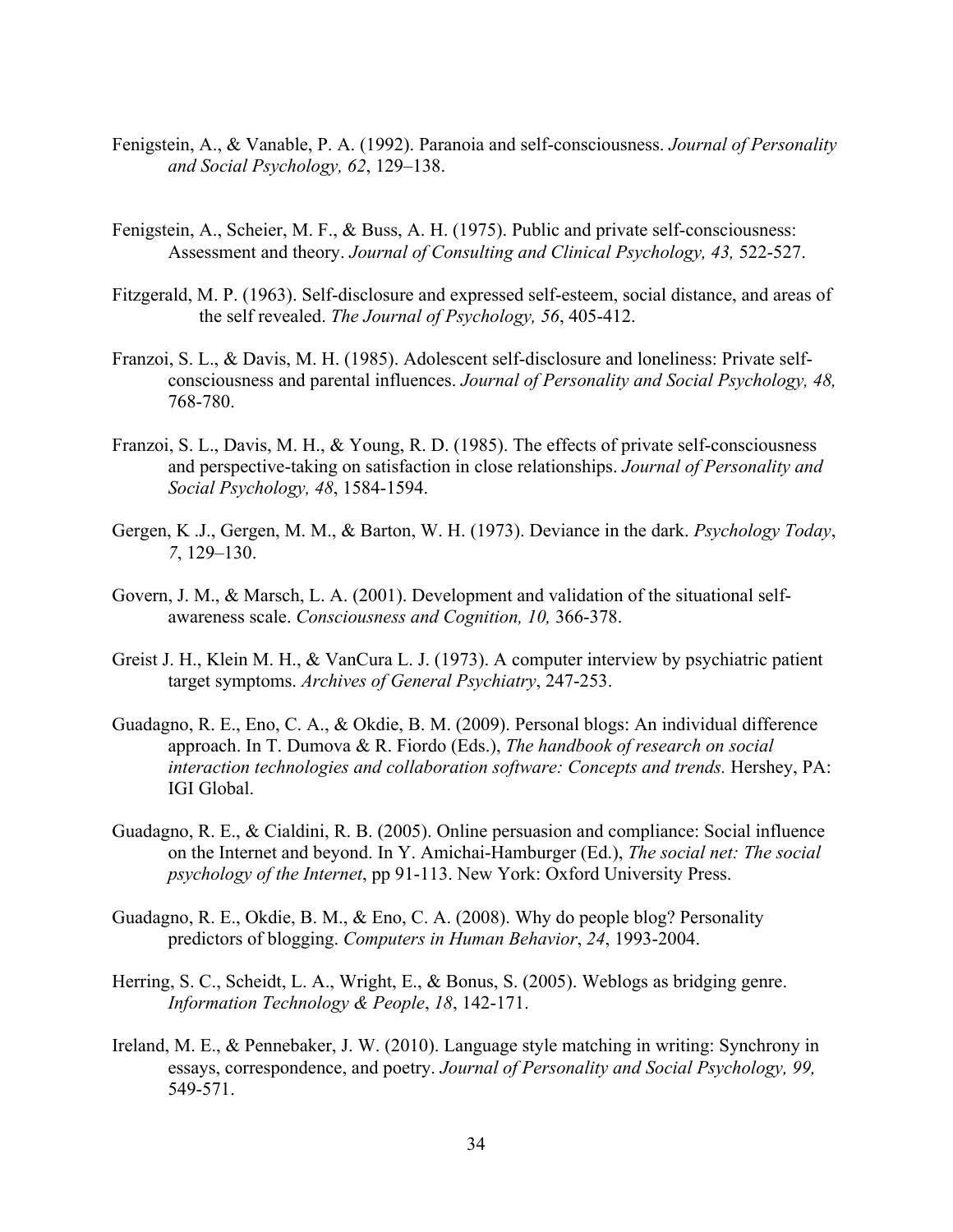- Ireland, M. E., Slatcher, R. B., Eastwick, P. W., Scissors, L. E., Finkel, E. J., & Pennebaker, J. W. (2010). Language style matching predicts relationship initiation and stability. *Psychological Science, 22,* 39-44.
- Joinson, A. N. (2001). Self-disclosure in computer mediated communication: The role of selfawareness and visual anonymity. *European Journal of Social Psychology*, *31*, 177-192.
- Kiesler S., Siegal J., & McGuire T. W. (1984). Social psychological aspects of computermediated communication. *American Psychologist,* 1123-1134.
- Kleinke, C. L. (1979). Effects of personal evaluations. In G. J. Chelune (Ed.), *Self-disclosure: Origins, patterns, and implications of openness in interpersonal relationships* (pp. 59- 79). San Francisco: Jossey-Bass.
- Knight, M. L., & Borden, R. J. (1979). Autonomic and affective reactions of high and low socially-anxious individuals awaiting public performance. *Psychophysiology*, *16*, 209- 213.
- Ko, H. C. & Kuo, F. Y. (2009). Can blogging enhance subjective well-being through selfdisclosure? *CypberPsychology & Behavior*, *1*, 75-79.
- Kruger, J., Epley, N., Parker, J., & Ng, Z. (2005). Egocentrism over email: Can we communicate as well as we think? *Journal of Personality and Social Psychology*, 6, 925-936.
- Latané, B. (1981). The psychology of social impact. *American Psychologist, 36,* 343-356.
- Latané, B., & Darley, J. M. (1968). Group Inhibition of Bystander Intervention in Emergencies. *Journal of Personality and Social Psychology, 10*, 215-21.
- Latané, B., & Harkins, S. (1976). Cross-modality matches suggest anticipated stage fright as multiplicative function of audience size and status. *Perception and Psychophysics*, *20*, 482 488.
- Laurenceau, J. P., Barrett, L. F., & Pietromonaco, P. R. (1998). Intimacy as an interpersonal process:The importance of self-disclosure, partner disclosure, and perceived partner responsiveness in interpersonal exchanges. *Journal of Personality and Social Psychology,* 1238-1251.
- LeBon, G. (1896). The crowd: A study of the popular mind. *London: Ernest Benn*.
- LeBon, G. (1960). Psychology of the crowd. *NewYork: Viking*. (Original work published 1895).
- Lenhart, A., Purcell, K., Smith, A., & Zickuhr, K. (2010). Social media and mobile Internet use among teens and young adults. *Pew Internet and American Life Report,* 1-38.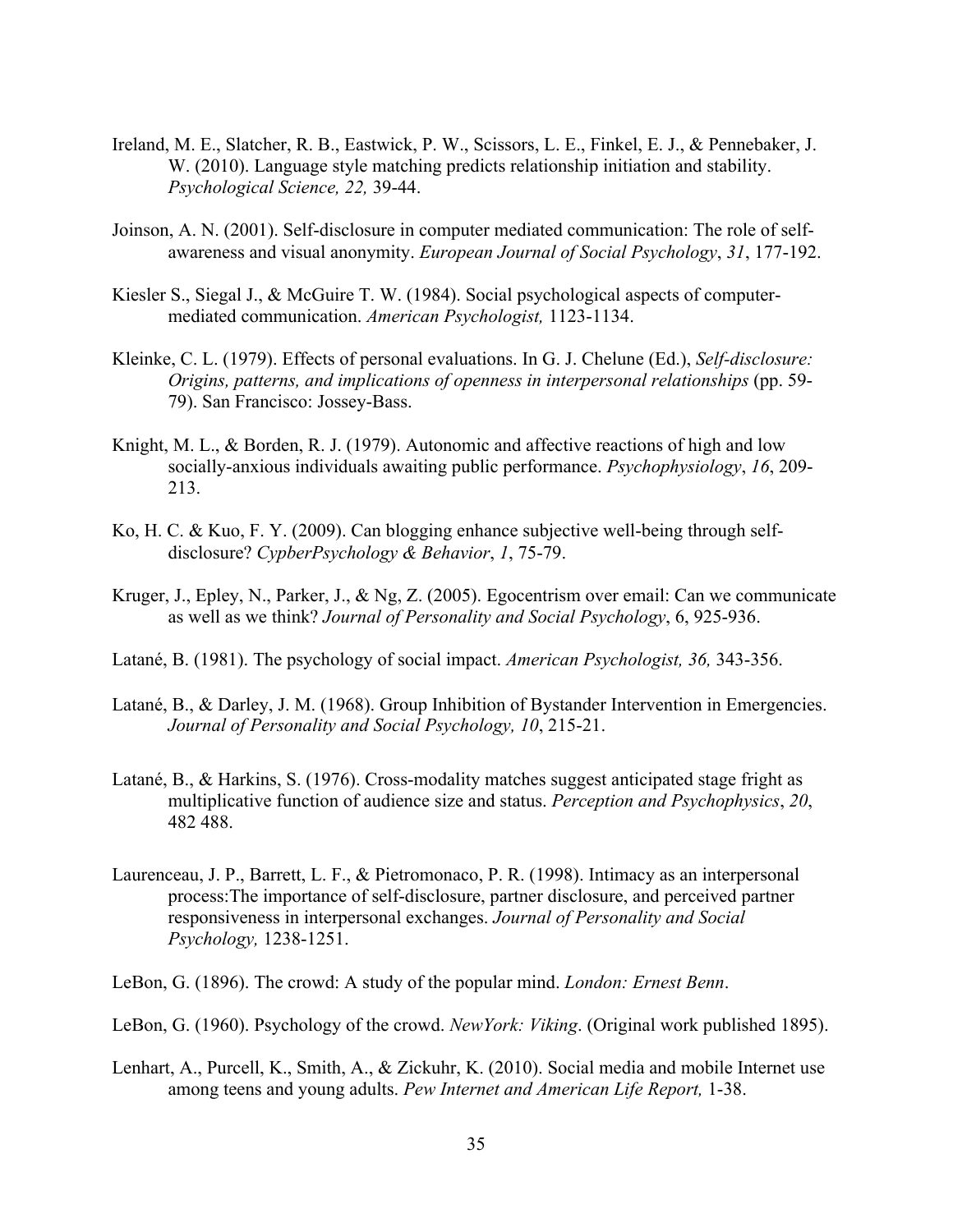- Matheson, K., & Zanna, M. P. (1988). The impact of computer-mediated communication on selfawareness. *Computers in Human Behavior*, *4*, 221-233.
- Matheson, K., & Zanna, M. P. (1989). Persuasion as a function of self-awareness in computermediated communication. *Social Behavior*, *4*, 99–111.
- McCullough, M. E., Root, L. M., & Cohen, A. D. (2006). Writing about the benefits of an interpersonal transgression facilitates forgiveness. *Journal of Consulting and Clinical Psychology, 74,* 887-897.
- McKenna, K. Y. A., & Bargh, J. A. (1998). Coming out in the age of the Internet: Identity demarginalization' from virtual group participation. *Journal of Personality and Social Psychology, 74*, 681-694.
- McKenna, K. Y. A., & Bargh, J. A. (2000). Plan 9 from cyberspace: The implications of the Internet for personality and social psychology. *Personality and Social Psychology Review*, *4*, 57-75.
- Nussbaum, E. (2004, January 11). My so-called blog. *The New York Times, Late Edition, Section 6*, 33.
- Okdie, B. M., Guadagno, R. E., Rempala, D. M., & Eno, C. A. (in press). Who blogs in 2010? An updated look at individual differences in blogging. International Journal of Interactive Communication Systems and Technologies.
- O'Shea, W. (2003, July 22). The sharer of secrets. *Village Voice*, p. 55.
- Pax, S. (2003, September 9). I became the profane pervert Arab blogger. *The Guardian*, p. 2.
- Pennebaker, J.W., Francis, M. E., & Booth, R. J. (2001). Linguistic Inquiry and Word Count (LIWC): *LIWC 2001*. Mahwah, NJ: Lawrence Erlbaum Associates, Inc.
- Pennebaker, J. W., & O'Heeron, R. C. (1984). Confiding in others and illness rate among spouses of suicide and accidental-death victims. *Journal of Abnormal Psychology*, *93*, 473-476.
- Pennebaker, J. W., & Sussman, J. R. (1988). Disclosures of traumas and psychosomatic processes. *Social Science and Medicine, 26*, 327-332.
- Postmes, T., Spears, R., & Lea, M. (2002). Intergroup differentiation in computer mediated communication: Effects of depersonalization. *Group Dynamics*, *6*, 3–15.
- Postmes, T., Spears, R., Sakhel, K., & de Groot, D. (2001). Social influence in computermediated communication: The effects of anonymity on group behavior. *Personality and Social Psychology Bulletin*, *27*, 1243–1254.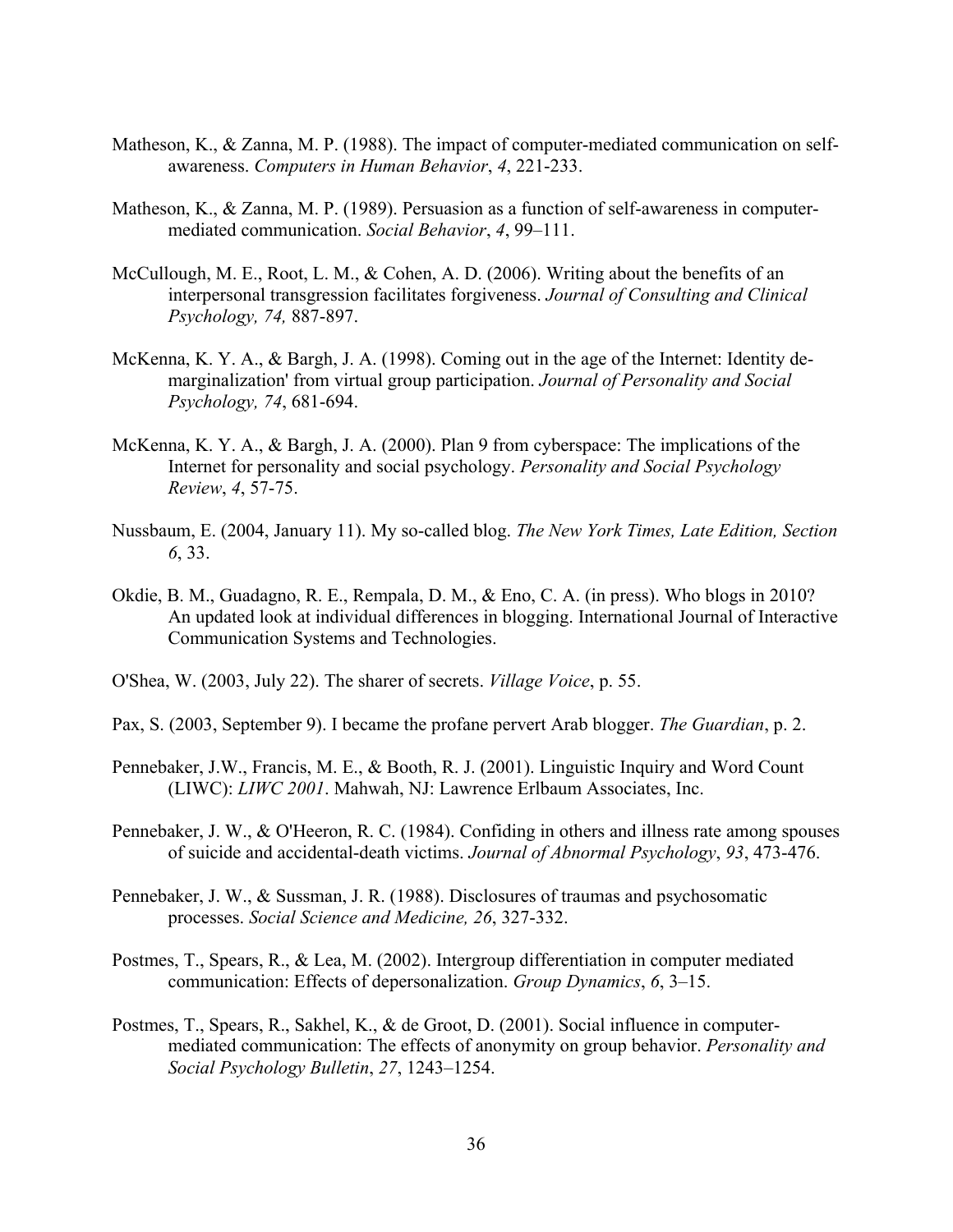- Prentice-Dunn, S., & Rogers, R. W. (1980). Effects of deindividuating situational cues and aggressive models on subjective de-individuation and aggression. *Journal of Personality and Social Psychology*, *39*, 104-113.
- Pryor J. B., Gibbons F. X., Wicklund R. A., Fazio R. H., & Hood R. (1977). Self-focused attention and self-report validity. *Journal of Personality, 45*, 513-527.
- Qian, H., & Scott, C. R. (2007). Anonymity and self-disclosure on weblogs. *Journal of Computer-Mediated Communication*, *12*, 1428-1451.
- Reicher, S.D., Spears, R., & Postmes, T. (1995). A social identity model of de-individuation phenomena. *In European Review of Social Psychology* (Vol. 6), Stroebe W, Hewstone M (eds). Wiley: Chichester; 161-198.
- Sasfy, J., & Okun, M. (1974). Form of evaluation and audience expertness as joint determinants of audience effects. *Journal of Experimental Social Psychology*, 10, 461-467.
- Sassenberg, B., Boos, M., & Rabung, S. (2005). Attitude change in face-to-face and computermediated communication: Private self-awareness as mediator and moderator. *European Journal of Social Psychology*, 361-374.
- Scheier, M. F., & Carver, C. S. (1980). Public and private self-attention, resistance to change, and dissonance reduction. *Journal of Personality and Social Psychology, 39*, 390-405.
- Scheier, M. F., & Carver, C. S. (1983). Two sides of the self: One for you and one for me. In J. Suls & A.G. Greenwald (Eds.), *Psychological perspectives on the self* (Vol. 2, pp. 123- 157). Hillsdale, NJ: Lawrence Erlbaum.
- Scheier, M. F., & Carver, C. S. (1977). Self-focused attention and the experience of emotion: Attraction, repulsion, elation, and depression. *Journal of Personality and Social Psychology,* 625-636.
- Schwartz, S. H., & Gottlieb, A. (1980). Bystander anonymity and reaction to emergencies. *Journal of Personality and Social Psychology*, *3*, 418-430.
- Silke, A. (2003). De-Individuation, anonymity, and violence: Findings from northern Ireland. *Journal of Social Psychology, 4,* 493-499.
- Schlenker, B. (1980). Impression management: The self-concept, social identity and interpersonal relations. Monterey, CA: Brooks/Cole.
- Spivey, C. B., & Prentice-Dunn, S. (1990). Assessing the directionality of deindividuated behavior: Effects of de-individuation, modeling, and private self-consciousness on aggressive and prosocial responses. *Basic and Applied Social Psychology*, *11*, 387-403.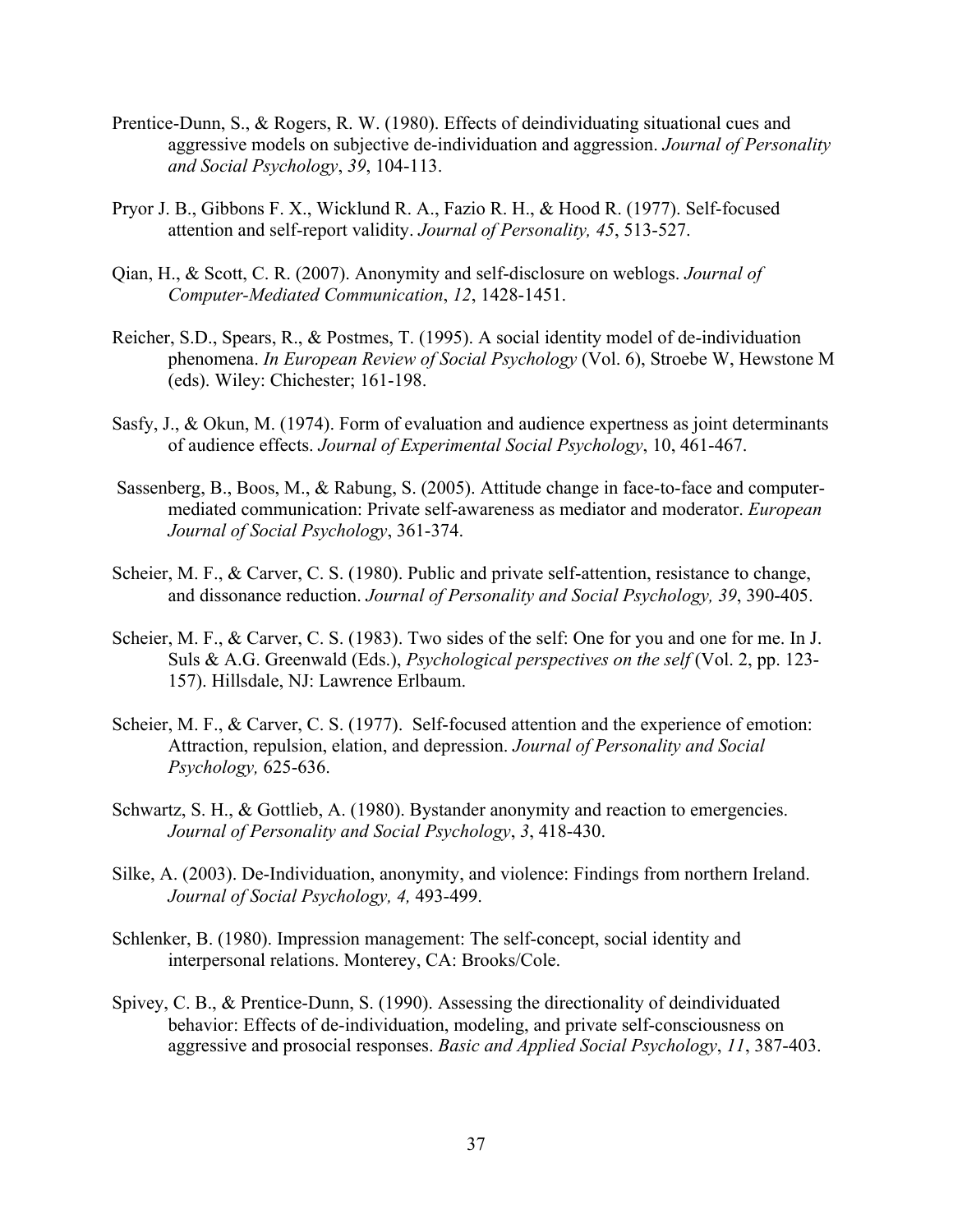- Sproull, L., & Kiesler (1985). Reducing social context cues. *Management Science*, 32, 1492- 1512.
- Thurlow, C., Lengel, L., & Tomic, A. (2004). *Computer mediated communication: Social interaction and the Internet*. London, England: Sage.
- Triplett, N. (1898). The Dynamogenic Factors In Pacemaking and Competition. *American Journal of Psychology*, *9*, 507-533.
- Watson, D., Clark, L. A., & Tellegen, A. (1988). Development and validation of brief measures of positive and negative affect: The PANAS scales. *Journal of Personality and Social Psychology, 54*, 1063-1070.
- Weisband, S., & Atwater L. (1999). Evaluating self and others in electronic and face-to-face groups. *Journal of Applied Psychology, 84*, 632-639.
- Worthy, M., Gary, A. L., & Kahn, G. M. (1969). Self-disclosure as an exchange process. *Journal of Personality and Social Psychology*, *13*, 59-63.
- Wortman, C. B., Adesman, P., & Herman, E. (1976). Self-disclosure:An attributional perspective. *Journal of Personality and Social Psychology*, *33*, 184-191.
- Zimbardo, P. G. (1969). The human choice: Individuation, reason, and order vs. deindividuation, impulse and chaos. *In Nebraska Symposium on Motivation*, *Arnold WJ, Levine D (eds). University of Nebraska Press: Lincoln,* 237-307.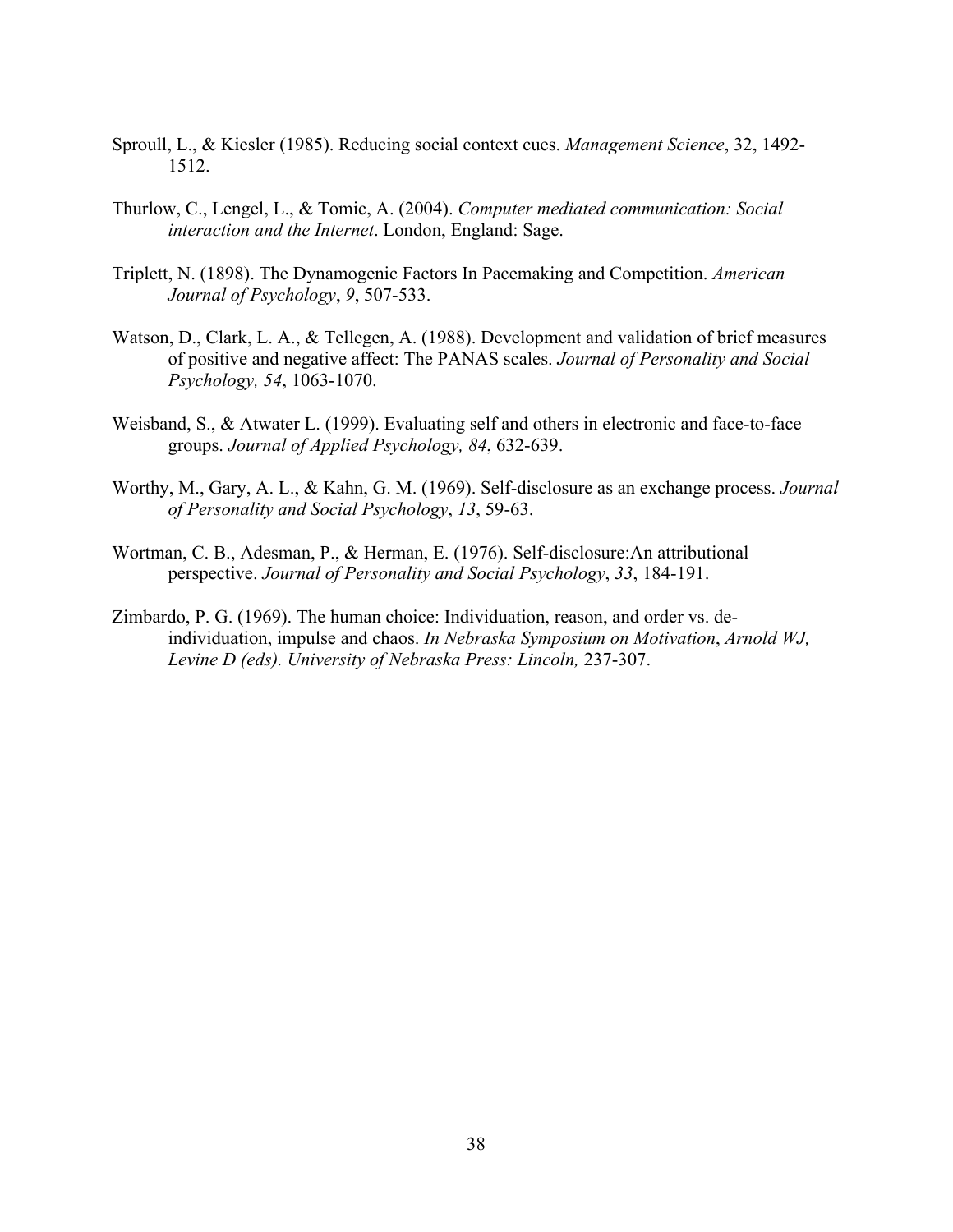## APPENDIX A

## Big-5 Short Form

Here are a number of characteristics that may or may not apply to you. For example, do you agree that you are someone who *likes to spend time with others*? Please fill in the number that indicates the extent to which you *agree or disagree with that statement*.

| Strongly<br>disagree | Disagree | Somewha<br>t disagree | Slightly<br>disagree | Neither<br>agree nor<br>disagree | Slightly<br>agree | Somewha<br>t agree | Agree | Strongl<br>y Agree |
|----------------------|----------|-----------------------|----------------------|----------------------------------|-------------------|--------------------|-------|--------------------|

I See Myself as Someone Who...

Is talkative.

Is reserved.

Is full of energy.

Generates a lot of enthusiasm.

Tends to be quiet.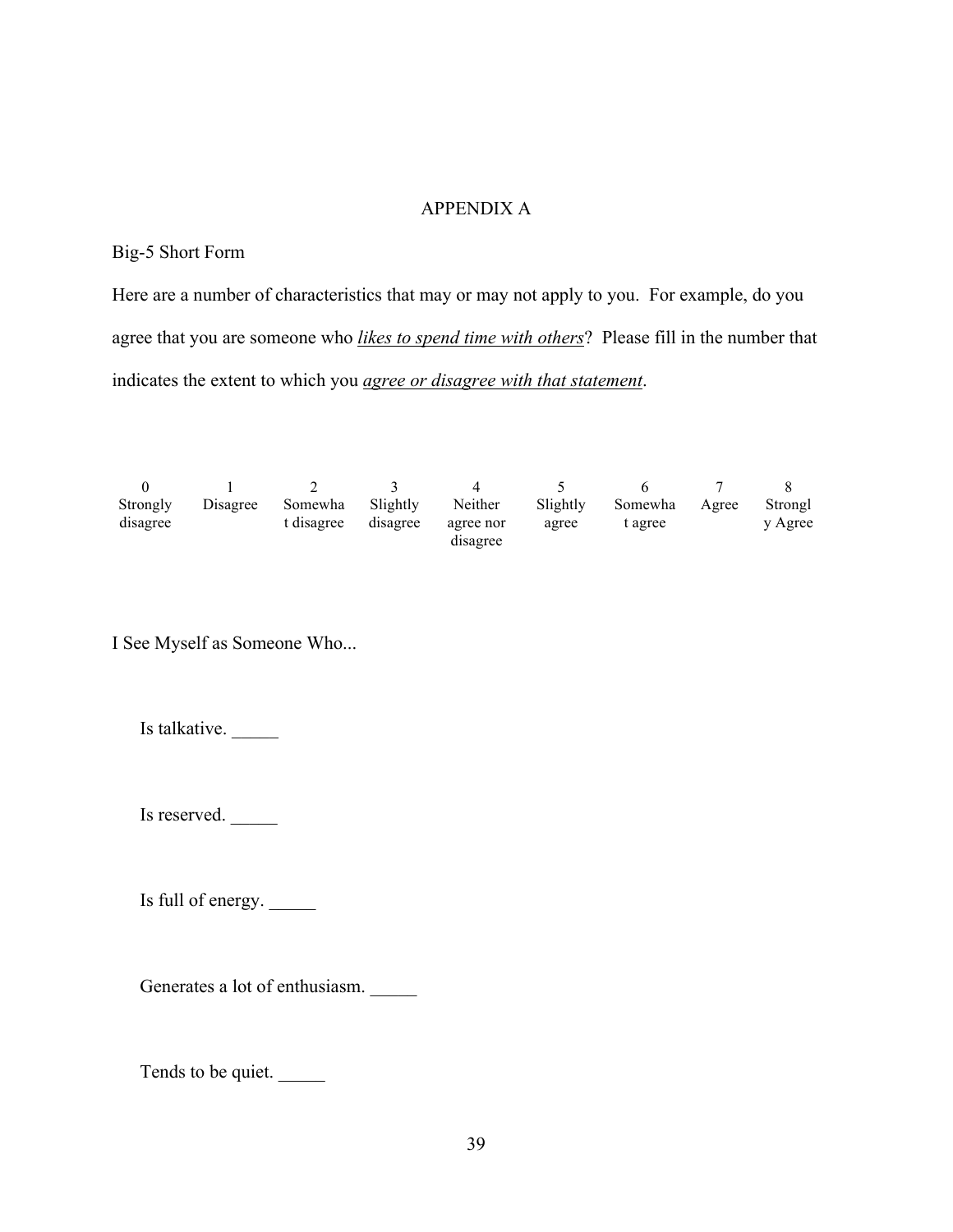Has an assertive personality.

Is sometimes shy, inhibited. \_\_\_\_\_

Is outgoing, sociable.

Tends to find fault with others.

Does a thorough job.

Is depressed, blue.

Is original, comes up with new ideas.

Is helpful and unselfish with others. \_\_\_\_\_\_

Can be somewhat careless. \_\_\_\_\_\_\_

Is relaxed, handles stress well. \_\_\_\_\_

Is curious about many different things. \_\_\_\_\_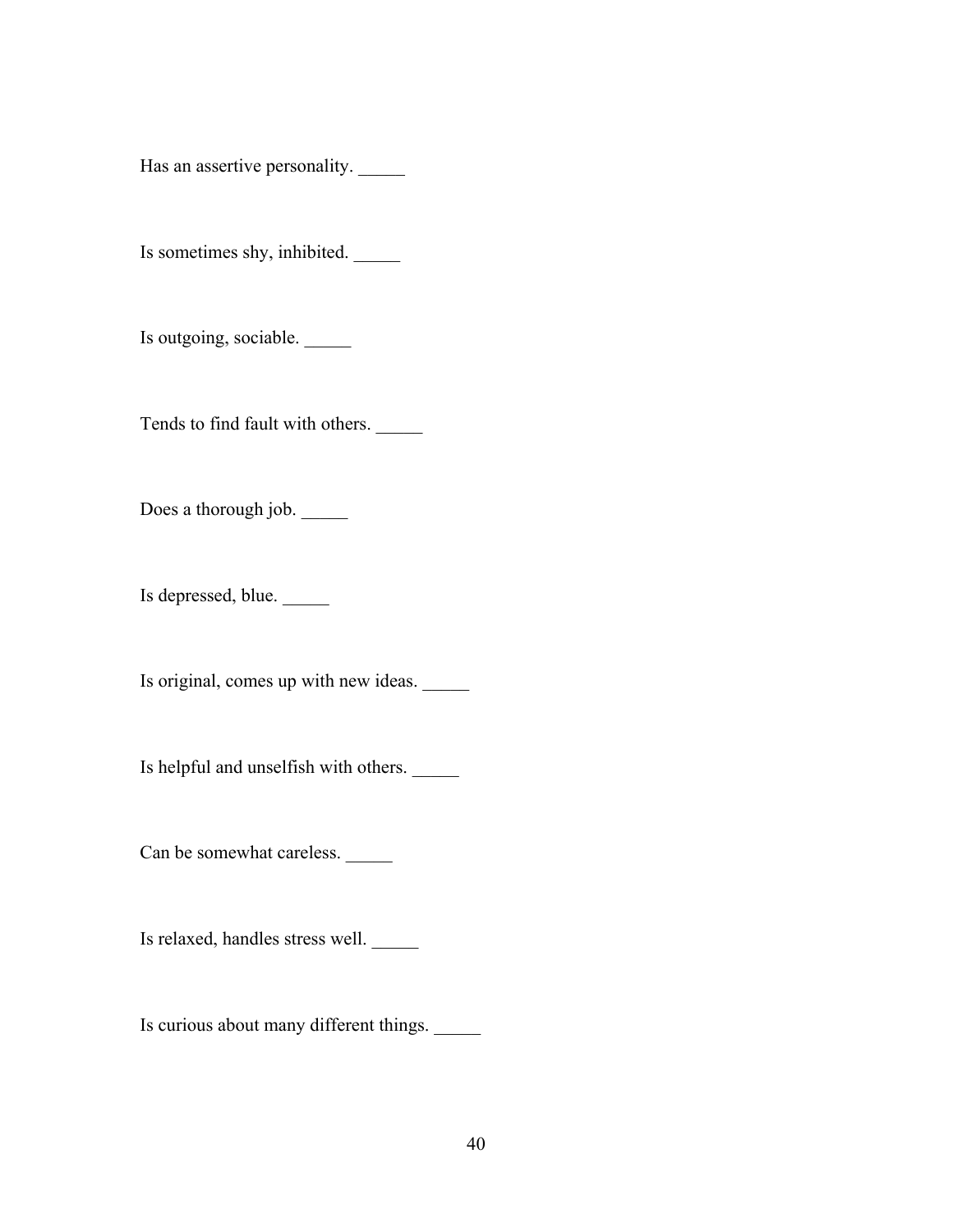Starts quarrels with others.

Is a reliable worker. \_\_\_\_\_

Can be tense.

Is ingenious, a deep thinker. \_\_\_\_\_

Has a forgiving nature.

Tends to be disorganized.

Worries a lot.

Has an active imagination. \_\_\_\_\_\_

Is generally trusting.

Tends to be lazy.

Is emotionally stable, not easily upset. \_\_\_\_\_

Is inventive.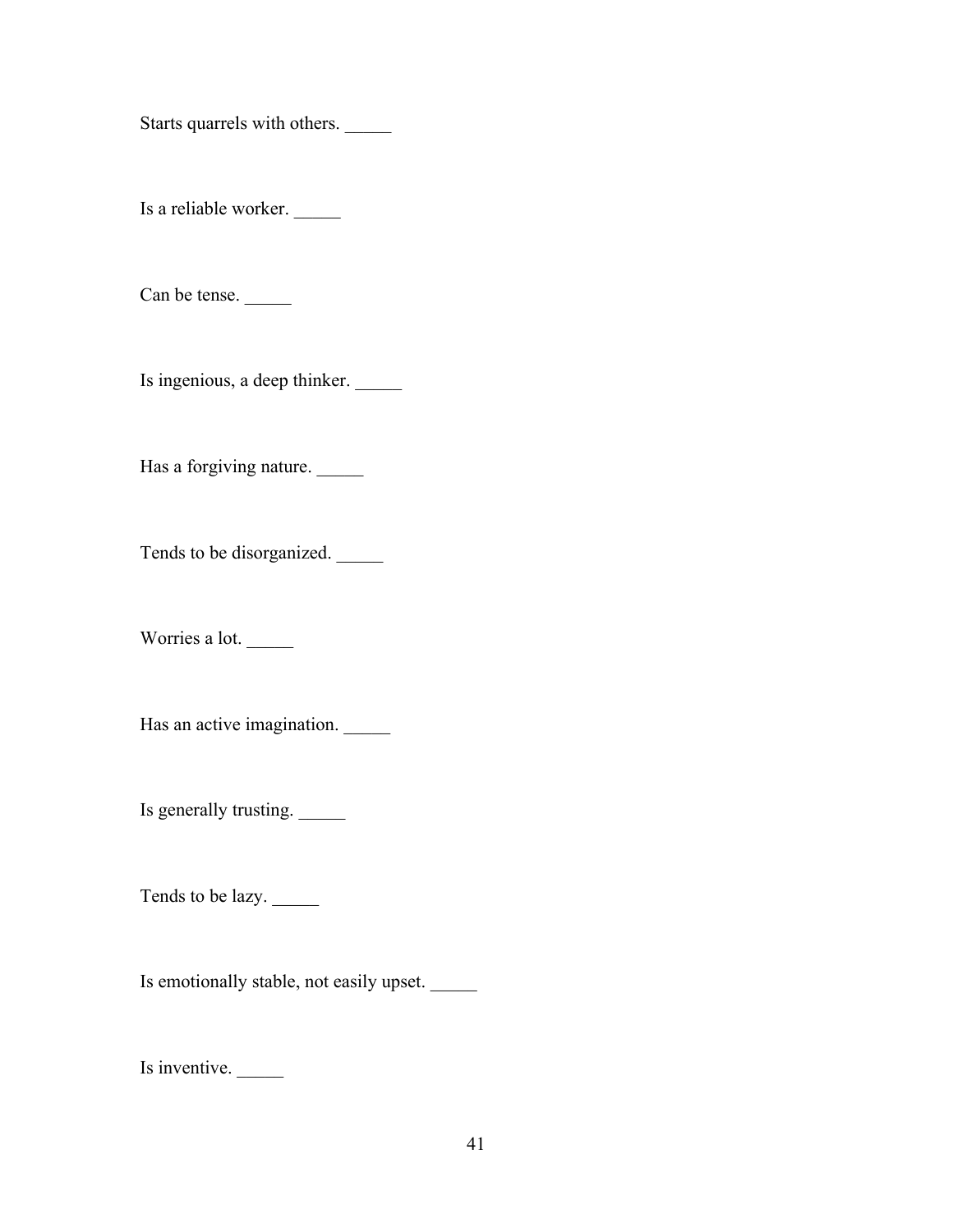Can be cold and aloof. \_\_\_\_\_\_

Perseveres until the task is finished.

Can be moody.

Values artistic, aesthetic experiences. \_\_\_\_\_

Is considerate and kind to almost everyone.

Does things efficiently.

Remains calm in tense situations.

Prefers work that is routine.

Is sometimes rude to others.

Makes plans and follows through with them.

Gets nervous easily.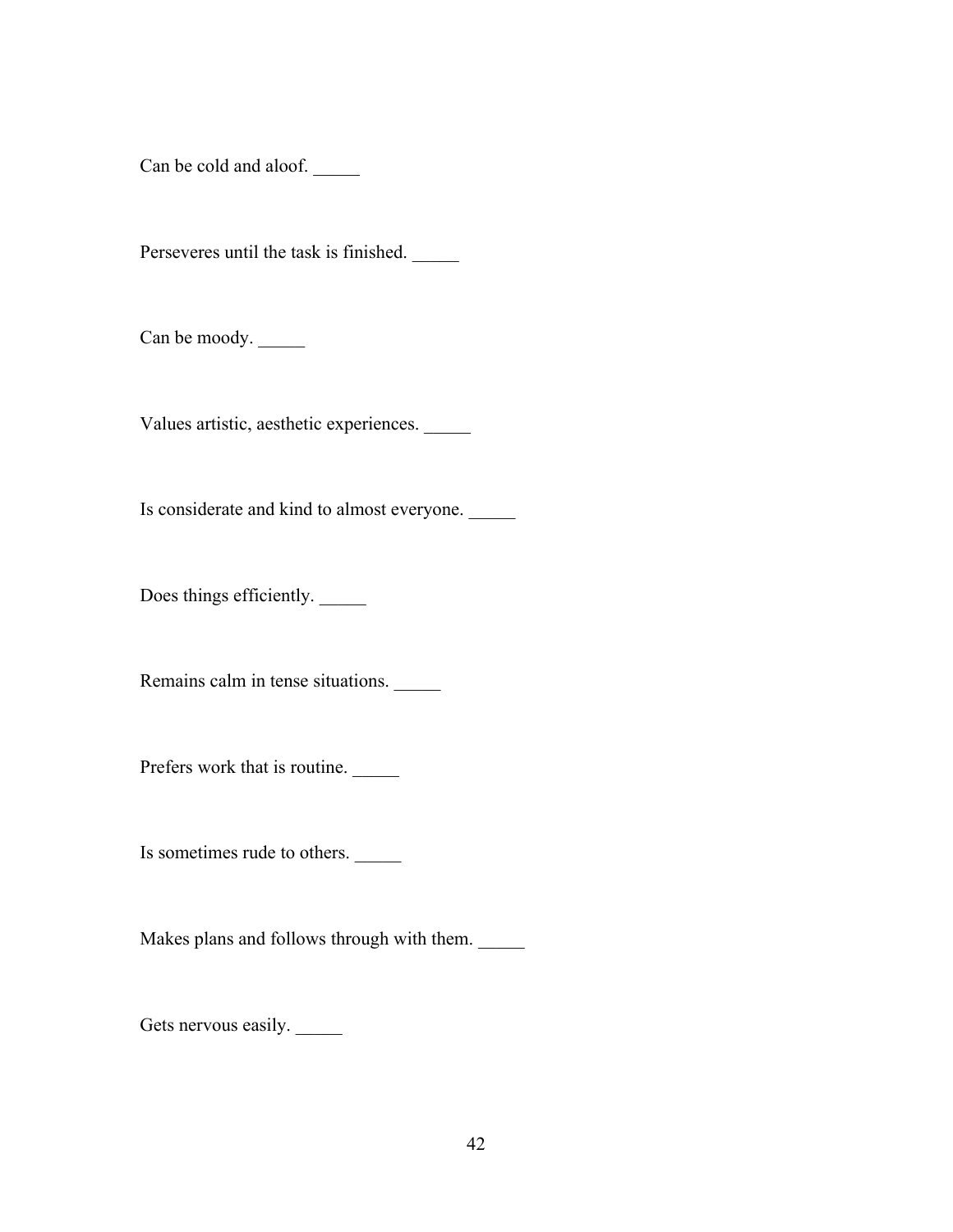Likes to reflect, play with ideas.

Has few artistic interests.

Likes to cooperate with others.

Is easily distracted. \_\_\_\_\_

Is sophisticated in art, music, or literature. \_\_\_\_\_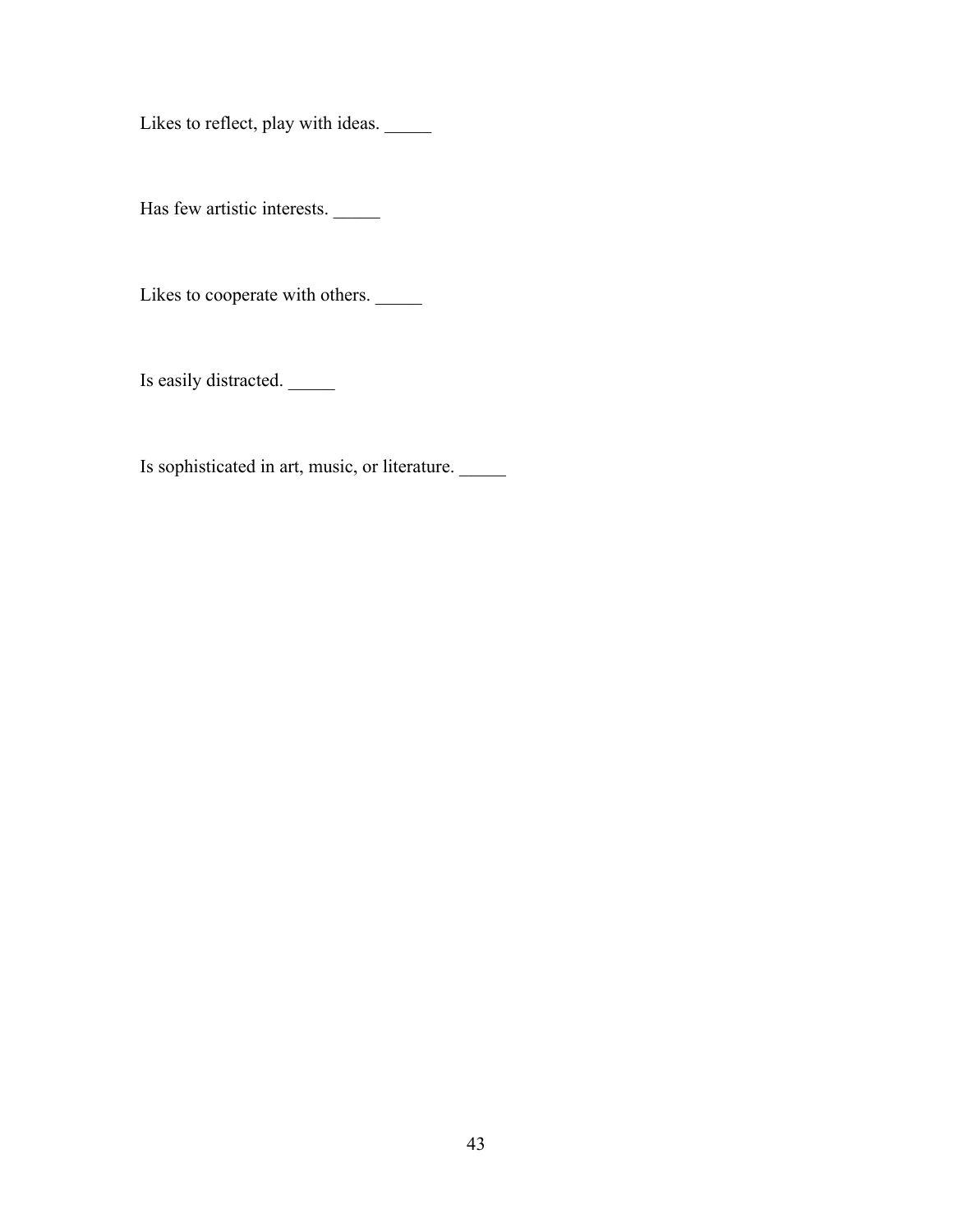# Appendix B

Self-consciousness Scale

Please rate the following statements as to how characteristic of yourself they are.

I'm always trying to figure myself out.

| Extremely<br>uncharacteristic            | $1 \quad \blacksquare$ | $\overline{2}$ | $3^{\circ}$    | $\overline{\mathbf{4}}$ | Extremely characteristic |  |  |  |  |  |  |
|------------------------------------------|------------------------|----------------|----------------|-------------------------|--------------------------|--|--|--|--|--|--|
| Generally, I'm not very aware of myself. |                        |                |                |                         |                          |  |  |  |  |  |  |
| Extremely<br>uncharacteristic            | $1 \quad \blacksquare$ | $\overline{2}$ | 3 <sup>1</sup> | $\overline{\mathbf{4}}$ | Extremely characteristic |  |  |  |  |  |  |
| I reflect about myself a lot.            |                        |                |                |                         |                          |  |  |  |  |  |  |
| Extremely<br>uncharacteristic            | $\mathbf{1}$           | $\overline{2}$ | 3 <sup>7</sup> | $\overline{\mathbf{4}}$ | Extremely characteristic |  |  |  |  |  |  |

I'm often the subject of my own fantasies.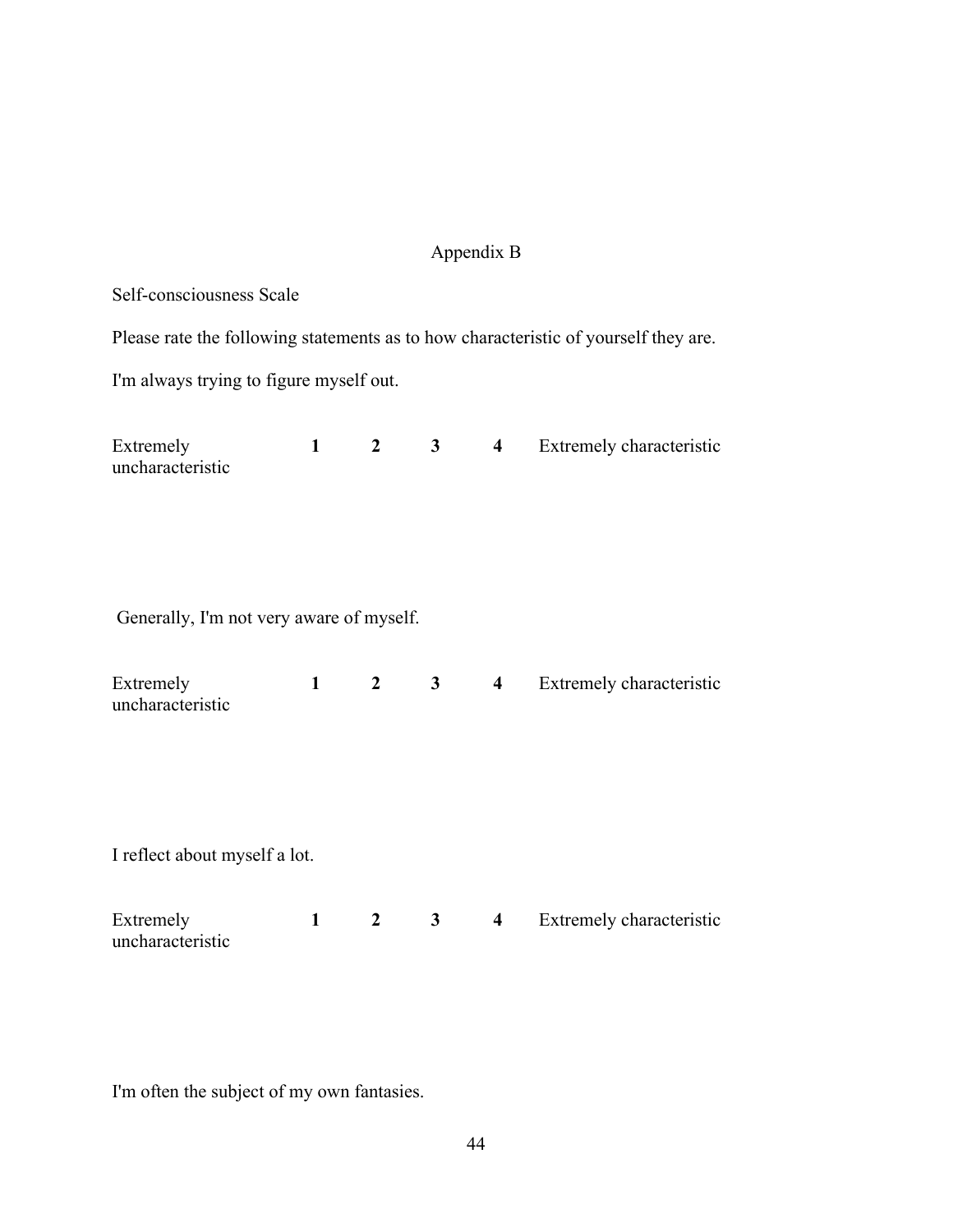| Extremely<br>uncharacteristic                                        | $\mathbf{1}$ | $\overline{2}$ | 3 <sup>7</sup> | $\overline{4}$          | Extremely characteristic |  |  |  |  |  |  |
|----------------------------------------------------------------------|--------------|----------------|----------------|-------------------------|--------------------------|--|--|--|--|--|--|
| I never scrutinize myself.                                           |              |                |                |                         |                          |  |  |  |  |  |  |
| Extremely<br>uncharacteristic                                        | $\mathbf{1}$ | $\overline{2}$ | $3^{\circ}$    | $\overline{\mathbf{4}}$ | Extremely characteristic |  |  |  |  |  |  |
| I'm generally attentive to my inner feelings.                        |              |                |                |                         |                          |  |  |  |  |  |  |
| Extremely<br>uncharacteristic                                        | $\mathbf{1}$ | $\overline{2}$ | 3 <sup>1</sup> | $\overline{\mathbf{4}}$ | Extremely characteristic |  |  |  |  |  |  |
| I'm constantly examining my motives.                                 |              |                |                |                         |                          |  |  |  |  |  |  |
| Extremely<br>uncharacteristic                                        | 1            |                | $2 \qquad 3$   | $\overline{4}$          | Extremely characteristic |  |  |  |  |  |  |
| I sometimes have the feeling that I'm off somewhere watching myself. |              |                |                |                         |                          |  |  |  |  |  |  |
| Extremely                                                            | $\mathbf{1}$ | $\overline{2}$ | $\mathbf{3}$   | $\overline{\mathbf{4}}$ | Extremely characteristic |  |  |  |  |  |  |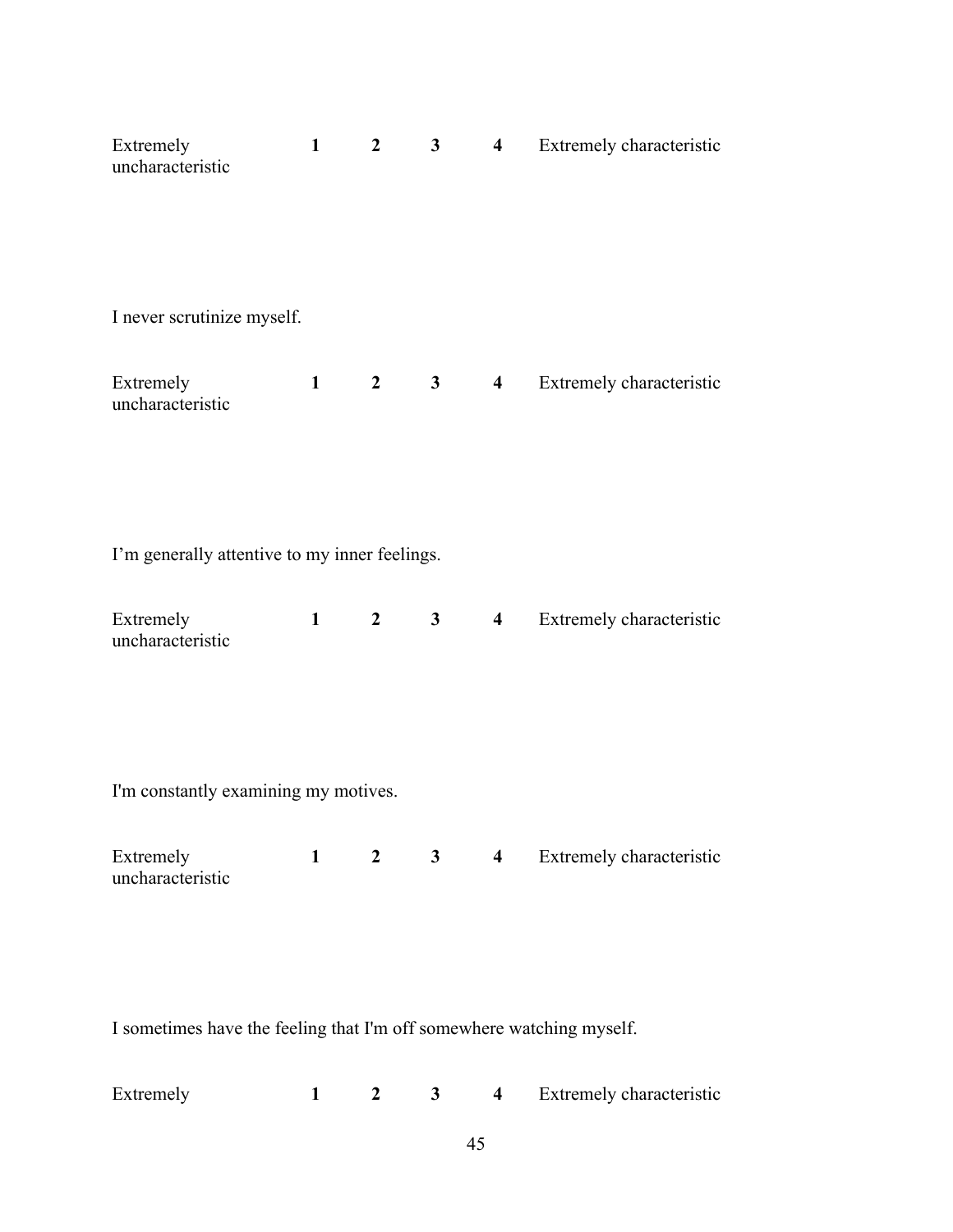uncharacteristic

I'm alert to changes in my mood.

| Extremely<br>uncharacteristic                                     | $1 \quad 2$                                   |                  | 3 <sup>7</sup> | $\overline{4}$          | Extremely characteristic |  |  |  |  |  |  |
|-------------------------------------------------------------------|-----------------------------------------------|------------------|----------------|-------------------------|--------------------------|--|--|--|--|--|--|
| I'm aware of the way my mind works when I work through a problem. |                                               |                  |                |                         |                          |  |  |  |  |  |  |
| Extremely<br>uncharacteristic                                     | $\mathbf{1}$                                  | $2^{\circ}$      | 3 <sup>1</sup> | $\overline{\mathbf{4}}$ | Extremely characteristic |  |  |  |  |  |  |
|                                                                   | I'm concerned about my style of doing things. |                  |                |                         |                          |  |  |  |  |  |  |
| Extremely<br>uncharacteristic                                     | $\mathbf{1}$                                  | $\overline{2}$   | 3 <sup>1</sup> | $\overline{4}$          | Extremely characteristic |  |  |  |  |  |  |
|                                                                   |                                               |                  |                |                         |                          |  |  |  |  |  |  |
| I'm concerned about the way I present myself.                     |                                               |                  |                |                         |                          |  |  |  |  |  |  |
| Extremely<br>uncharacteristic                                     | $\mathbf{1}$                                  | $\boldsymbol{2}$ | $\mathbf{3}$   | $\overline{\mathbf{4}}$ | Extremely characteristic |  |  |  |  |  |  |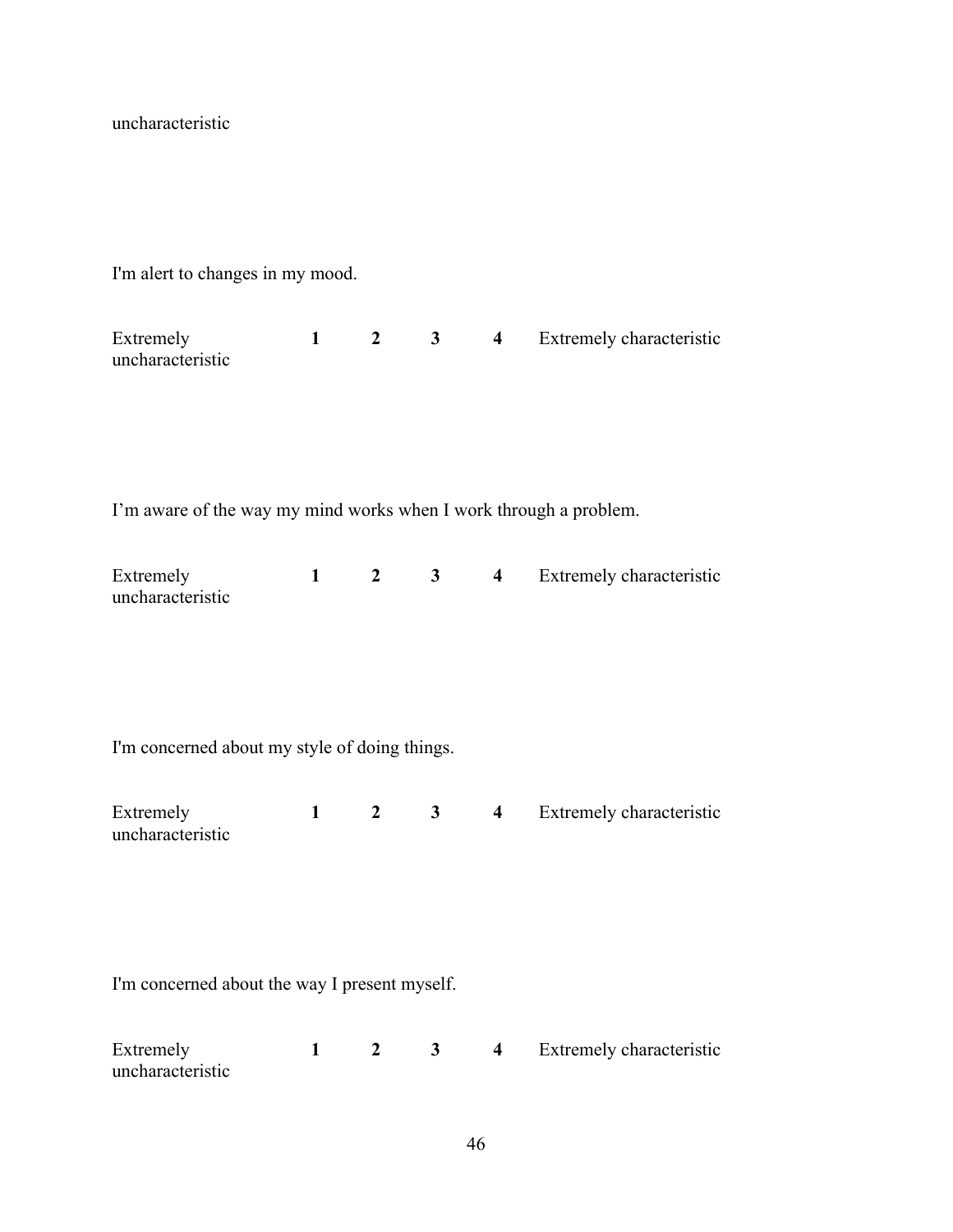I'm self-conscious about the way I look.

| Extremely<br>uncharacteristic                                              | $1 \quad \blacksquare$ | $\overline{2}$   | $3^{\circ}$    | $\overline{4}$          | Extremely characteristic |  |  |  |  |  |
|----------------------------------------------------------------------------|------------------------|------------------|----------------|-------------------------|--------------------------|--|--|--|--|--|
|                                                                            |                        |                  |                |                         |                          |  |  |  |  |  |
| I usually worry about making a good impression.                            |                        |                  |                |                         |                          |  |  |  |  |  |
| Extremely<br>uncharacteristic                                              | $\mathbf{1}$           | $\overline{2}$   | 3 <sup>1</sup> | $\overline{4}$          | Extremely characteristic |  |  |  |  |  |
|                                                                            |                        |                  |                |                         |                          |  |  |  |  |  |
| One of the last things I do before I leave my house is look in the mirror. |                        |                  |                |                         |                          |  |  |  |  |  |
| Extremely<br>uncharacteristic                                              | $\mathbf{1}$           | $\overline{2}$   | 3 <sup>7</sup> | $\overline{4}$          | Extremely characteristic |  |  |  |  |  |
|                                                                            |                        |                  |                |                         |                          |  |  |  |  |  |
| I'm concerned about what other people think of me.                         |                        |                  |                |                         |                          |  |  |  |  |  |
| Extremely<br>uncharacteristic                                              | $\mathbf{1}$           | $\boldsymbol{2}$ | 3              | $\overline{\mathbf{4}}$ | Extremely characteristic |  |  |  |  |  |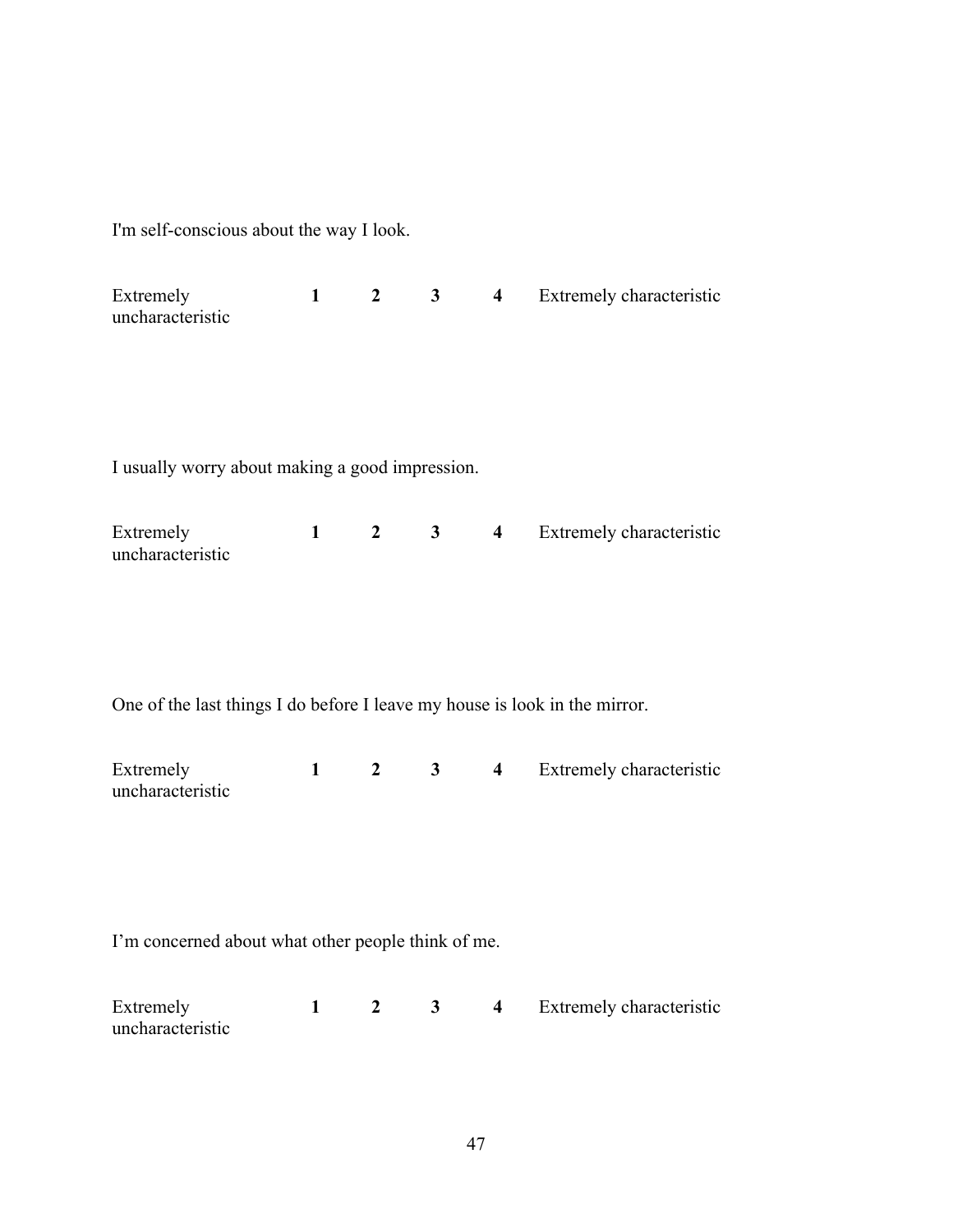I'm usually aware of my appearance.

uncharacteristic

| Extremely<br>uncharacteristic                                                                                                                | $1 \quad \blacksquare$ | $\overline{2}$ | $3^{\circ}$    | $\overline{4}$          | Extremely characteristic |  |  |  |  |  |  |
|----------------------------------------------------------------------------------------------------------------------------------------------|------------------------|----------------|----------------|-------------------------|--------------------------|--|--|--|--|--|--|
| It takes me time to overcome my shyness in new situations.<br>$1 \quad 2 \quad 3$<br>$\overline{4}$<br>Extremely characteristic<br>Extremely |                        |                |                |                         |                          |  |  |  |  |  |  |
| uncharacteristic                                                                                                                             |                        |                |                |                         |                          |  |  |  |  |  |  |
| I have trouble working when someone is watching me.                                                                                          |                        |                |                |                         |                          |  |  |  |  |  |  |
| Extremely<br>uncharacteristic                                                                                                                | $\mathbf{1}$           | $\overline{2}$ | 3 <sup>7</sup> | $\overline{4}$          | Extremely characteristic |  |  |  |  |  |  |
|                                                                                                                                              |                        |                |                |                         |                          |  |  |  |  |  |  |
| I get embarrassed very easily.                                                                                                               |                        |                |                |                         |                          |  |  |  |  |  |  |
| Extremely<br>uncharacteristic                                                                                                                | $\mathbf{1}$           | $\overline{2}$ | 3              | $\overline{\mathbf{4}}$ | Extremely characteristic |  |  |  |  |  |  |
| I don't find it hard to talk to strangers.                                                                                                   |                        |                |                |                         |                          |  |  |  |  |  |  |
| Extremely                                                                                                                                    | $\mathbf{1}$           | $\mathbf{2}$   | 3              | $\overline{\mathbf{4}}$ | Extremely characteristic |  |  |  |  |  |  |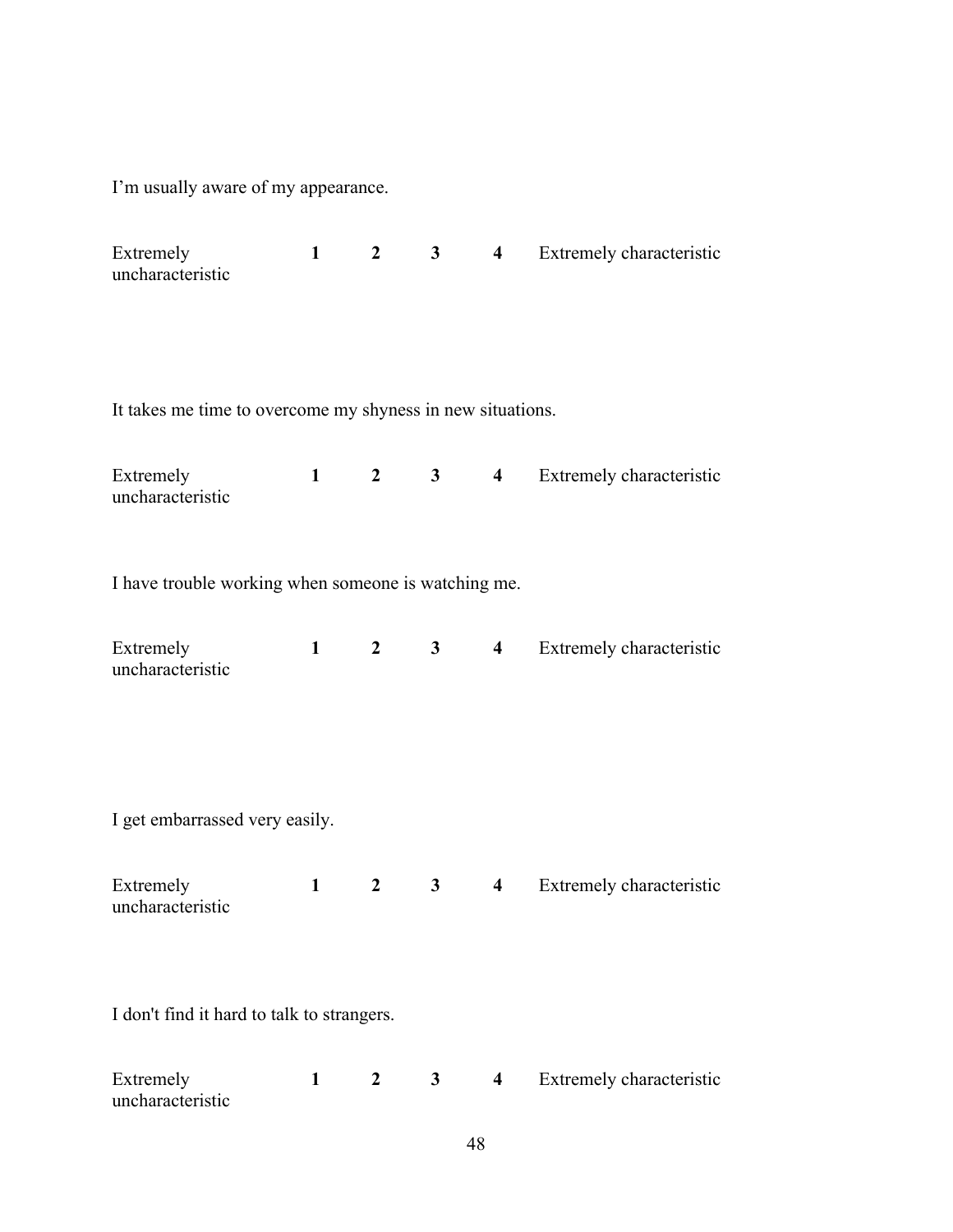I feel anxious when I speak in front of a group.

| Extremely<br>uncharacteristic | $\mathbf{2}$ | $\mathbf{3}$ | $\overline{\mathbf{4}}$ | Extremely characteristic |
|-------------------------------|--------------|--------------|-------------------------|--------------------------|
|                               |              |              |                         |                          |
|                               |              |              |                         |                          |
| Large groups make me nervous. |              |              |                         |                          |
| Extremely<br>uncharacteristic | $\mathbf{2}$ | $\mathbf{3}$ | $\overline{4}$          | Extremely characteristic |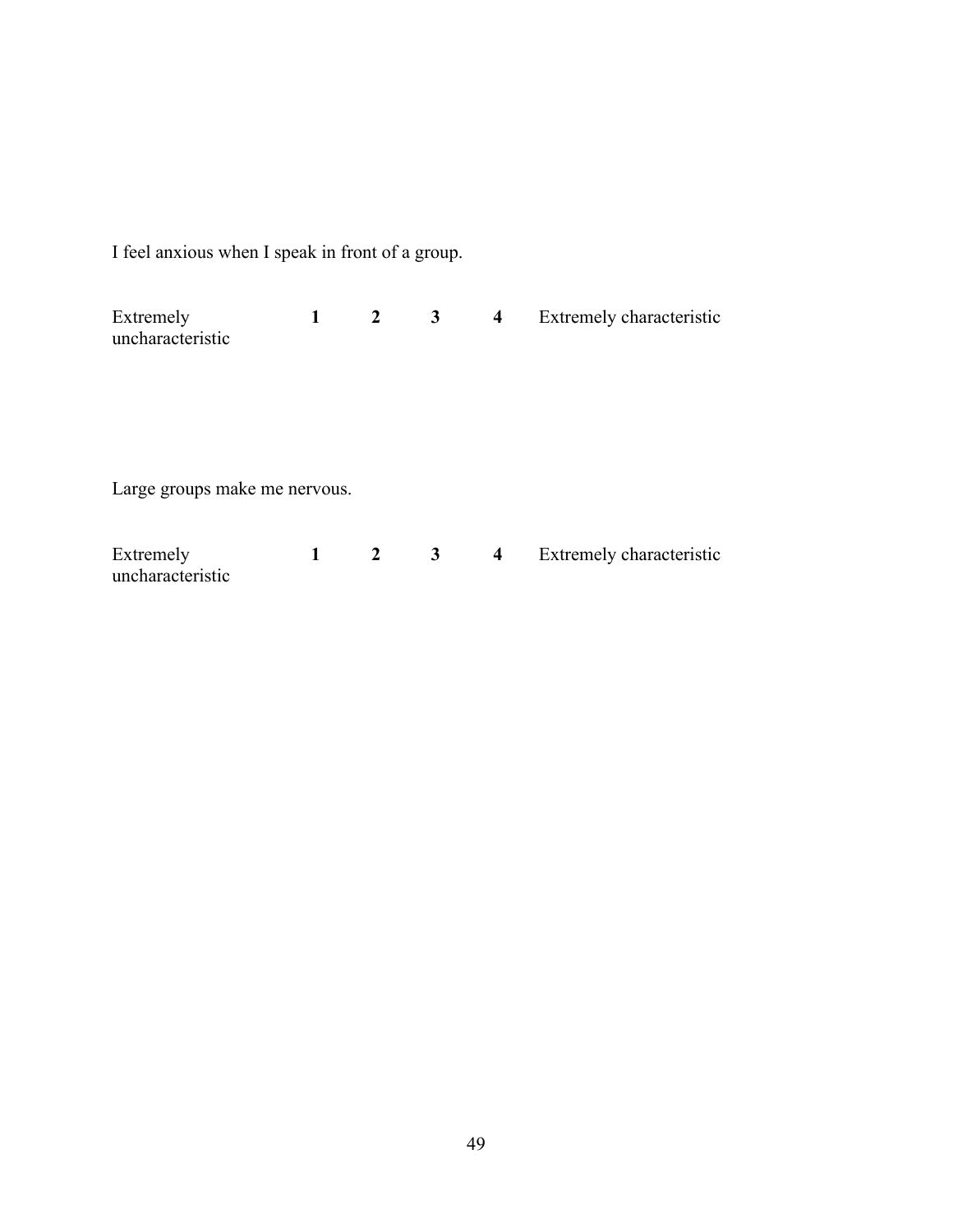# Appendix C

Perception of Anonymity Scale

To what extent would you feel anonymous doing the following behavior?

Please rate the questions on a 7 point scale where 1 is not at all anonymous and 7 is extremely anonymous.

| <b>Blogging</b><br>Not at all<br>anonymous                              | $\mathbf{1}$ | $\overline{2}$ | 3 | $\overline{4}$ | 5 | 6 | 7                        | Extremely<br>anonymous |
|-------------------------------------------------------------------------|--------------|----------------|---|----------------|---|---|--------------------------|------------------------|
| <b>Emailing</b><br>Not at all<br>anonymous                              | 1            | $\overline{2}$ | 3 | $\overline{4}$ | 5 | 6 | $\overline{\mathcal{L}}$ | Extremely<br>anonymous |
| <b>Instant messaging</b><br>Not at all<br>anonymous                     | 1            | $\overline{2}$ | 3 | $\overline{4}$ | 5 | 6 | $\tau$                   | Extremely<br>anonymous |
| Talk in a chat room<br>Not at all<br>anonymous                          | 1            | $\overline{2}$ | 3 | $\overline{4}$ | 5 | 6 | $\overline{\mathcal{L}}$ | Extremely<br>anonymous |
| <b>Posting on message</b><br>Not at all<br>anonymous                    | 1            | $\overline{2}$ | 3 | $\overline{4}$ | 5 | 6 | $\tau$                   | Extremely<br>anonymous |
| Creating a profile on social networking sites (e.g., Facebook, MySpace) |              |                |   |                |   |   |                          |                        |
| Not at all<br>anonymous                                                 | 1            | $\overline{2}$ | 3 | 4              | 5 | 6 | $\overline{7}$           | Extremely<br>anonymous |
| <b>Browsing web sites</b><br>Not at all<br>anonymous                    | 1            | $\overline{2}$ | 3 | $\overline{4}$ | 5 | 6 | $\tau$                   | Extremely<br>anonymous |
| <b>Creating an online dating profile</b><br>Not at all<br>anonymous     | 1            | 2              | 3 | $\overline{4}$ | 5 | 6 | 7                        | Extremely<br>anonymous |
|                                                                         |              |                |   |                |   |   |                          |                        |

**Writing in a paper diary**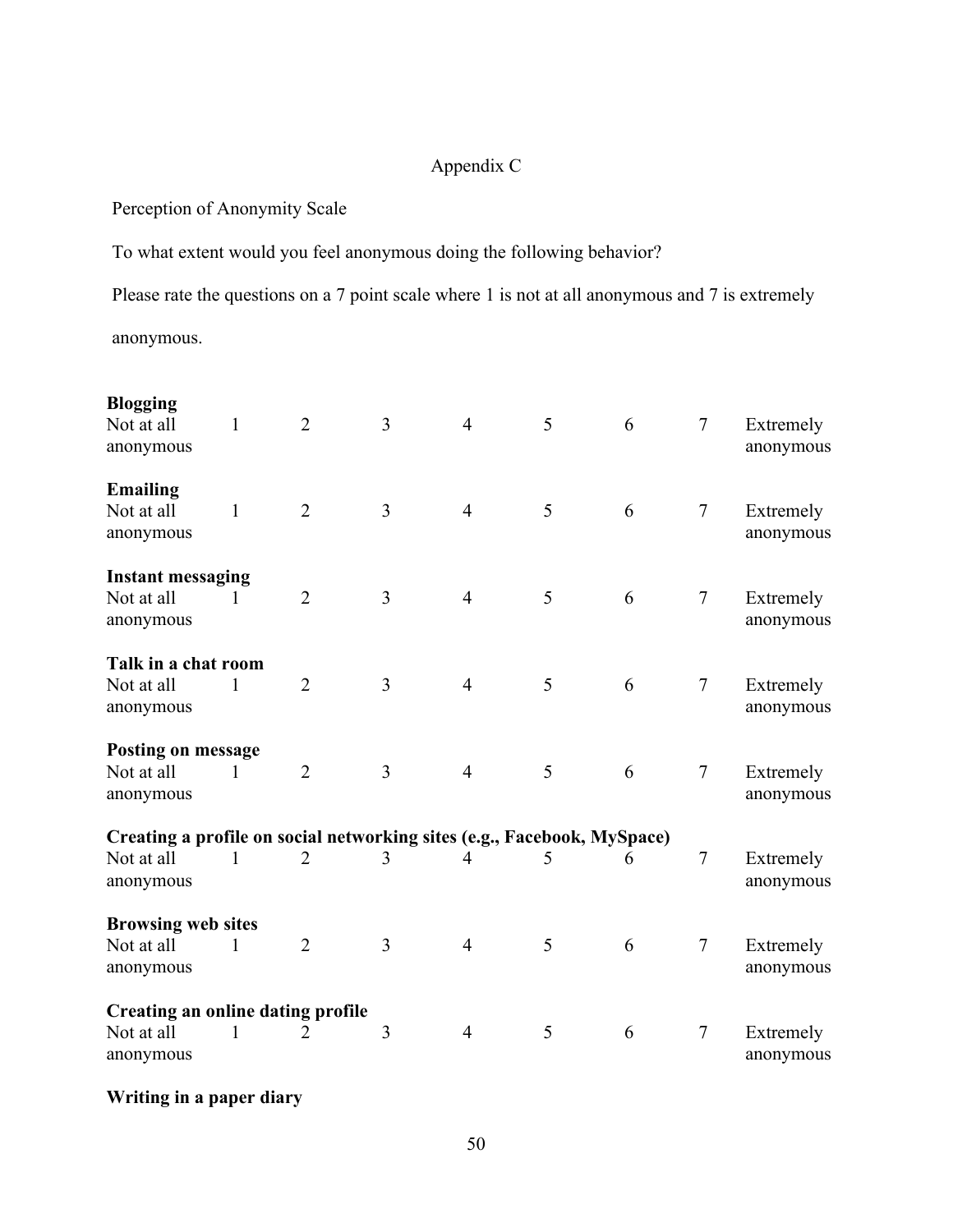| Not at all<br>anonymous                           | 1 | $\overline{2}$        | 3 | $\overline{4}$ | 5 | 6 | 7      | Extremely<br>anonymous |  |  |  |  |  |
|---------------------------------------------------|---|-----------------------|---|----------------|---|---|--------|------------------------|--|--|--|--|--|
| Sending a letter through the mail                 |   |                       |   |                |   |   |        |                        |  |  |  |  |  |
| Not at all<br>anonymous                           |   | $\mathcal{D}_{\cdot}$ | 3 | $\overline{4}$ | 5 | 6 | $\tau$ | Extremely<br>anonymous |  |  |  |  |  |
| <b>Talking on the phone</b>                       |   |                       |   |                |   |   |        |                        |  |  |  |  |  |
| Not at all<br>anonymous                           |   | $\overline{2}$        | 3 | $\overline{4}$ | 5 | 6 | 7      | Extremely<br>anonymous |  |  |  |  |  |
| Participating in a conversation in a large group  |   |                       |   |                |   |   |        |                        |  |  |  |  |  |
| Not at all<br>anonymous                           | 1 | $\overline{2}$        | 3 | 4              | 5 | 6 | $\tau$ | Extremely<br>anonymous |  |  |  |  |  |
| Posting a classified ad                           |   |                       |   |                |   |   |        |                        |  |  |  |  |  |
| Not at all<br>anonymous                           | 1 | $\overline{2}$        | 3 | $\overline{4}$ | 5 | 6 | 7      | Extremely<br>anonymous |  |  |  |  |  |
| Reading a newspaper                               |   |                       |   |                |   |   |        |                        |  |  |  |  |  |
| Not at all<br>anonymous                           |   | $\overline{2}$        | 3 | $\overline{4}$ | 5 | 6 | 7      | Extremely<br>anonymous |  |  |  |  |  |
| Participating in a conversation in a small group  |   |                       |   |                |   |   |        |                        |  |  |  |  |  |
| Not at all<br>anonymous                           | 1 | $\overline{2}$        | 3 | 4              | 5 | 6 | 7      | Extremely<br>anonymous |  |  |  |  |  |
|                                                   |   |                       |   |                |   |   |        |                        |  |  |  |  |  |
| Giving a public speech<br>Not at all<br>anonymous | L | $\overline{2}$        | 3 | $\overline{4}$ | 5 | 6 | 7      | Extremely<br>anonymous |  |  |  |  |  |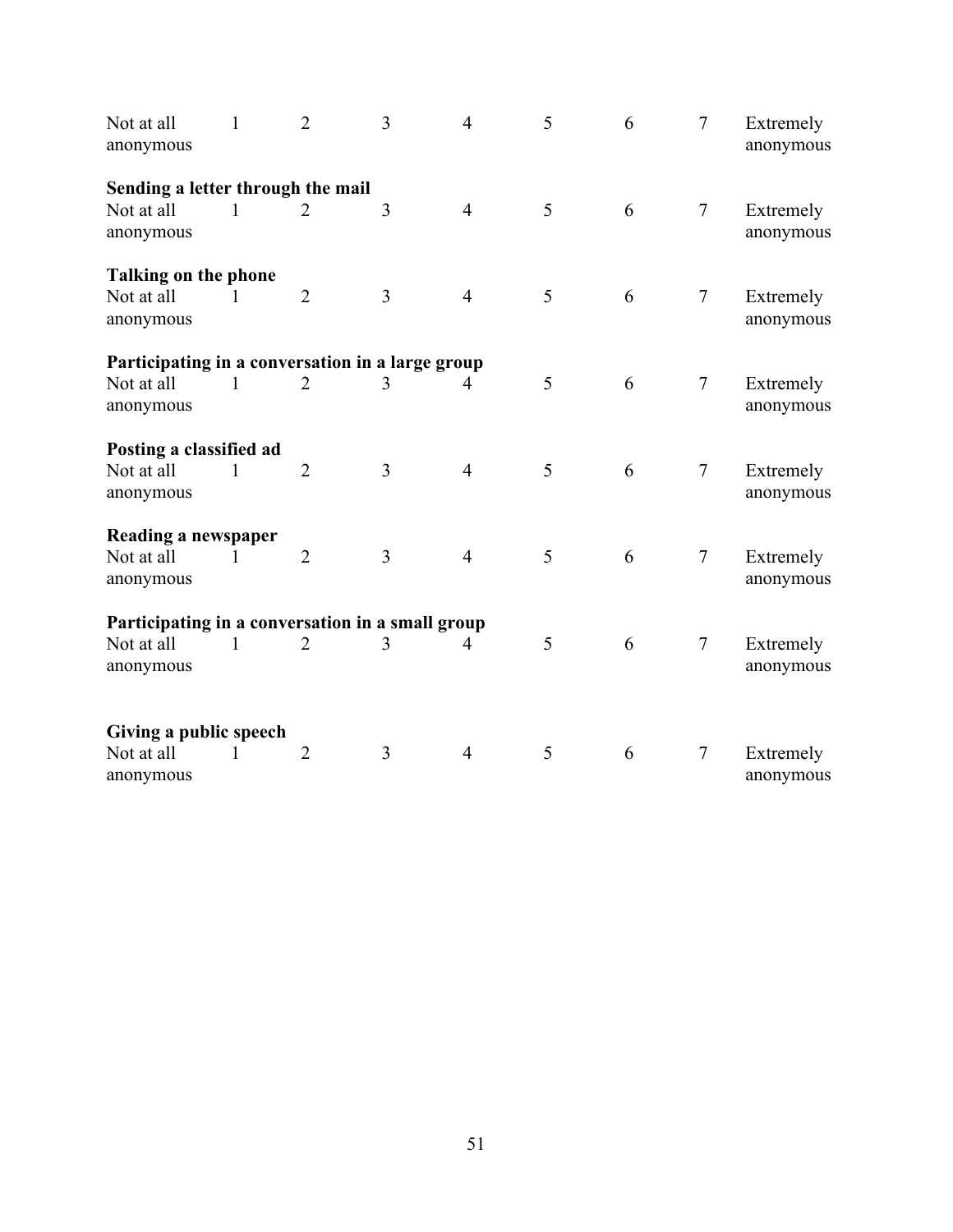## Appendix D

### Personal blogging Questionnaire

Please answer the following questions honestly. There is no correct answer, please pick the answers that best describe you and your experiences.

1. Do you keep a blog?

A. Yes B. No.

2. If yes, why do you keep a blog? If no, why don't your keep a blog?

If you answered yes to question 1, please continue with questions 3-7. If you answered no to question 1, please skip to question 8.

3. On an average day, how many hours do you spend maintaining your blog? \_\_\_\_\_\_\_\_

4. How many blogs do you keep? \_\_\_\_\_\_\_\_

5. How often do you update your blog?

A. Daily B. Weekly C. MonthlyD. Yearly

6. Do you use your real name or a screen name to identify your blog?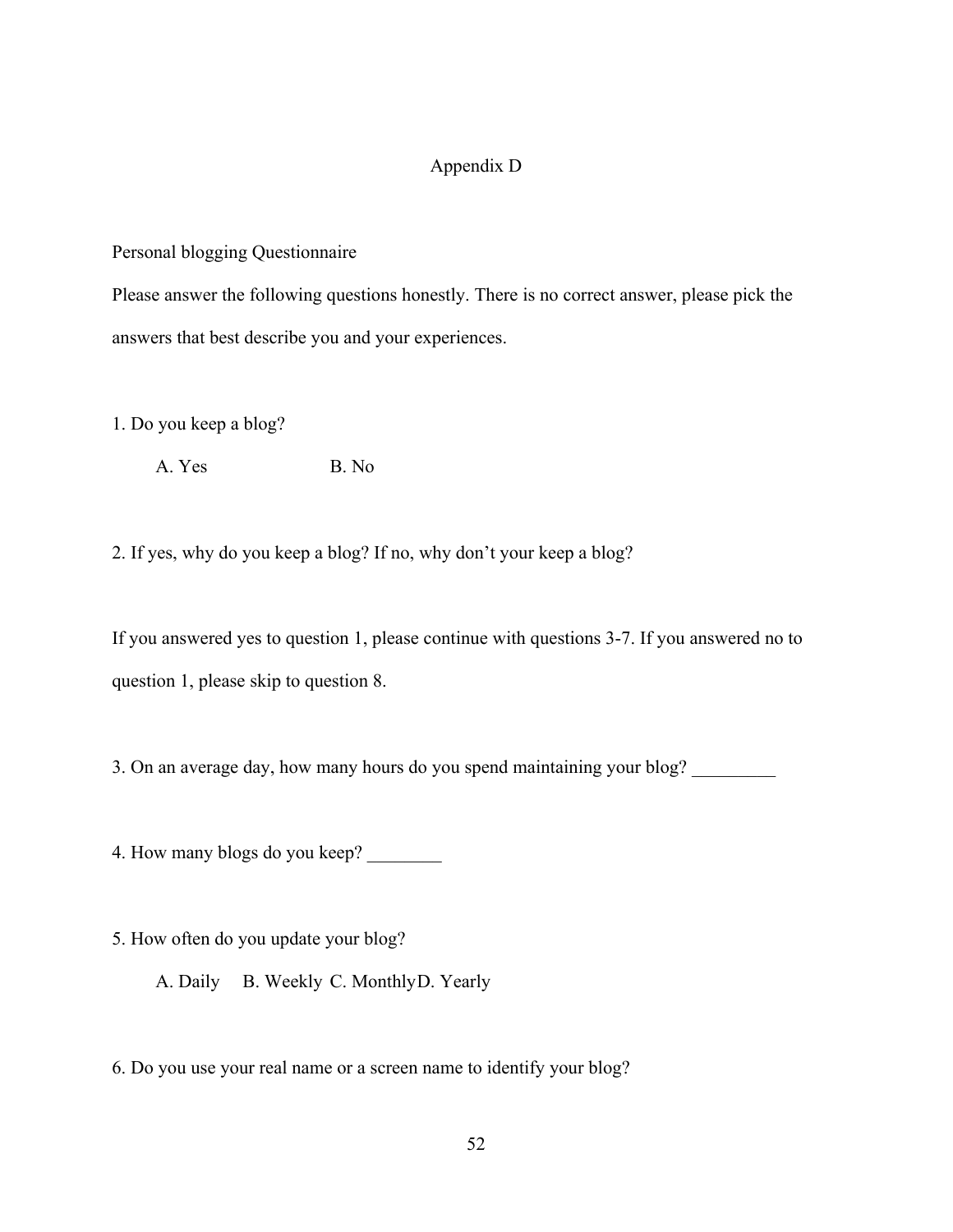## A. Real name B. Screen name

|                           |                |                |                |                 |                |                  |                 | 7. To what extent do you write about the following? Please answer on a 1 (not at all) to 7 (a lot) |
|---------------------------|----------------|----------------|----------------|-----------------|----------------|------------------|-----------------|----------------------------------------------------------------------------------------------------|
| <b>Fictional Stories</b>  |                |                |                |                 |                |                  |                 |                                                                                                    |
| Not at 1                  |                | $\overline{2}$ | $\mathfrak{Z}$ | $4\overline{ }$ | 5 <sup>5</sup> | $6\overline{6}$  | $7\overline{ }$ | A lot                                                                                              |
| $\mathbf{all}$            |                |                |                |                 |                |                  |                 |                                                                                                    |
| <b>Sports</b>             |                |                |                |                 |                |                  |                 |                                                                                                    |
| Not at 1                  | $\overline{2}$ |                | $\mathfrak{Z}$ | $4\overline{ }$ | 5 <sup>5</sup> | $6\overline{6}$  | $7\overline{ }$ | $\mathbf{A}$ lot                                                                                   |
| $\mathbf{all}$            |                |                |                |                 |                |                  |                 |                                                                                                    |
|                           |                |                |                |                 |                |                  |                 |                                                                                                    |
| <b>Your Relationships</b> |                |                |                |                 |                |                  |                 |                                                                                                    |
| Not at 1                  |                | $\overline{2}$ | $\mathfrak{Z}$ | $4\overline{ }$ | $5\qquad 6$    |                  | $7\overline{ }$ | A lot                                                                                              |
| all                       |                |                |                |                 |                |                  |                 |                                                                                                    |
| <b>Your Friends</b>       |                |                |                |                 |                |                  |                 |                                                                                                    |
| Not at 1                  |                | $\overline{2}$ | $\mathfrak{Z}$ | $4\overline{ }$ |                | $5\qquad 6$      | $7\overline{ }$ | A lot                                                                                              |
| all                       |                |                |                |                 |                |                  |                 |                                                                                                    |
| <b>Celebrities</b>        |                |                |                |                 |                |                  |                 |                                                                                                    |
| Not at                    | $\mathbf 1$    | $\overline{2}$ | $\mathfrak{Z}$ | $\overline{4}$  | 5              | 6                | $\tau$          | $\boldsymbol{\mathsf{A}}$ lot                                                                      |
|                           |                |                |                |                 |                |                  |                 |                                                                                                    |
| all                       |                |                |                |                 |                |                  |                 |                                                                                                    |
| <b>Politics</b>           |                |                |                |                 |                |                  |                 |                                                                                                    |
| Not at                    | $\mathbf 1$    | $\overline{c}$ | $\mathfrak{Z}$ | $\overline{4}$  | 5              | $\boldsymbol{6}$ | $7\phantom{.0}$ | $\boldsymbol{\mathsf{A}}$ lot                                                                      |

7. To what extent do you write about the following? Please answer on a 1 (not at all) to 7 (a lot)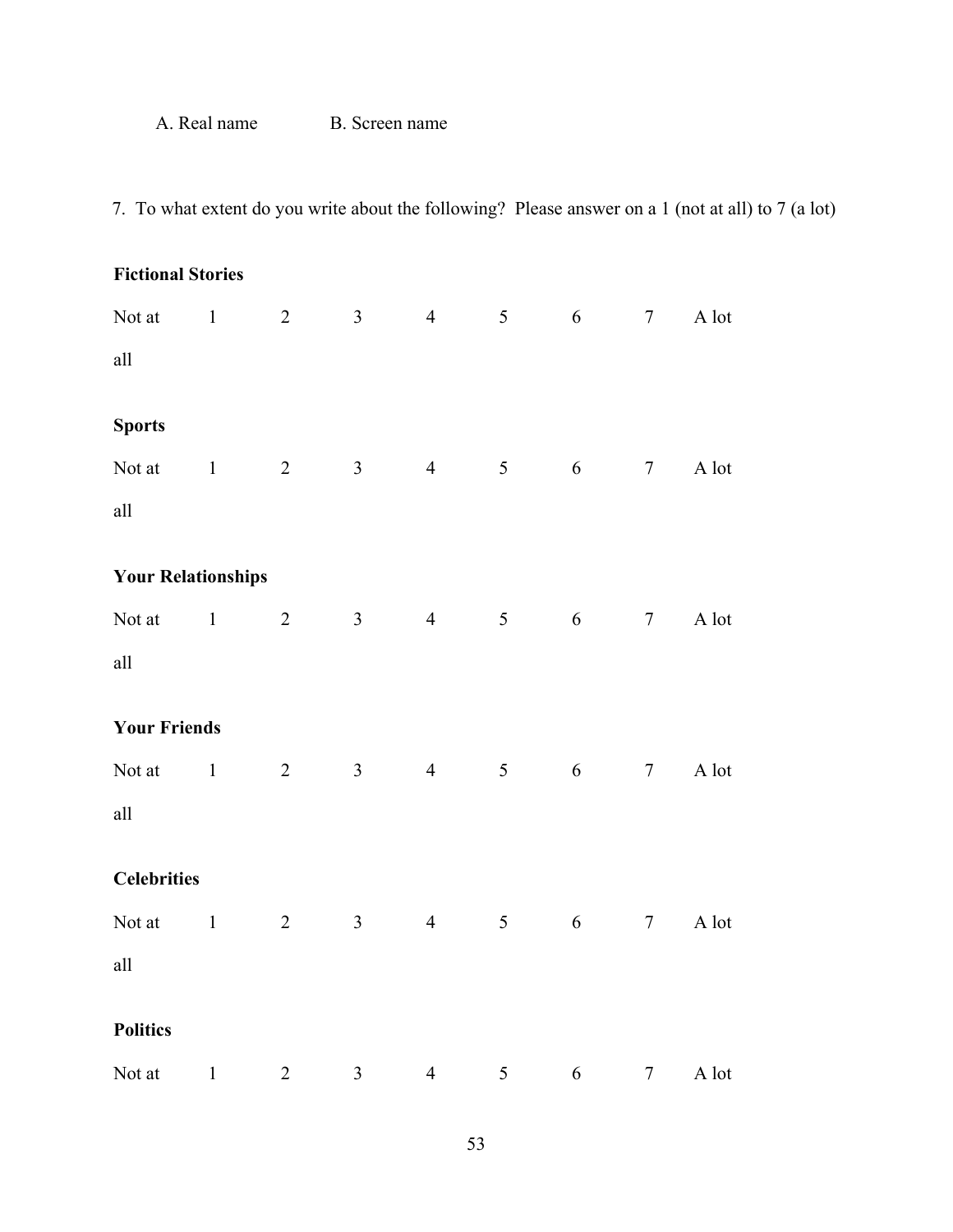all

| <b>Your Family</b>            |              |                |                |                |                 |            |        |       |
|-------------------------------|--------------|----------------|----------------|----------------|-----------------|------------|--------|-------|
| Not at                        | $\mathbf 1$  | $\overline{2}$ | $\overline{3}$ | $\overline{4}$ | 5 <sup>5</sup>  | 6          | $\tau$ | A lot |
| all                           |              |                |                |                |                 |            |        |       |
|                               |              |                |                |                |                 |            |        |       |
| <b>Your Daily Experiences</b> |              |                |                |                |                 |            |        |       |
| Not at                        | $\,1$        | $\overline{2}$ | $\overline{3}$ | $\overline{4}$ | $5\overline{)}$ | 6          | $\tau$ | A lot |
| all                           |              |                |                |                |                 |            |        |       |
|                               |              |                |                |                |                 |            |        |       |
| <b>Technology</b>             |              |                |                |                |                 |            |        |       |
| Not at                        | $\mathbf 1$  | $\overline{2}$ | $\overline{3}$ | $\overline{4}$ | $5\overline{)}$ | 6          | $\tau$ | A lot |
| all                           |              |                |                |                |                 |            |        |       |
|                               |              |                |                |                |                 |            |        |       |
| <b>Finance/Stocks</b>         |              |                |                |                |                 |            |        |       |
| Not at                        | $\mathbf{1}$ | $\overline{2}$ | $\overline{3}$ | $\overline{4}$ | $5\overline{)}$ | 6          | $\tau$ | A lot |
| all                           |              |                |                |                |                 |            |        |       |
|                               |              |                |                |                |                 |            |        |       |
| <b>News</b>                   |              |                |                |                |                 |            |        |       |
| Not at                        | $\,1$        | $\overline{2}$ | $\mathfrak{Z}$ | $\overline{4}$ | $5\overline{)}$ | $\sqrt{6}$ | $\tau$ | A lot |
| all                           |              |                |                |                |                 |            |        |       |

## 8. Do you read the blogs of others?

A. Yes B. No

If you answered yes to question 8, please continue with question 9. If you answered no to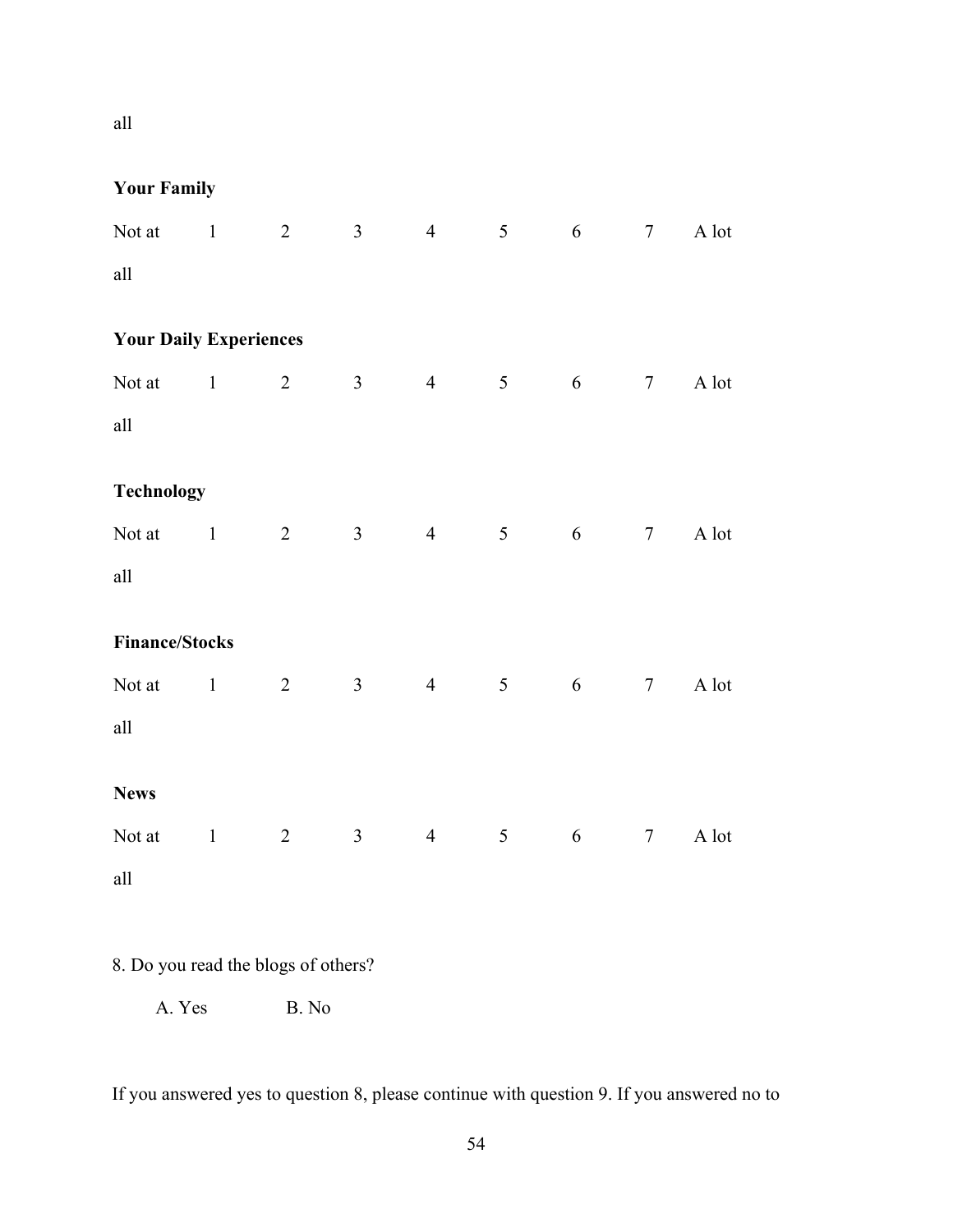question 8, please skip to question 12.

9. On an average day, how many hours do you spend reading blogs? \_\_\_\_\_\_\_\_\_\_\_\_\_\_\_

- 10. How many blogs do you read?
- 1. To what extent do you read blogs about the following? Please answer on a 1 (not at all) to 7 (a lot)

| <b>Fictional Stories</b> |              |                          |                |                |                |            |                |       |
|--------------------------|--------------|--------------------------|----------------|----------------|----------------|------------|----------------|-------|
| Not at                   | $\mathbf{1}$ | $\overline{2}$           | $\mathfrak{Z}$ | $\overline{4}$ | $\mathfrak{S}$ | 6          | $\overline{7}$ | A lot |
| all                      |              |                          |                |                |                |            |                |       |
| Sports                   |              |                          |                |                |                |            |                |       |
| Not at                   | $\mathbf{1}$ | $\overline{\phantom{a}}$ | $\mathfrak{Z}$ | $\overline{4}$ | $\mathfrak{H}$ | 6          | $\overline{7}$ | A lot |
| all                      |              |                          |                |                |                |            |                |       |
| Your Relationships       |              |                          |                |                |                |            |                |       |
| Not at                   | $\mathbf{1}$ | $\overline{2}$           | $\mathfrak{Z}$ | $\overline{4}$ | $\mathfrak{H}$ | $\sqrt{6}$ | $\tau$         | A lot |
| all                      |              |                          |                |                |                |            |                |       |
| Your Friends             |              |                          |                |                |                |            |                |       |
| Not at                   | $\mathbf{1}$ | $\overline{2}$           | $\mathfrak{Z}$ | $\overline{4}$ | $\mathfrak{S}$ | $\sqrt{6}$ | $\tau$         | A lot |
| all                      |              |                          |                |                |                |            |                |       |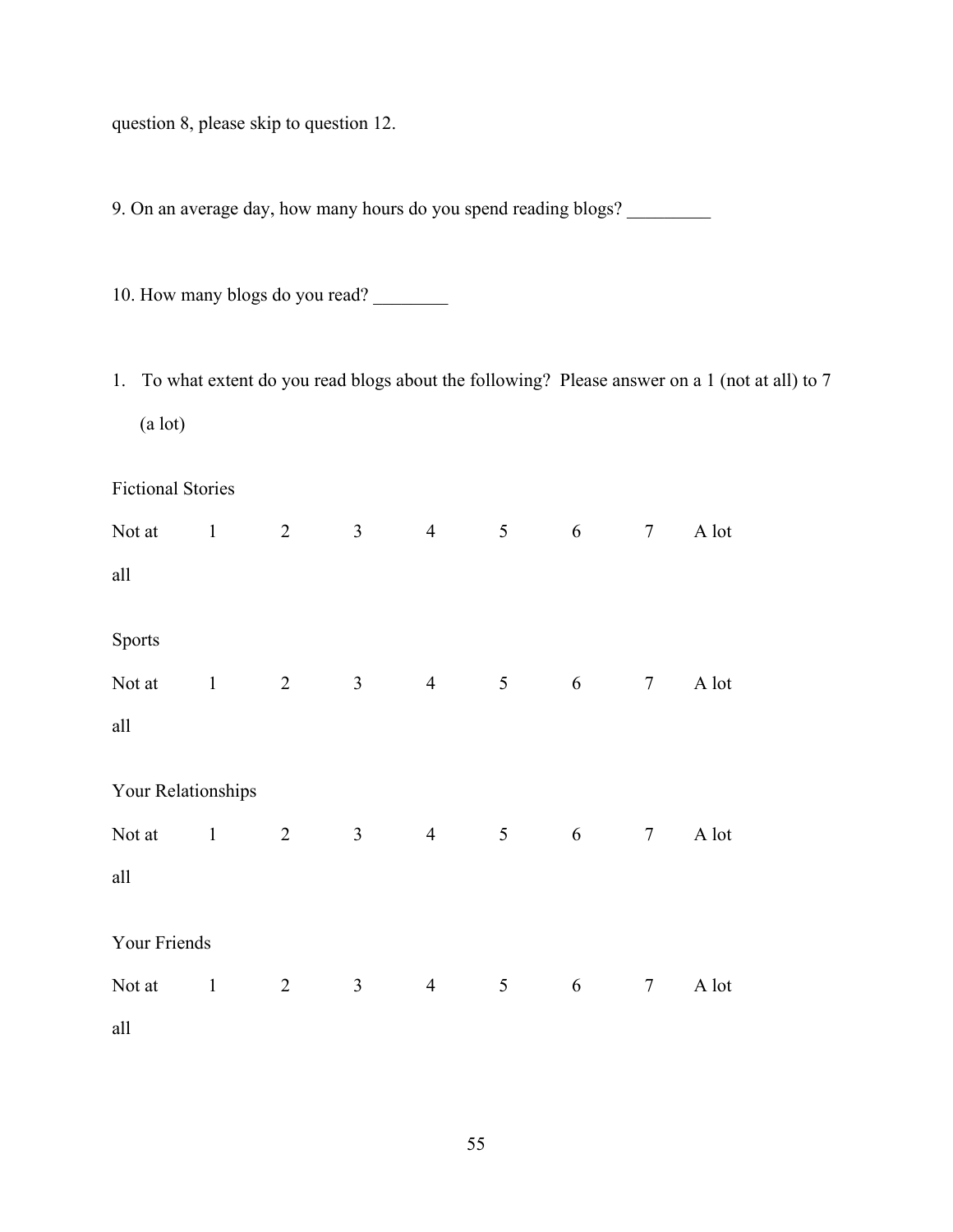| Celebrities            |              |                          |                |                |                 |                 |                 |       |
|------------------------|--------------|--------------------------|----------------|----------------|-----------------|-----------------|-----------------|-------|
| Not at 1               |              | $\overline{2}$           | $\mathfrak{Z}$ | $\overline{4}$ | 5 <sup>5</sup>  | 6               | $7\overline{ }$ | A lot |
| all                    |              |                          |                |                |                 |                 |                 |       |
| Politics               |              |                          |                |                |                 |                 |                 |       |
| Not at 1               |              | $\overline{2}$           | $\mathfrak{Z}$ | $\overline{4}$ | 5 <sup>5</sup>  | 6               | $\overline{7}$  | A lot |
| all                    |              |                          |                |                |                 |                 |                 |       |
| Your Family            |              |                          |                |                |                 |                 |                 |       |
| Not at 1               |              | $\overline{\phantom{a}}$ | $\mathfrak{Z}$ | $\overline{4}$ | 5 <sup>5</sup>  | $6\,$           | $\overline{7}$  | A lot |
| all                    |              |                          |                |                |                 |                 |                 |       |
| Your Daily Experiences |              |                          |                |                |                 |                 |                 |       |
| Not at                 | $\mathbf{1}$ | $\overline{2}$           | $\mathfrak{Z}$ | $\overline{4}$ | $5\overline{)}$ | 6               | $\overline{7}$  | A lot |
| all                    |              |                          |                |                |                 |                 |                 |       |
| Technology             |              |                          |                |                |                 |                 |                 |       |
| Not at                 | $\mathbf{1}$ | $\overline{2}$           | $\mathfrak{Z}$ | $\overline{4}$ | $\mathfrak{S}$  | $\sqrt{6}$      | $\tau$          | A lot |
| all                    |              |                          |                |                |                 |                 |                 |       |
| Finance/Stocks         |              |                          |                |                |                 |                 |                 |       |
| Not at                 | $\mathbf{1}$ | 2                        | $\overline{3}$ | $\overline{4}$ | $5\overline{)}$ | $6\overline{6}$ | $\overline{7}$  | A lot |
| all                    |              |                          |                |                |                 |                 |                 |       |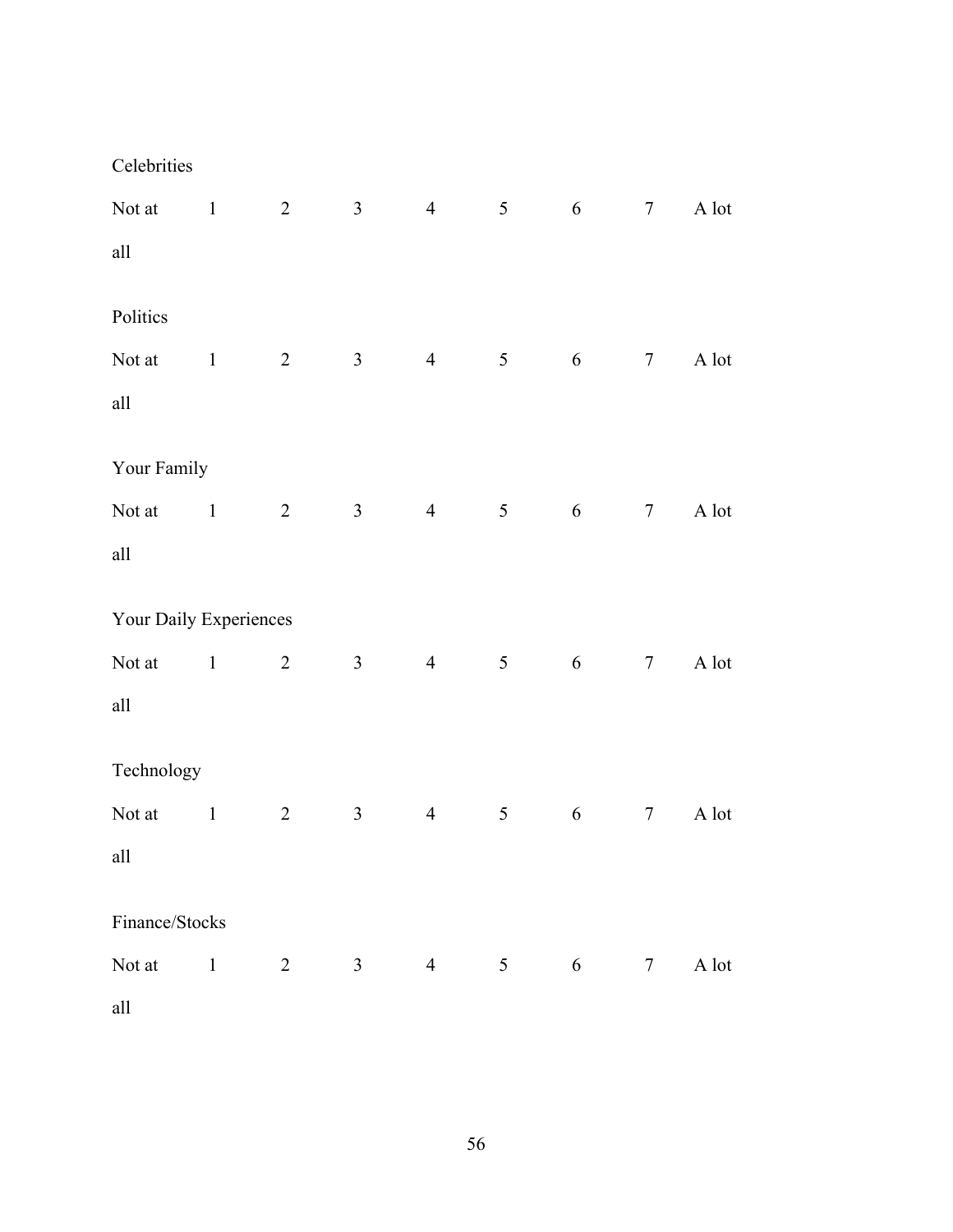| <b>News</b>                |  |  |  |  |
|----------------------------|--|--|--|--|
| Not at 1 2 3 4 5 6 7 A lot |  |  |  |  |
| all                        |  |  |  |  |

13. Which statement best describes you?

A. I write my own blogs and read other people's blogs.

B. I write my own blogs but do not read other people's blogs.

C. I read other people's blogs, but do not write my own.

D. I know what a blog is, but do not read or write them.

E. I do not know what a blog is.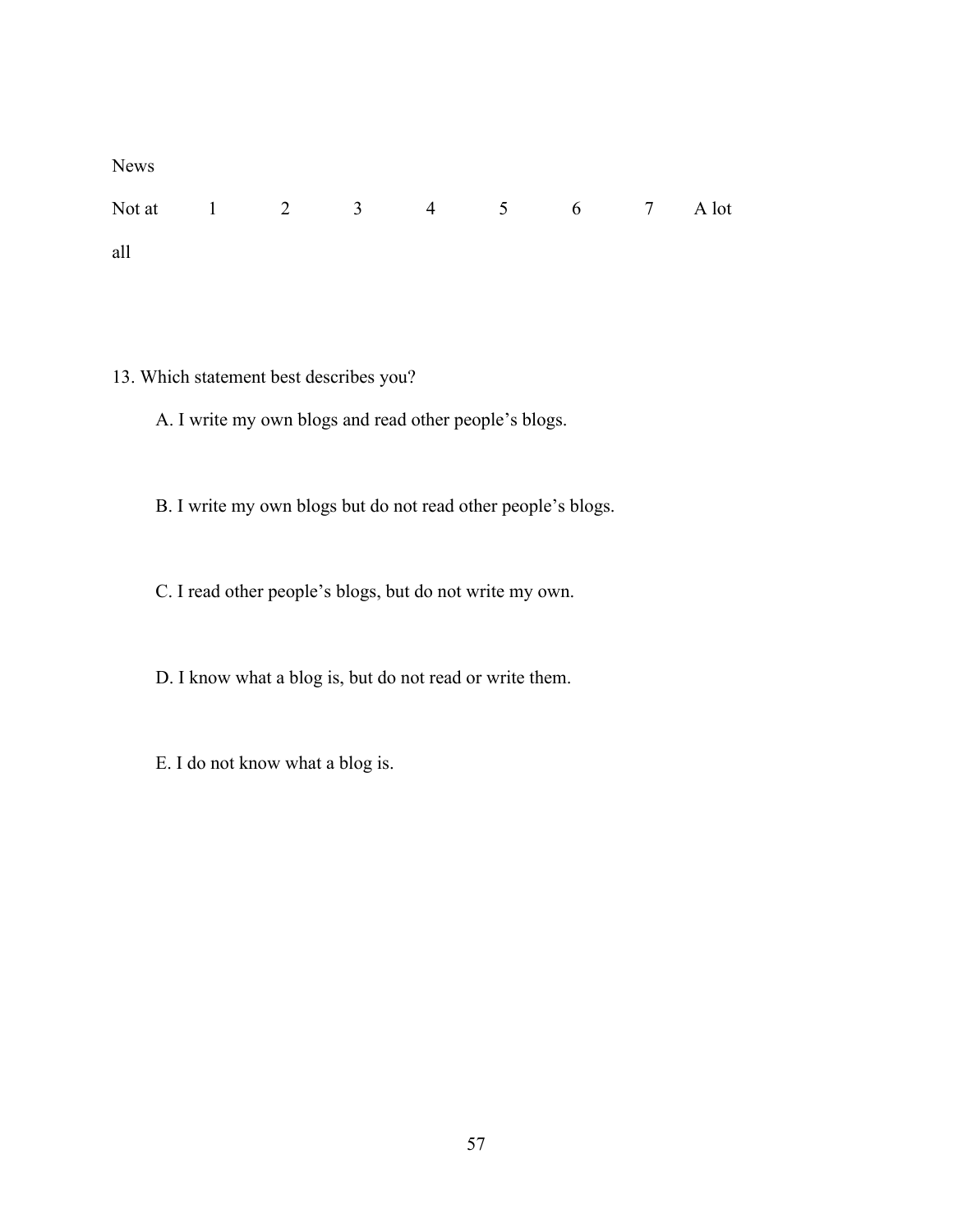## Appendix E

Positive and Negative Personal Affect Scale

This scale consists of a number of words and phrases that describe different feelings and emotions. Read each item and then mark the appropriate answer in the space next to that word. Indicate to what extent you have felt this way during the time in which you were composing your blog. Use the following scale to record your answers:

| Very slightly or | a little | moderately | quite a bit | extremely |
|------------------|----------|------------|-------------|-----------|
| not at all       |          |            |             |           |

| Interested    | Distressed | Excited        | Upset      |
|---------------|------------|----------------|------------|
| <b>Strong</b> | Guilty     | Scared         | Hostile    |
| Enthusiastic  | Proud      | Irratabile     | alert      |
| Ashamed       | Inspired   | <b>Nervous</b> | Determined |
| Attentive     | Jittery    | active         | Afraid     |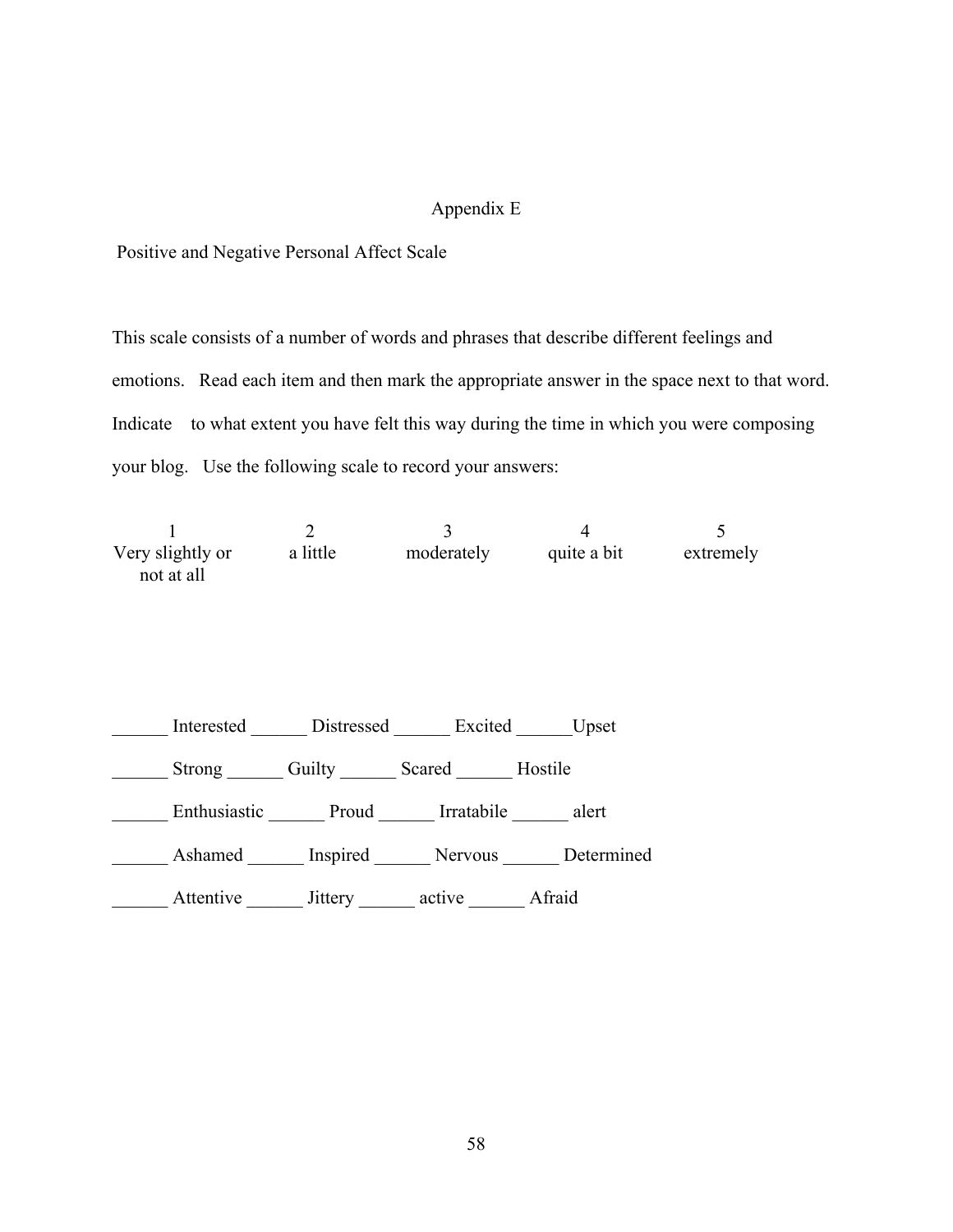## Appendix F

### Real Me Scale

Instructions: Read the following questions and answer them to the best of your ability.

Remember when we describe your internet friends we mean friends that you know only from the internet. Your real-life friends are people you have met in person.

1) How about yourself to people you know solely from the internet as compared to real life friends (Non internet)?

| A lot | $\mathbf{I}$ | $\sim$ |  |  | 7 A lot |
|-------|--------------|--------|--|--|---------|
| more  |              |        |  |  | less    |

1) How many things do your solely Internet friends know about you that you cannot share with real life (non- internet) friends?

| A lot 1 | $\gamma$ x |  | 6 7 A lot |      |
|---------|------------|--|-----------|------|
| more    |            |  |           | less |

1) To what extent do you express different parts of yourself on the internet than you do in your real life?

|      | A lot 1 2 3 |  |  | 6 7 A lot |
|------|-------------|--|--|-----------|
| more |             |  |  | less      |

1) To what extent would your family and friends be surprised if they were to read your Internet email and/or newsgroup postings?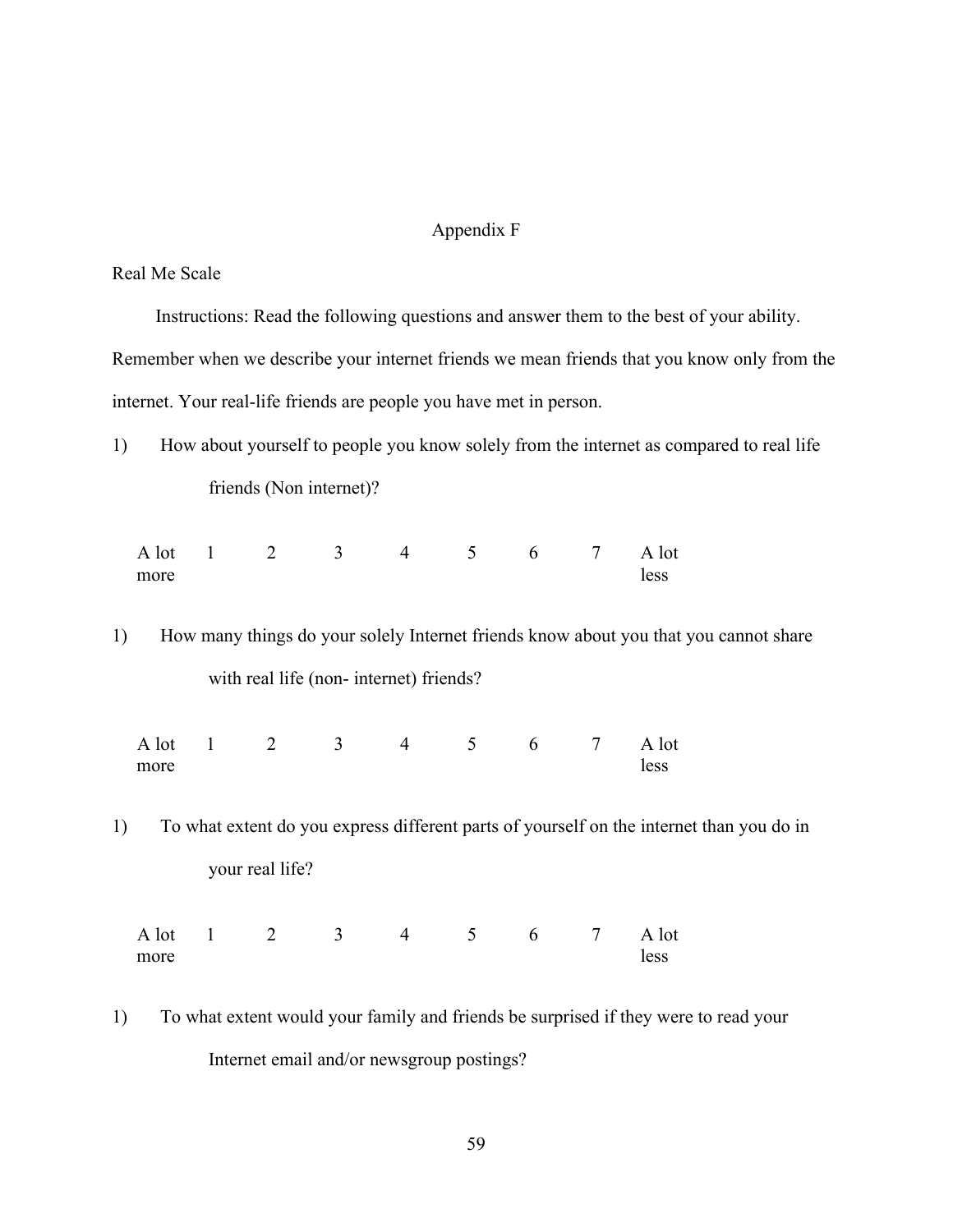| A lot 1 2 3 4 5 6 7 A lot |  |  |  |      |
|---------------------------|--|--|--|------|
| more                      |  |  |  | less |

## Appendix G

Situational Self-awareness Measure

Please respond to each statement based on how you feel right now-not how you feel in general, or at this point in your life. Select the number that corresponds to your answer. There are no 'right' or 'wrong' answers--just be honest.

1. Right now, I am very aware of myself, my own perspective and attitudes.

| Strongly<br>disagree                                                   | $\overline{1}$ | $\overline{2}$                 | 3 <sup>7</sup> | $4\overline{ }$ | 5 <sup>5</sup> | 6           | $\tau$          | 8 | Strongly<br>agree                                                                              |
|------------------------------------------------------------------------|----------------|--------------------------------|----------------|-----------------|----------------|-------------|-----------------|---|------------------------------------------------------------------------------------------------|
|                                                                        |                |                                |                |                 |                |             |                 |   | 2. Right now, rather than thinking about myself now, my mind is distracted by my task and what |
| was going on around me.                                                |                |                                |                |                 |                |             |                 |   |                                                                                                |
| Strongly<br>disagree                                                   | $\sim$ 1       | $\overline{2}$                 |                | $3 \t 4$        |                | $5\qquad 6$ | $7 \qquad 8$    |   | Strongly<br>agree                                                                              |
| others.                                                                |                |                                |                |                 |                |             |                 |   | 3. Right now, I wondered about the way I've responded and presented myself in comparison to    |
| <b>Strongly</b><br>disagree                                            |                | $1 \qquad 2 \qquad 3 \qquad 4$ |                |                 |                | $5\qquad 6$ | $7\overline{ }$ | 8 | Strongly<br>agree                                                                              |
| 4. Right now, I am thoughtful of how well I was get along with others. |                |                                |                |                 |                |             |                 |   |                                                                                                |
| Strongly<br>disagree                                                   | $\overline{1}$ | $\overline{2}$                 | $\mathfrak{Z}$ | $\overline{4}$  | 5              | 6           | $7\phantom{.0}$ | 8 | Strongly<br>agree                                                                              |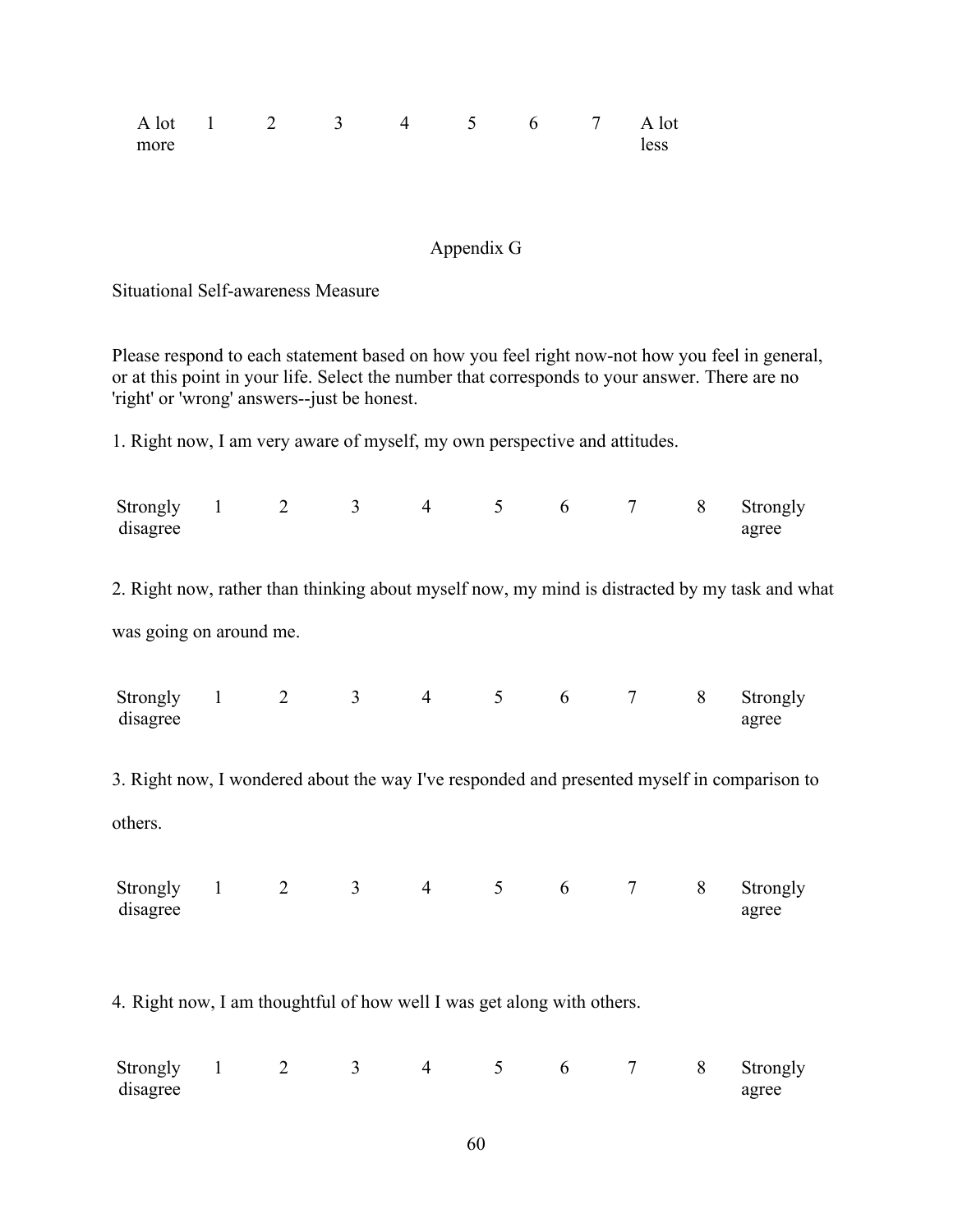5. Right now, I am keenly aware of everything in my environment

| Strongly<br>disagree                                        | $\mathbf{1}$ | $\overline{2}$ | 3              | $\overline{4}$ | 5              | 6               | $\overline{7}$  | 8     | Strongly<br>agree |
|-------------------------------------------------------------|--------------|----------------|----------------|----------------|----------------|-----------------|-----------------|-------|-------------------|
| 6. Right now, I am conscious of my inner feelings.          |              |                |                |                |                |                 |                 |       |                   |
| Strongly<br>disagree                                        | $\mathbf{1}$ | $\overline{2}$ | $\overline{3}$ | $\overline{4}$ | 5              | 6               | $\tau$          | $8\,$ | Strongly<br>agree |
| 7. Right now I am concerned about the way I present myself. |              |                |                |                |                |                 |                 |       |                   |
| Strongly<br>disagree                                        | $\mathbf{1}$ | 2              | 3              | $\overline{4}$ | 5 <sup>5</sup> | 6               | $7\overline{ }$ | 8     | Strongly<br>agree |
| 8. Right now, I am self-conscous abot theway I look.        |              |                |                |                |                |                 |                 |       |                   |
| Strongly<br>disagree                                        | $\mathbf{1}$ | 2              | 3              | $\overline{4}$ | 5 <sup>5</sup> | $6\overline{6}$ | $\tau$          | 8     | Strongly<br>agree |
| 9. Right now, I am conscious of what is going on around me. |              |                |                |                |                |                 |                 |       |                   |
| Strongly<br>disagree                                        | $\mathbf{1}$ | $\overline{2}$ | $\overline{3}$ | $\overline{4}$ | 5              | 6               | $\overline{7}$  | $8\,$ | Strongly<br>agree |
| 10. Right now, I am reflective about my life.               |              |                |                |                |                |                 |                 |       |                   |
| Strongly<br>disagree                                        | $\mathbf{1}$ | 2              | 3              | $\overline{4}$ | 5 <sup>5</sup> | $6\overline{6}$ | $7\overline{ }$ | 8     | Strongly<br>agree |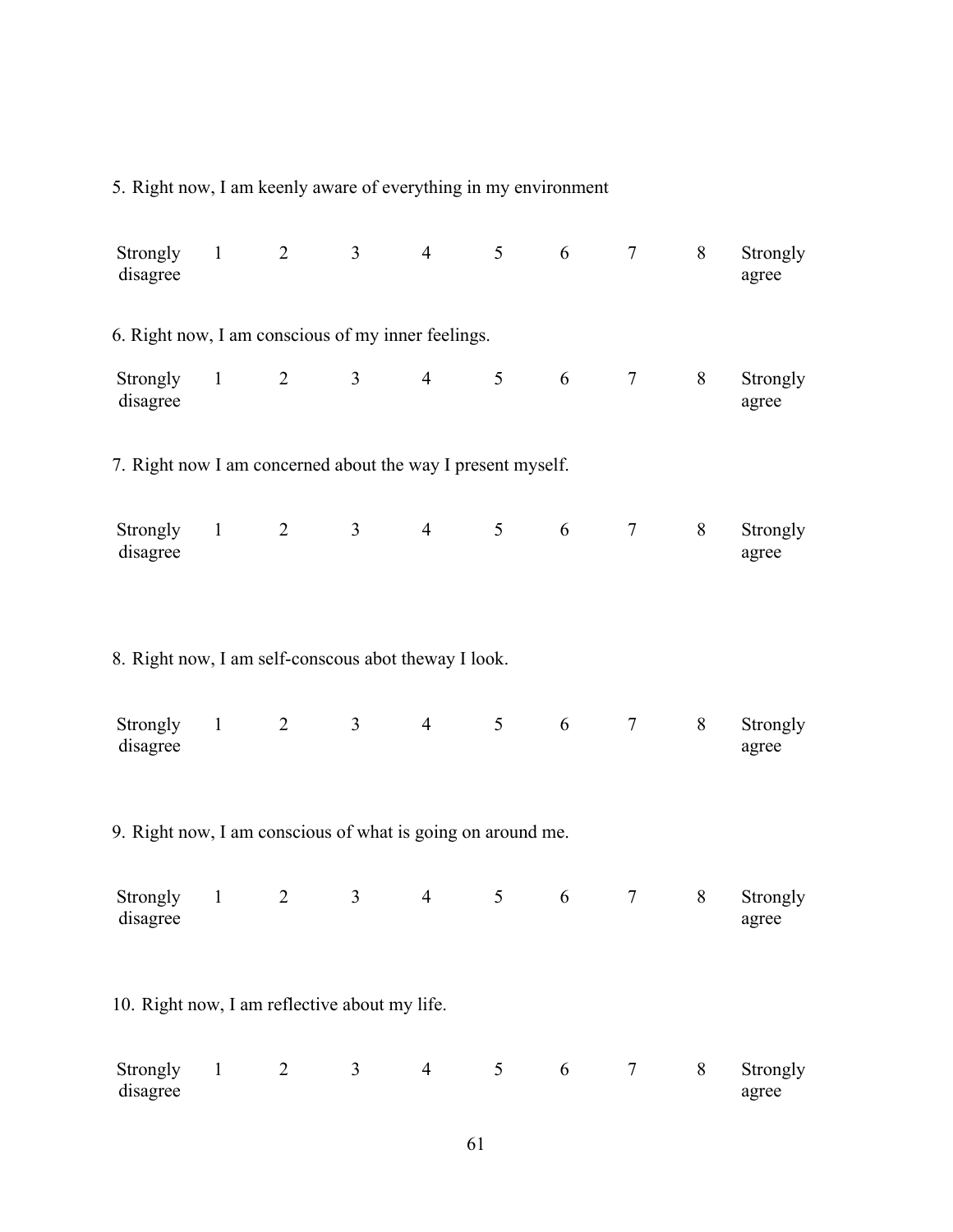11. Right now, I am concerned about what others think of me.

| Strongly<br>disagree                                    | 1            | 2              | 3              | $\overline{4}$ | 5 | 6               | $\tau$          | 8 | Strongly<br>agree |
|---------------------------------------------------------|--------------|----------------|----------------|----------------|---|-----------------|-----------------|---|-------------------|
| 12. Right now, I am aware of my inner most thoughts.    |              |                |                |                |   |                 |                 |   |                   |
| Strongly<br>disagree                                    | $\mathbf{1}$ | $\overline{2}$ | $\mathfrak{Z}$ | $\overline{4}$ | 5 | $6\overline{6}$ | $7\overline{ }$ | 8 | Strongly<br>agree |
| 13. Right now, I am conscious of all objects around me. |              |                |                |                |   |                 |                 |   |                   |
| Strongly<br>disagree                                    | 1            | 2              | 3              | $\overline{4}$ | 5 | 6               | $\overline{7}$  | 8 | Strongly<br>agree |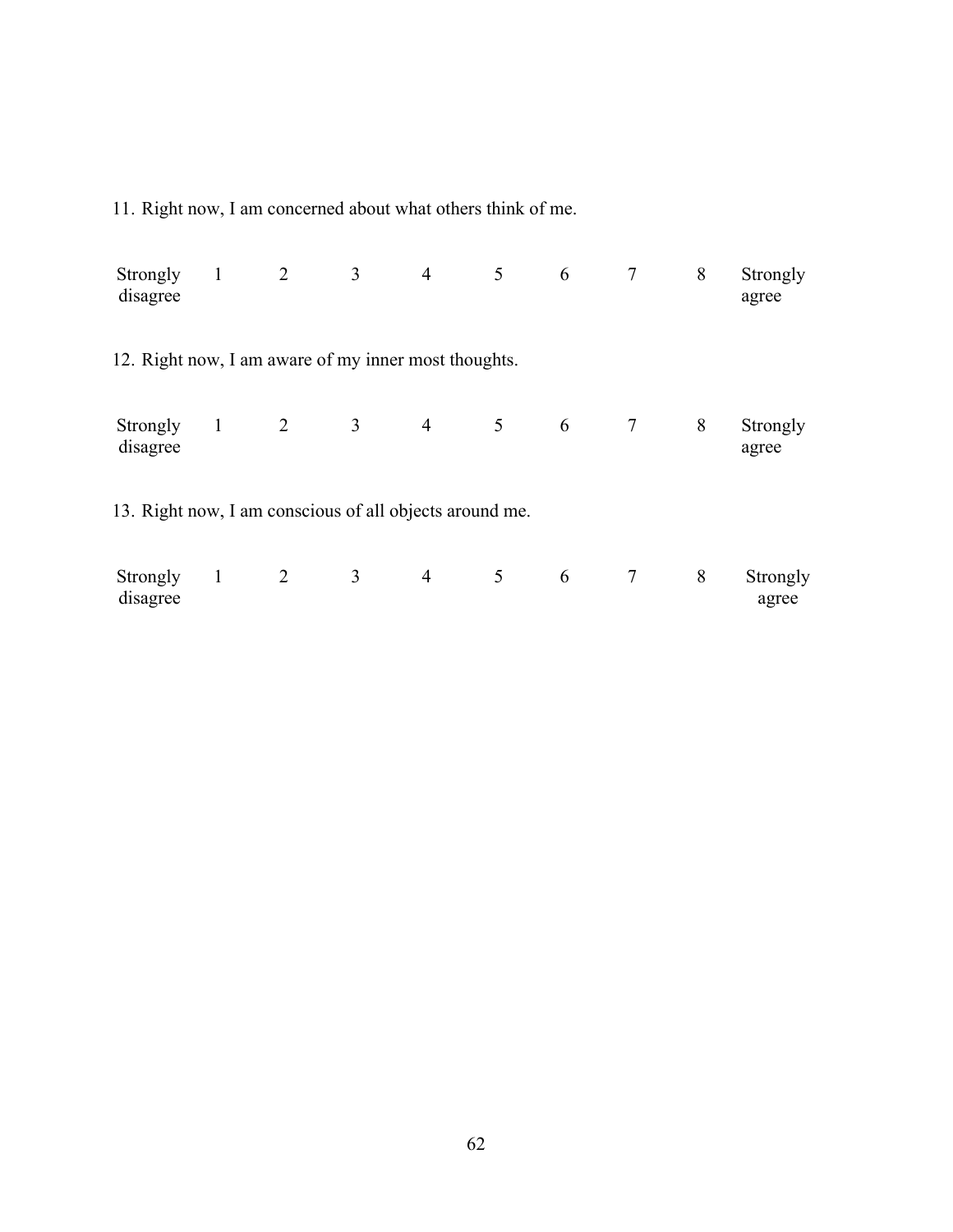### Appendix H

#### Indirect Self-Awareness Measure

Please read the following instruction carefully and fill out the form to the best of your ability.

There are many languages in our world - most of them are unknown to us. Surprisingly, people can often guess the correct translation of a language that we know. In this text below, you find a (probably) unknown language. As you can see, fifty words are underlined in this text. These underlined words are ALL pronouns. The words could be words reflecting ourselves (e.g., I, me, my, mine, myself, us, ours, we), or others (e.g., she, he, him, her, them, theirs, they). We would like to examine whether it is indeed possible to guess the correct translation of a foreign language. Try to guess the correct translation of each of the underlined words. Please do so, by writing the pronoun (that you think is the correct translation) right above the underlined word. Let your gut feeling help you in deciding which pronoun is the best translation.

**Я** часто прошу **его** родителей забрать **меня** из **моего** офиса.

**Ты** всегда был очень добр к **нам**.

**Мы** нечего не теряем, потому что **он** украл все из **нашего** дома.

**Мы** пришли в **её** дом чтобы посмотреть последний боевик.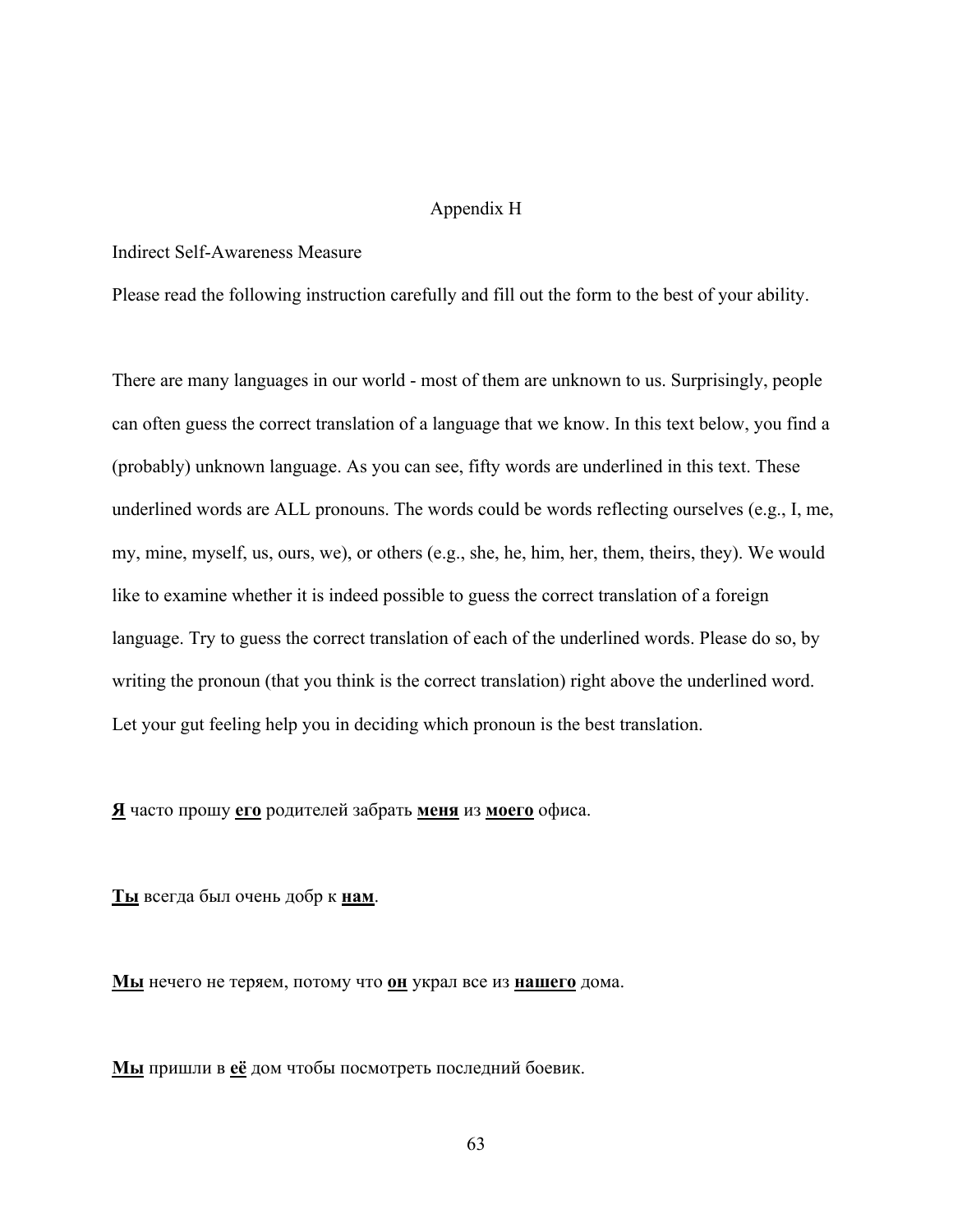**Они** были очень счасливы что Джон получил **его** первую золотую медаль.

В этом матче **он** показал **им**, что **он** один из лучших игроков.

Во время **их** роментического путешествия **она** была очень горяча с **ним**.

**Наш** маленький племянник был выбран как лучший игрок турнира - **он** является действительно большим!

**Мой** брат был настолько сердит, что **он** нарушил окно.

**Они** запели «**Я** – чемпион» потому что кубок был **их**.

**Ты** и **я** всего лишь млекопитающие, поэтому давай делать это как **они** это делают в телевизоре.

По **нашему** пониманию, не нужно объяснять почему это произошло.

Родители хотят лучшее для **их** детей.

**Моя** сестра дала **нам** конфеты, которые **она** купила в магазине.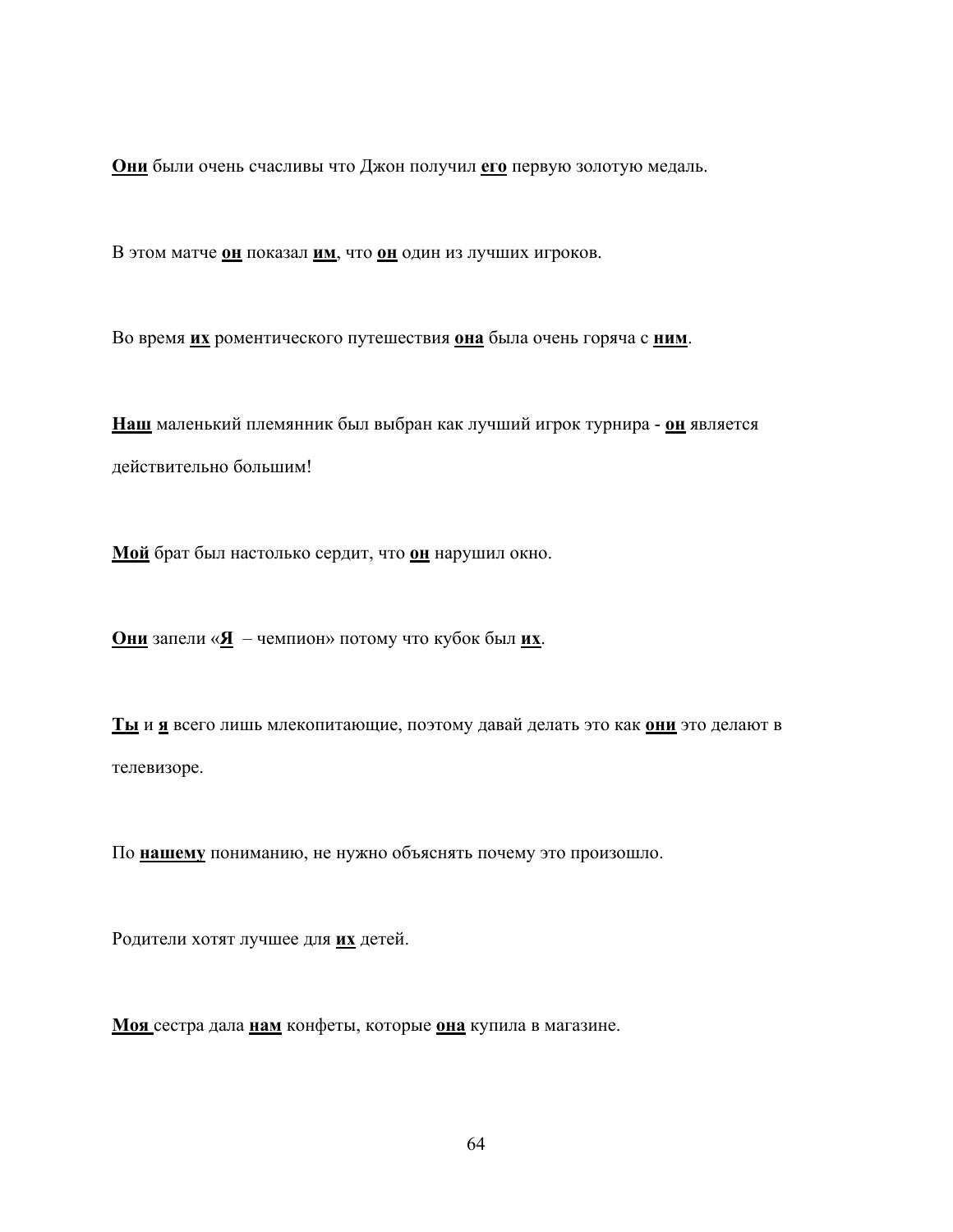Это большой шанс для **нас**, чтобы достигнуть того, что **мы** хотим.

Это стало ясным, что **мой** друг и **я** не напишут этот тест.

**Ты** не поверишь в это, но Джон и Джерк увидели **меня** и **он** и **его** друзья сказали, что **их** машину украли.

Мать махала в **нас** - **она** была установлена, **мы** должны были уехать.

Мальчик хотел бы сказать **ему**, что игра закончена.

Чтобы позвонить **им**, полицейский взял телефон.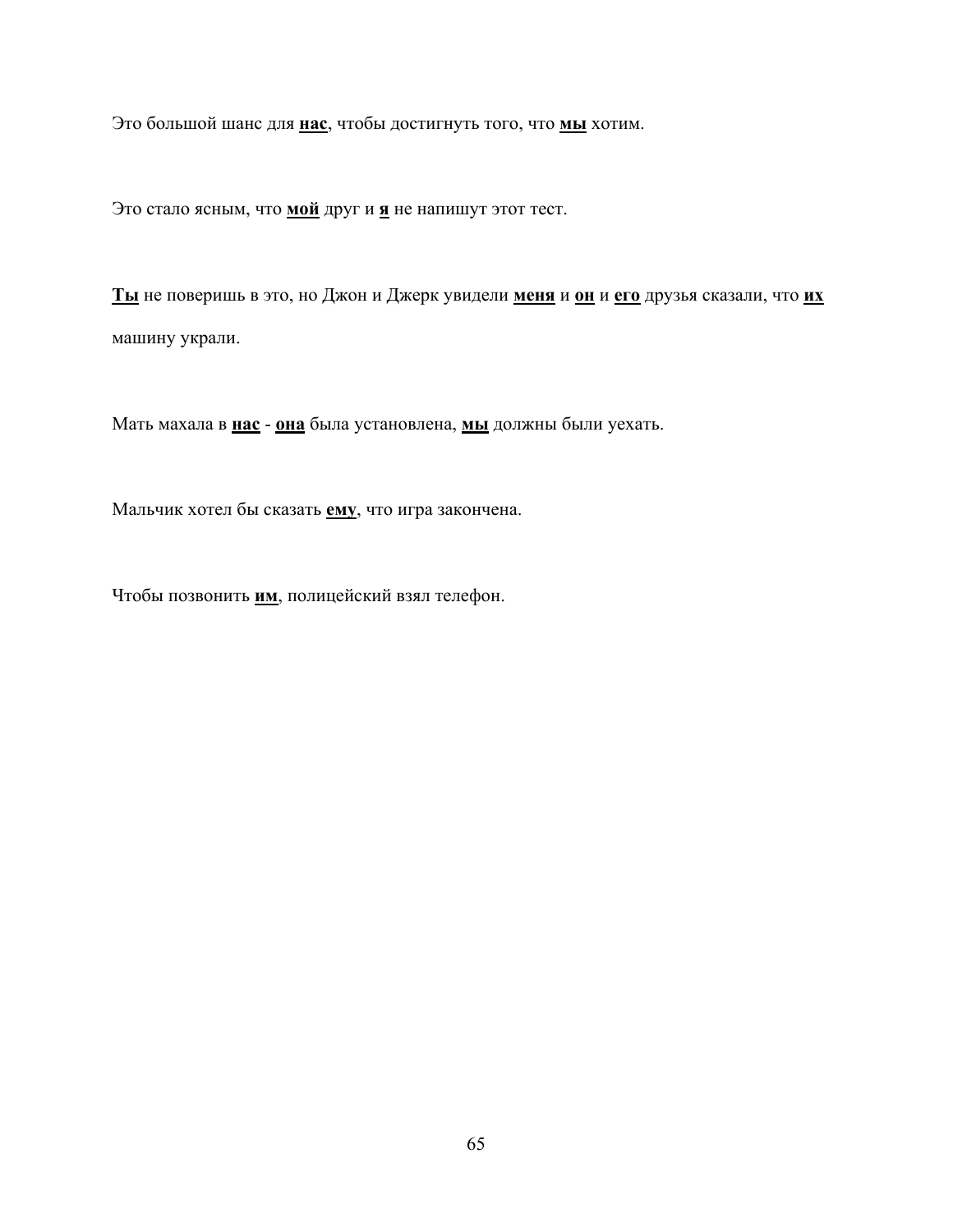## Appendix I

Sample participant blogs.

The blog below was from a participant in the Anonymous and No Audience Condition: "well if this is as anonymous as they say i guess i might as well be honest. i am unashamedly boring. i get up in the morning and make a pot of coffee and eat an english muffin with flax seed peanut butter like a typical 70-year-old. then i usually rush around and hope to make it to class on time and usually have to pay to park in the parking deck so that i don't have to use my assigned perimeter pass. gross. until its nice weather then i wont mind as much. i actually mind everything a lot less in the warm weather. hopefully my boyfriend too because he is getting on my nerves a lot lately haha. well i'm glad that this is turning into a stream-of-consciousness type blog... thats the only way i think particularly well. ok well the other big news is that i FINALLY officially committed to a graduate program. i'm going to DUKE. i can't wait- i'm super excited. hm ok back to the task they gave me... um.. oh yes, so after parking in the "hub" deck i will generally go to participate in a psychology study (i'm about to be a grad student so i might as well help so that the favor will be returned) or head straight to class. physics... yuck. followed by psychology, which is awesome. april kendrick is the woman! but tuesday-thursdays are the really special days because i get to spend time with dr. bao in biochem. she is so cute, i just love listening to her. and it probably helps that i like the class material anyway. then i usually have a break so that i can have a nice lunch at bryant with cory and john. cory got mad at me yesterday because i used my dining \$\$ to get into bryant, because it was cold and i was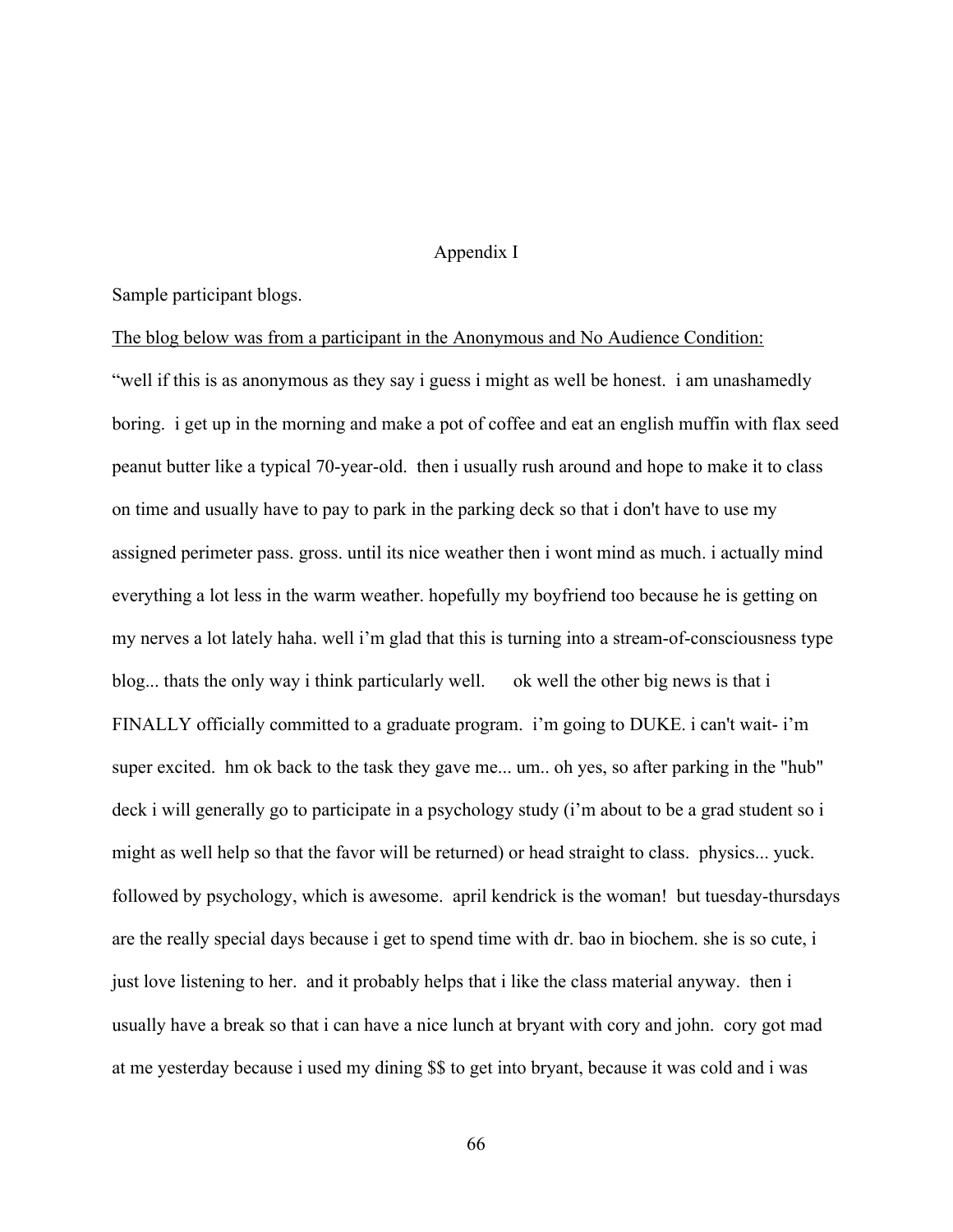hungry. but he went all saying that he would have swiped me in, blah blah. then i have design with dr. arnold-always fun. we meet in graves so at least i get to walk through the quad a couple times a week. then at night its usually a meeting of some sort. swe, ewb, tbp, ace interviews... and on the good nights i'll have a church activity- the well or bible study- to refocus and refresh after the stresses of the week. i'm a chronic stresser. i get it from my mother. haha."

The blog below was from a participant in the Anonymous and Live on the Internet Condition: "Hmm.. a day in the life of a student - me. Most weeks fly by and tend to be hectic, filled with classes, homework, tests, sorority meetings, and of course, parties. Being a freshman my days are pretty packed with classes. Normally, I will wake up anywhere from 7 to 9:30 on the weekdays (unless i dont have anything to do monday morning - in that case i sleep all day) and brush my teeth, wash my face, and do all of the normal boring stuff that is necessary for someone to start their day. I'll most of the time walk to class unless there is a torrential downpour outside in which case i will take the bus which is much more convenient for morning slackers such as myself. I take 40 mgs of vyvanse which help me with my ADHD, and yes, i AM prescribed to it. In which case i do not take my medication, my brain tends to wander into a far off land that has nothing to do with the task at hand. However, most days i do take my medication and sit through class diligently taking notes, doing whatever I can to improve my study and note-taking skills. I'll leave class and sometimes eat lunch - my vyvanse tends to have the effect on me to where I won't eat for about 10 - 12 hours at a time. Sometimes I have to force myself to eat which I am okay with because eating is probably one of my most favorite things to do. Sometimes I'll stop by the sorority house and hang out for a little bit or attend any meetings that I might have on that particular day. The rest of my day is a frenzy of homework and getting small things done that